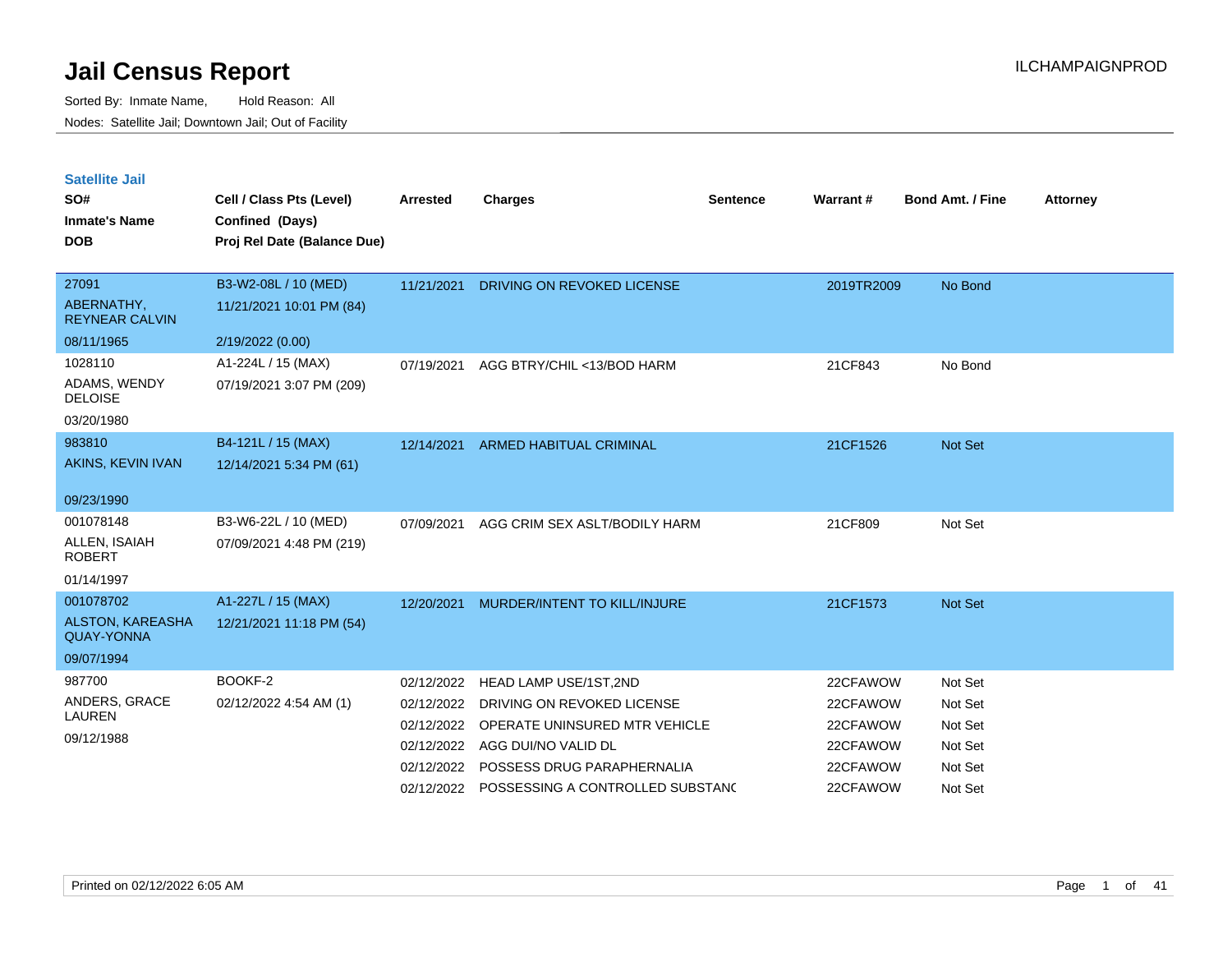| Sorted By: Inmate Name,                               | Hold Reason: All                            |                 |                                             |          |             |                         |                 |
|-------------------------------------------------------|---------------------------------------------|-----------------|---------------------------------------------|----------|-------------|-------------------------|-----------------|
| Nodes: Satellite Jail; Downtown Jail; Out of Facility |                                             |                 |                                             |          |             |                         |                 |
| SO#                                                   | Cell / Class Pts (Level)                    | <b>Arrested</b> | <b>Charges</b>                              | Sentence | Warrant#    | <b>Bond Amt. / Fine</b> | <b>Attorney</b> |
| <b>Inmate's Name</b>                                  | Confined (Days)                             |                 |                                             |          |             |                         |                 |
| <b>DOB</b>                                            | Proj Rel Date (Balance Due)                 |                 |                                             |          |             |                         |                 |
|                                                       |                                             |                 |                                             |          |             |                         |                 |
| 001078565                                             | B1-106L / 15 (ADS)                          | 11/05/2021      | POSSESSION OF STOLEN FIREARM                |          | 21CF1366    | Not Set                 |                 |
| <b>BARBER, MARK</b>                                   | 11/05/2021 7:40 AM (100)                    | 11/05/2021      | RECEIVE/POSS/SELL STOLEN VEH                |          | 2021CF1309  | 25000.00                |                 |
| <b>ANTHONY, Junior</b>                                |                                             | 11/05/2021      | <b>BURGLARY</b>                             |          | 21CF1369    | <b>Not Set</b>          |                 |
| 09/24/2003                                            |                                             |                 |                                             |          |             |                         |                 |
| 518851                                                | B1-105U / 10 (MED)                          | 01/11/2022      | FELON POSS/USE WEAPON/FIREARM               |          | 20CF361     | 15000.00                |                 |
| BARKER, ALEXANDER                                     | 01/11/2022 2:37 PM (33)                     | 01/11/2022      | POSS AMT CON SUB EXCEPT(A)/(D)              |          | 2020CF863   | 15000.00                |                 |
| <b>MASSIE</b>                                         |                                             | 01/11/2022      | BAD CHK/OBTAIN CON PROP/>150                |          | 20CF192     | 15000.00                |                 |
| 09/24/1986                                            |                                             | 01/11/2022      | BAD CHK/OBTAIN CON PROP/>150                |          | 19CF1686    | 15000.00                |                 |
|                                                       |                                             | 01/11/2022      | METH DELIVERY/15<100 GRAMS                  |          | 20CF1383    | No Bond                 |                 |
|                                                       |                                             | 01/11/2022      | DRIVING ON REVOKED LICENSE                  |          | 2020TR16539 | 1500.00                 |                 |
|                                                       |                                             |                 | 01/11/2022 OBSTRUCTING IDENTIFICATION       |          | 2020CM222   | 1500.00                 |                 |
| 1073281                                               | A2-222U / 5 (MIN)                           | 11/15/2021      | DOM BTRY/CONTACT/1-2 PRECONV                |          | 2021CF206   | 5000.00                 |                 |
| <b>BASLER, MONET</b><br><b>MARISA</b>                 | 11/15/2021 11:08 PM (90)                    |                 |                                             |          |             |                         |                 |
| 08/17/1994                                            |                                             |                 |                                             |          |             |                         |                 |
| 1072477                                               | A4-104U / 15 (ADS)                          |                 | 01/13/2022 FELON POSS/USE WEAPON/FIREARM    |          | 22CF74      | Not Set                 |                 |
|                                                       | BEASLEY, KEVIN CORY 01/13/2022 8:47 PM (31) |                 |                                             |          |             |                         |                 |
|                                                       |                                             |                 |                                             |          |             |                         |                 |
| 06/16/2000                                            |                                             |                 |                                             |          |             |                         |                 |
| 47897                                                 | A3-214U / 15 (ADS)                          | 01/19/2022      | VIOLATE ORDER PROTECTION                    |          | 22CF85      | <b>Not Set</b>          |                 |
| <b>BRANAMAN.</b><br><b>CLIFFORD EARL</b>              | 01/19/2022 9:21 PM (25)                     |                 | 01/19/2022 DRVG REVOKED/2+/PERS INJ/DEATH   |          | 22CF84      | <b>Not Set</b>          |                 |
|                                                       |                                             |                 | 02/08/2022 DRIVE REVOKED/RECK HOMIC/3       |          | 21CF1280    | <b>Not Set</b>          |                 |
| 03/09/1975                                            |                                             |                 | 02/08/2022 DRIVING ON REVOKED LICENSE       |          | 21TR8305    | <b>Not Set</b>          |                 |
| 923208                                                | A4-201L / 10 (ADS)                          |                 | 01/22/2022 CRIM TRES TO RES/PERS PRESENT    |          | 22CF92      | Not Set                 |                 |
| BREADY, ANDREW                                        | 01/22/2022 7:43 PM (22)                     |                 |                                             |          |             |                         |                 |
| <b>NICHOLAS</b>                                       |                                             |                 |                                             |          |             |                         |                 |
| 06/08/1988                                            |                                             |                 |                                             |          |             |                         |                 |
| 61675                                                 | A3-217L                                     | 02/10/2022      | AGG DISCHARGE FIREARM/OCC BLDG              |          | 20CF374     | 100000.00               |                 |
| <b>BROWN, ANTONIO</b><br><b>BURNETT</b>               | 02/10/2022 3:28 PM (3)                      |                 | 02/11/2022 POSSESSING A CONTROLLED SUBSTANC |          | 22CF168     | <b>Not Set</b>          |                 |
| 03/04/1983                                            |                                             |                 |                                             |          |             |                         |                 |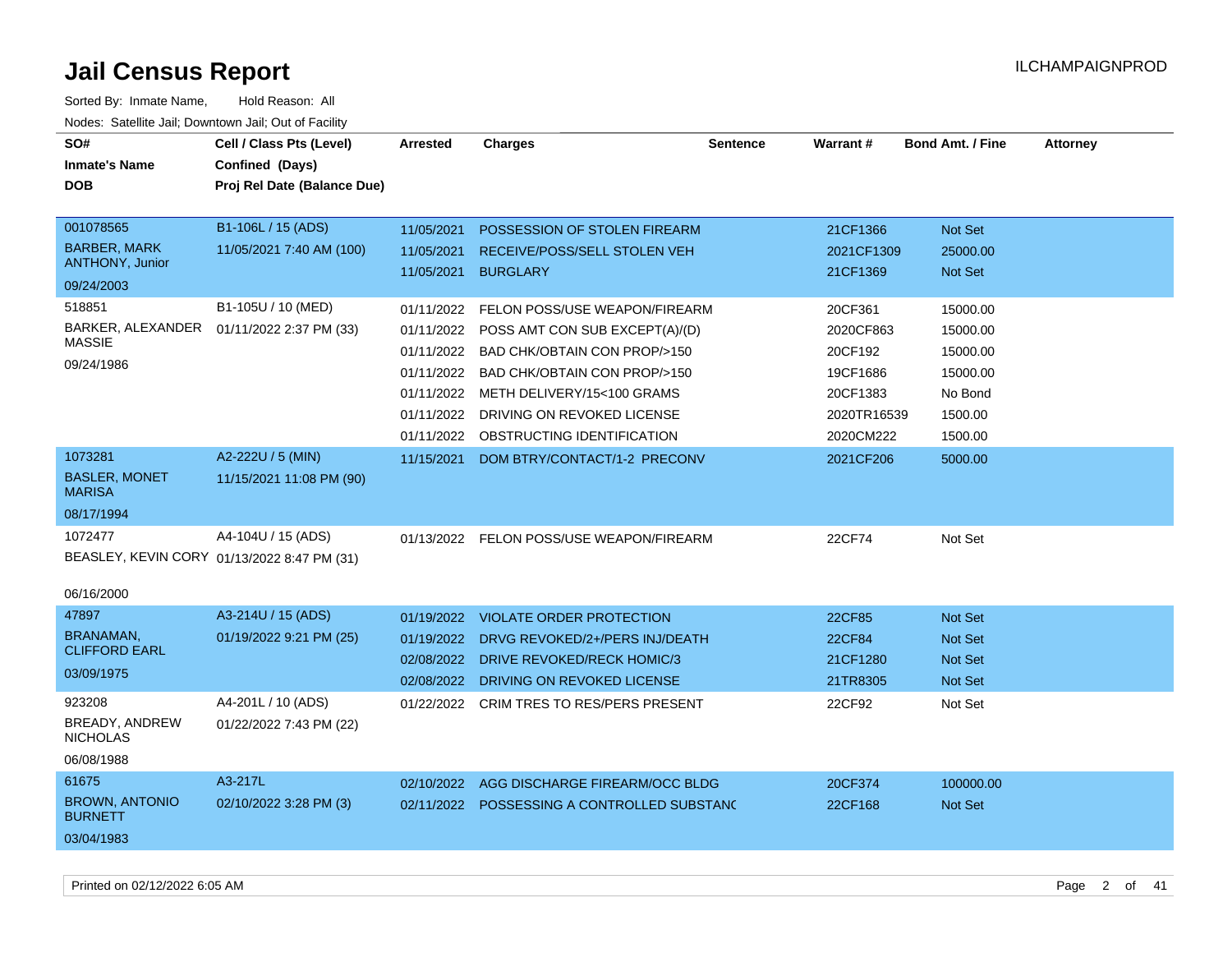| Todoo. Catolino can, Bowritown can, Oat or I domt<br>SO#<br><b>Inmate's Name</b><br><b>DOB</b> | Cell / Class Pts (Level)<br>Confined (Days)<br>Proj Rel Date (Balance Due) | <b>Arrested</b>                        | <b>Charges</b>                                                         | <b>Sentence</b> | Warrant#                           | <b>Bond Amt. / Fine</b>        | <b>Attorney</b> |
|------------------------------------------------------------------------------------------------|----------------------------------------------------------------------------|----------------------------------------|------------------------------------------------------------------------|-----------------|------------------------------------|--------------------------------|-----------------|
| 51247<br><b>BROWN, DANTE</b><br><b>MAURICE</b>                                                 | B1-202U / 10 (MED)<br>04/15/2021 6:24 PM (304)                             | 04/15/2021                             | <b>FELON POSS/USE WEAPON/FIREARM</b>                                   |                 | 21CF411                            | <b>Not Set</b>                 |                 |
| 04/19/1979                                                                                     |                                                                            |                                        |                                                                        |                 |                                    |                                |                 |
| 990921<br><b>BROWN, QUINTIN</b><br><b>MARSHAUN</b>                                             | A3-117U / 15 (ADS)<br>01/20/2022 7:19 PM (24)                              | 01/20/2022                             | MFG/DEL 1<15 GR COCAINE/ANLG<br>01/20/2022 ARMED HABITUAL CRIMINAL     |                 | 19CF369<br>21CF935                 | 25000.00<br>750000.00          |                 |
| 09/26/1991                                                                                     |                                                                            |                                        |                                                                        |                 |                                    |                                |                 |
| 29957<br><b>BROWN, RODNEY</b><br><b>LOUIS</b>                                                  | B4-222L / 15 (MAX)<br>11/13/2021 8:57 PM (92)                              | 11/13/2021<br>11/13/2021               | <b>FELON POSS/USE WEAPON/FIREARM</b><br>AGG CRIM SX AB/>5 YR OLDER VIC |                 | 21CF1390<br>2019CF0718             | Not Set<br>250000.00           |                 |
| 01/07/1968                                                                                     |                                                                            |                                        |                                                                        |                 |                                    |                                |                 |
| 001077945<br><b>BROWN, SIDREA</b><br><b>RENEIA</b><br>07/23/1992                               | A1-226U / 10 (MED)<br>11/13/2021 10:49 AM (92)                             | 11/13/2021<br>11/13/2021<br>11/17/2021 | AGG ASLT PEACE OFF/FIRE/ER WRK<br><b>BURGLARY</b><br><b>BURGLARY</b>   |                 | 2021CF637<br>2021CF543<br>21CF1264 | 1000.00<br>50000.00<br>1000.00 |                 |
| 981645                                                                                         | A3-117L / 15 (MAX)                                                         | 01/27/2022 MURDER                      |                                                                        |                 | 22CF114                            | 1000000.00                     |                 |
| <b>BRUMFIELD,</b><br><b>JONATHAN EZEKEIL</b>                                                   | 01/27/2022 8:15 PM (17)                                                    |                                        |                                                                        |                 |                                    |                                |                 |
| 08/03/1989                                                                                     |                                                                            |                                        |                                                                        |                 |                                    |                                |                 |
| 001078739<br>BRYANT, JUDITH ANN<br>10/22/1957                                                  | A2-122L / 5 (ADS)<br>01/05/2022 6:36 PM (39)                               | 01/05/2022                             | <b>CRIMINAL TRESPASS BUILDING</b>                                      |                 | 2020CM392                          | 1000.00                        |                 |
| 001077954                                                                                      | B3-W7-28L / 10 (MED)                                                       | 12/21/2021                             | <b>RESIDENTIAL BURGLARY</b>                                            |                 | 21CF1570                           | Not Set                        |                 |
| CALKINS, STEVEN RAY 12/21/2021 6:35 AM (54)                                                    |                                                                            |                                        |                                                                        |                 |                                    |                                |                 |
| 01/01/1992                                                                                     |                                                                            |                                        |                                                                        |                 |                                    |                                |                 |
| 39474                                                                                          | B1-101U / 10 (ADS)                                                         | 07/06/2021                             | MFG/DEL 15<100 GR HEROIN/ANLG                                          |                 | 21CF792                            | Not Set                        |                 |
| CAMPBELL, AARON<br><b>JACOB</b><br>07/18/1974                                                  | 07/06/2021 11:56 PM (222)                                                  |                                        |                                                                        |                 |                                    |                                |                 |
|                                                                                                |                                                                            |                                        |                                                                        |                 |                                    |                                |                 |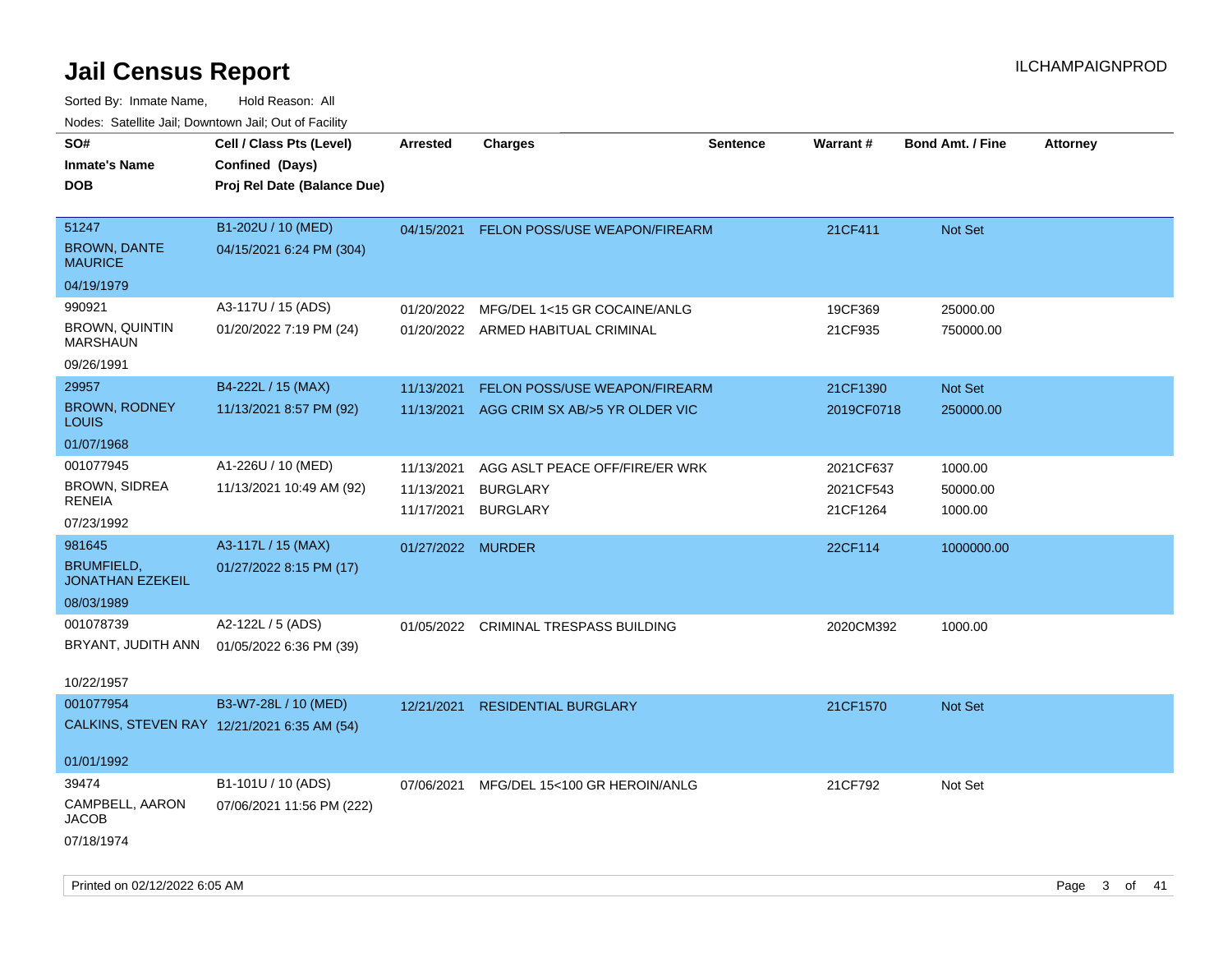Sorted By: Inmate Name, Hold Reason: All Nodes: Satellite Jail; Downtown Jail; Out of Facility

| SO#<br>Inmate's Name<br>DOB               | Cell / Class Pts (Level)<br>Confined (Days)<br>Proj Rel Date (Balance Due) | Arrested   | <b>Charges</b>                             | <b>Sentence</b> | Warrant#     | <b>Bond Amt. / Fine</b> | <b>Attorney</b> |
|-------------------------------------------|----------------------------------------------------------------------------|------------|--------------------------------------------|-----------------|--------------|-------------------------|-----------------|
| 996275<br>CAMPBELL, JOHNNIE<br>LEE, Third | A4-106U / 15 (ADS)<br>01/29/2022 9:42 AM (15)                              |            | 01/29/2022 AGG UUW/PERSON/LOADED FIREARM   | 1y (DOC)        | 21CF1398     | No Bond                 |                 |
| 04/02/1992                                |                                                                            |            |                                            |                 |              |                         |                 |
| 1060436                                   | B1-106U / 10 (ADS)                                                         | 01/06/2022 | AGGRAVATED UNLAWFUL RESTRAINT              |                 | 22CF29       | Not Set                 |                 |
| CARTER, DERESHEO<br>DEWAYNE               | 01/06/2022 8:43 PM (38)                                                    | 01/06/2022 | <b>FELON ESCAPE/PEACE OFFICER</b>          |                 | 22CF28       | Not Set                 |                 |
| 09/10/1991                                |                                                                            |            |                                            |                 |              |                         |                 |
| 958898                                    | <b>BOOKH-8 / 15 (ADS)</b>                                                  | 02/08/2022 | AGGRAVATED DOMESTIC BATTERY                |                 | 2021 CF 1409 | 100000.00               |                 |
| <b>CHAMBERS, GARY</b><br>DANTE            | 02/08/2022 2:27 PM (5)                                                     |            |                                            |                 |              |                         |                 |
| 05/24/1973                                | 3/2/2022 (0.00)                                                            |            |                                            |                 |              |                         |                 |
| 1029088                                   | B1-201U / 10 (MED)                                                         | 12/21/2021 | FELON POSS/USE FIREARM PRIOR               |                 | 21CF1338     | 250000.00               |                 |
| CHAPPLE, MALIK<br>BIANCO                  | 12/22/2021 10:02 AM (53)                                                   |            |                                            |                 |              |                         |                 |
| 10/25/1994                                |                                                                            |            |                                            |                 |              |                         |                 |
| 001078812                                 | A3-112U / 15 (ADS)                                                         |            | 02/01/2022 ARMED ROBBERY/ARMED W/FIREARM   |                 | 22CF145      | <b>Not Set</b>          |                 |
| <b>COBB, SINTRAE</b><br><b>SANCHEZ</b>    | 02/01/2022 8:33 PM (12)                                                    |            |                                            |                 |              |                         |                 |
| 07/05/2002                                |                                                                            |            |                                            |                 |              |                         |                 |
| 1004799                                   | A3-215L / 10 (ADS)                                                         |            | 01/31/2022 UNLAWFUL USE OF A WEAPON        |                 | 22CF139      | Not Set                 |                 |
| COCHRANE, STORM<br>JAMES                  | 01/31/2022 9:22 AM (13)                                                    |            |                                            |                 |              |                         |                 |
| 10/28/1992                                |                                                                            |            |                                            |                 |              |                         |                 |
| 001077485                                 | A2-222L / 15 (MAX)                                                         | 12/21/2021 | MURDER/INTENT TO KILL/INJURE               |                 | 2021CF1282   | 1000000.00              |                 |
| COLBERT, ARIEANA<br><b>FELICIA</b>        | 12/21/2021 2:08 PM (54)                                                    |            |                                            |                 |              |                         |                 |
| 12/13/2000                                |                                                                            |            |                                            |                 |              |                         |                 |
| 1057692                                   | BOOKH-3                                                                    | 02/11/2022 | THEFT/DISP MERCH/<\$300/PRECONV            |                 | 2022CFAWOW   | No Bond                 |                 |
|                                           | CONCEPCION-ROMAN, 02/11/2022 12:02 PM (2)                                  | 02/11/2022 | THEFT/DISP MERCH/<\$300/PRECONV            |                 | 2021CF1457   | 7500.00                 |                 |
| MOISES                                    |                                                                            |            | 02/11/2022 THEFT/DISP MERCH/<\$300/PRECONV |                 | 2021CF1458   | 7500.00                 |                 |
| 09/24/1979                                |                                                                            |            |                                            |                 |              |                         |                 |

Printed on 02/12/2022 6:05 AM Page 4 of 41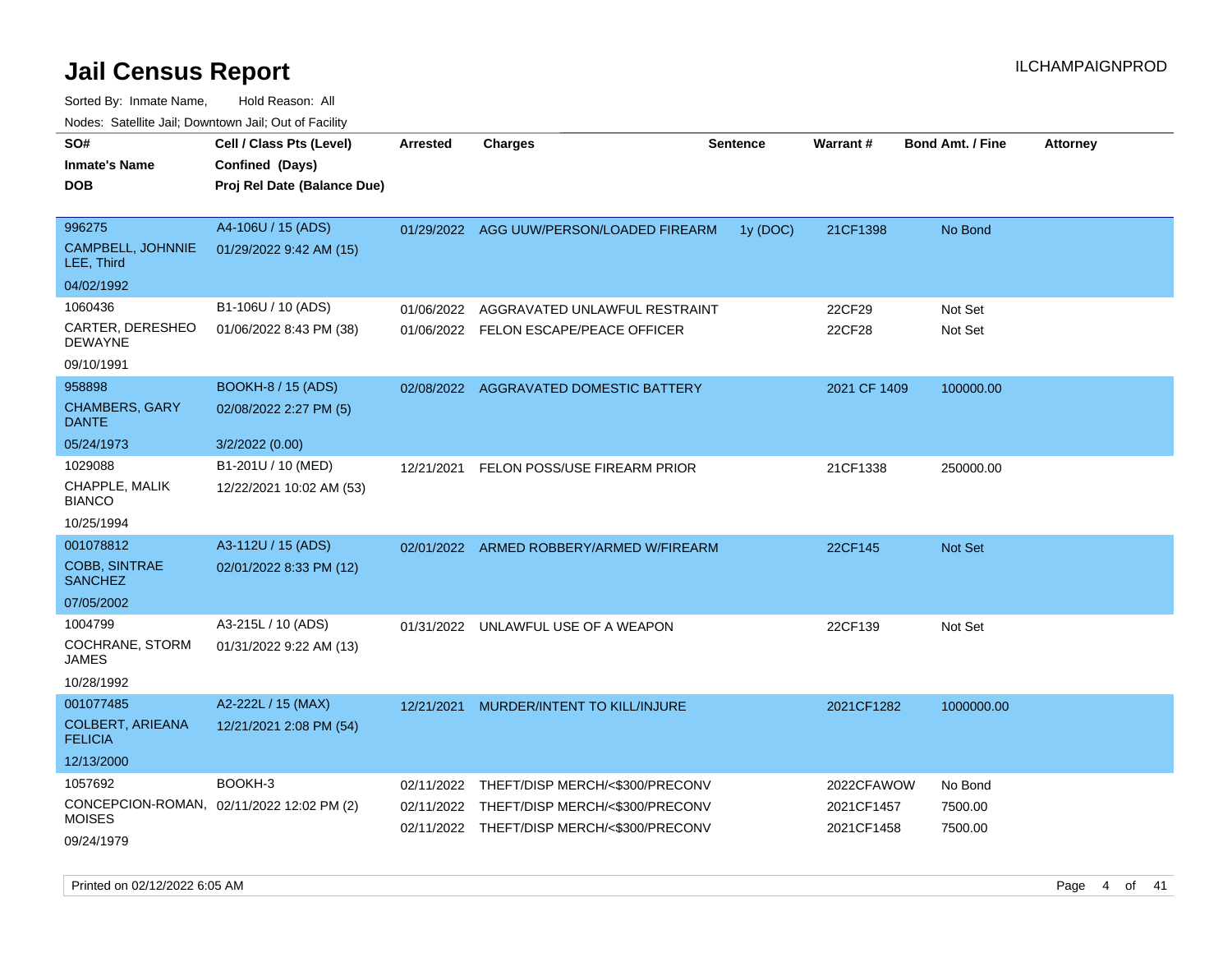| SO#                                        | Cell / Class Pts (Level)                     | <b>Arrested</b> | <b>Charges</b>                           | <b>Sentence</b> | <b>Warrant#</b> | <b>Bond Amt. / Fine</b> | <b>Attorney</b> |
|--------------------------------------------|----------------------------------------------|-----------------|------------------------------------------|-----------------|-----------------|-------------------------|-----------------|
| <b>Inmate's Name</b>                       | Confined (Days)                              |                 |                                          |                 |                 |                         |                 |
| <b>DOB</b>                                 | Proj Rel Date (Balance Due)                  |                 |                                          |                 |                 |                         |                 |
|                                            |                                              |                 |                                          |                 |                 |                         |                 |
| 34805                                      | B4-227U / 15 (MAX)                           | 10/01/2021      | <b>DOMESTIC BATTERY</b>                  |                 | 21CF1183        | <b>Not Set</b>          |                 |
|                                            | CONERLY, KIN JOSEPH 10/01/2021 1:53 AM (135) | 10/01/2021      | <b>ARMED HABITUAL CRIMINAL</b>           |                 | 21CF1184        | <b>Not Set</b>          |                 |
|                                            |                                              | 10/06/2021      | POSS STOLEN VEHICLE > \$25,000           |                 | 19CF1786        | Not Set                 |                 |
| 11/16/1971                                 |                                              |                 |                                          |                 |                 |                         |                 |
| 1074319                                    | B1-104L / 15 (MAX)                           | 10/12/2021      | AGGRAVATED CRUELTY TO ANIMALS            |                 | 21CF1238        | Not Set                 |                 |
| CRAIG, DAVUCCI<br><b>DAVION</b>            | 10/12/2021 11:36 AM (124)                    | 10/14/2021      | <b>MURDER</b>                            |                 | 21CF1239        | Not Set                 |                 |
| 08/02/2001                                 |                                              |                 |                                          |                 |                 |                         |                 |
| 001078832                                  | A3-217U                                      |                 | 02/10/2022 FELON POSS/USE WEAPON/FIREARM | 3y (DOC)        | 21CF350         | No Bond                 |                 |
| <b>CRAWFORD,</b><br><b>LAMARKUS LAVELL</b> | 02/10/2022 2:32 PM (3)                       |                 |                                          |                 |                 |                         |                 |
| 07/04/1989                                 |                                              |                 |                                          |                 |                 |                         |                 |
| 001077549                                  | B2-T3-10L / 10 (SPH)                         | 12/22/2020      | PRED CRIM SEX ASLT/VICTIM <13            |                 | 2020CF1469      | Not Set                 |                 |
| CRISTOBAL-MATEO,<br><b>CRISTOBAL</b>       | 12/22/2020 1:17 PM (418)                     |                 |                                          |                 |                 |                         |                 |
| 12/02/1988                                 |                                              |                 |                                          |                 |                 |                         |                 |
| 1076848                                    | A4-103L / 15 (ADS)                           |                 | 01/18/2022 AGG BATTERY/PUBLIC PLACE      |                 | 20CF1491        | No Bond                 |                 |
| <b>CROSS, STEED</b><br><b>GATHON</b>       | 01/18/2022 4:02 PM (26)                      |                 |                                          |                 |                 |                         |                 |
| 10/11/1974                                 |                                              |                 |                                          |                 |                 |                         |                 |
| 988538                                     | A4-207L / 10 (MED)                           | 12/21/2021      | AGGRAVATED DOMESTIC BATTERY              |                 | 21CF1564        | Not Set                 |                 |
| DAVIDSON, HARLEY<br><b>KYLE SCOTT</b>      | 12/21/2021 5:45 AM (54)                      |                 |                                          |                 |                 |                         |                 |
| 08/05/1990                                 |                                              |                 |                                          |                 |                 |                         |                 |
| 1023587                                    | B1-203U / 15 (MAX)                           | 09/24/2021      | <b>ARMED HABITUAL CRIMINAL</b>           |                 | 2021-CF681      | 500000.00               |                 |
| DAVIS, MARTIN<br><b>DENNIS</b>             | 09/24/2021 9:38 PM (142)                     |                 | 09/24/2021 MFG/DEL CANNABIS/2.5-10 GRAMS |                 | 21CF1155        | Not Set                 |                 |
| 12/02/1994                                 |                                              |                 |                                          |                 |                 |                         |                 |
| 001078538                                  | B1-102L / 10 (MED)                           | 10/26/2021      | <b>CRIM SEX ASSAULT/FORCE</b>            |                 | 21CF1301        | Not Set                 |                 |
| DAWKINS, LEN                               | 10/26/2021 8:18 PM (110)                     |                 |                                          |                 |                 |                         |                 |
| 03/23/1987                                 |                                              |                 |                                          |                 |                 |                         |                 |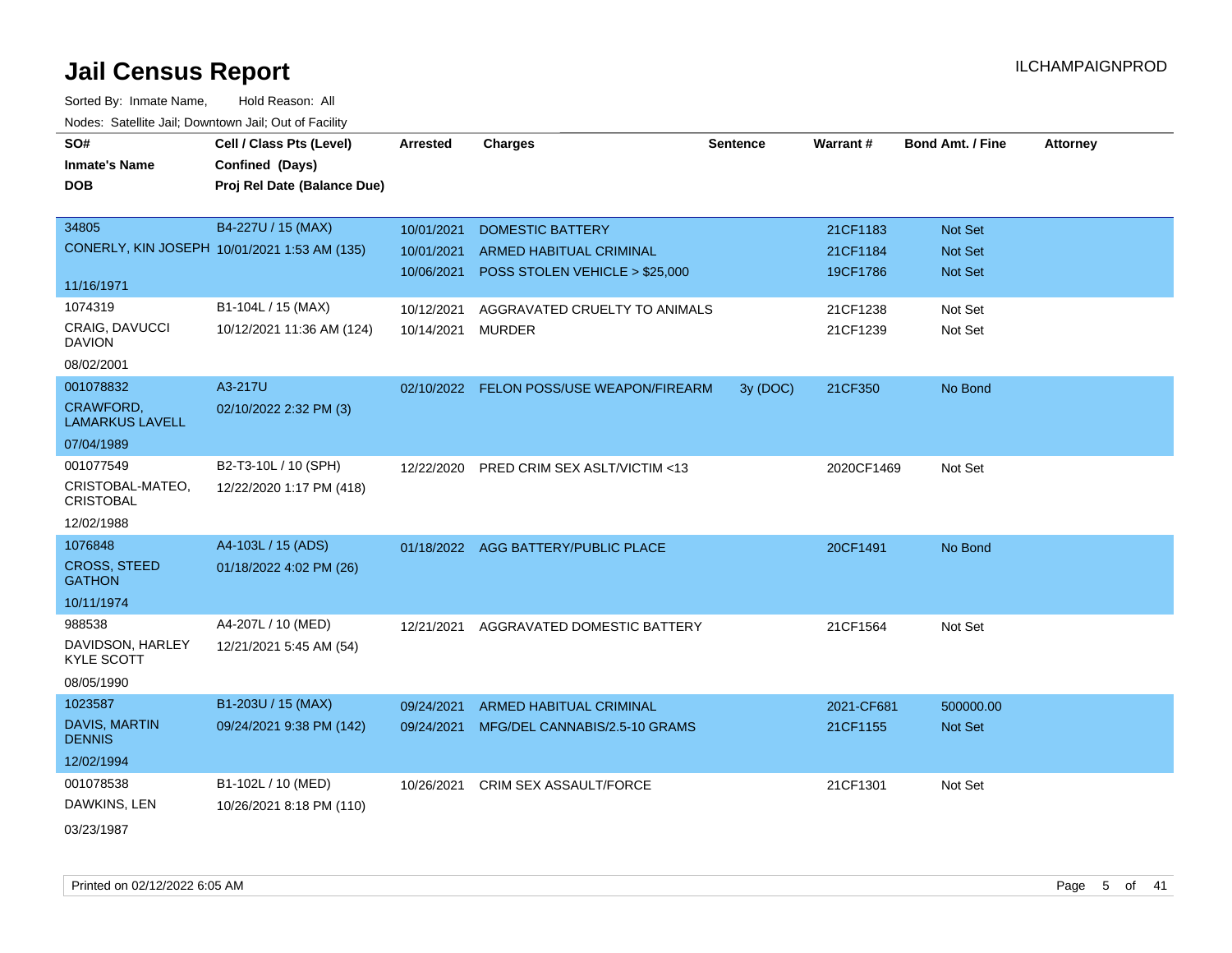| SO#<br><b>Inmate's Name</b><br><b>DOB</b>    | Cell / Class Pts (Level)<br>Confined (Days)<br>Proj Rel Date (Balance Due) | <b>Arrested</b> | <b>Charges</b>                           | <b>Sentence</b> | Warrant#   | <b>Bond Amt. / Fine</b> | <b>Attorney</b> |
|----------------------------------------------|----------------------------------------------------------------------------|-----------------|------------------------------------------|-----------------|------------|-------------------------|-----------------|
| 56972                                        | B3-W8-32L / 10 (MED)                                                       | 08/30/2021      | POSS STOLEN VEHICLE > \$25,000           |                 | 21CF1044   | <b>Not Set</b>          |                 |
| DAY, DANIEL JOSEPH                           | 08/30/2021 3:07 PM (167)                                                   | 09/04/2021      | <b>BURGLARY</b>                          |                 | 21CF1054   | <b>Not Set</b>          |                 |
| 10/16/1982                                   |                                                                            |                 |                                          |                 |            |                         |                 |
| 984642                                       | BOOKF-2                                                                    | 02/12/2022      | POSSESSING A CONTROLLED SUBSTAND         |                 | 2022CFAWOW | Not Set                 |                 |
| DECKER, LYNDZE                               | 02/12/2022 3:47 AM (1)                                                     |                 | 02/12/2022 POSSESS LOOK-ALIKE SUB/SUBQ   |                 | 2022CMAWOW | Not Set                 |                 |
| <b>DAWN</b>                                  |                                                                            |                 | 02/12/2022 POSSESS DRUG PARAPHERNALIA    |                 | 2022CMAWOW | Not Set                 |                 |
| 08/14/1990                                   |                                                                            |                 |                                          |                 |            |                         |                 |
| 1074063                                      | BOOKF-2                                                                    | 02/10/2022      | <b>RET THEFT/DISP MERCH/&gt;\$300</b>    |                 | 21CF327    | 2000.00                 |                 |
| DEITZ, TILLIE SHENISE 02/10/2022 4:43 AM (3) |                                                                            |                 | 02/10/2022 RET THEFT/DISP MERCH/>\$300   |                 | 21CF105    | 2000.00                 |                 |
| 12/02/1990                                   |                                                                            | 02/10/2022      | <b>RET THEFT/DISP MERCH/&gt;\$300</b>    |                 | 21CF228    | 2000.00                 |                 |
|                                              |                                                                            | 02/10/2022      | USE FORGED CR/DEBIT CARD/<\$300          |                 | 21CF106    | 2000.00                 |                 |
|                                              |                                                                            | 02/10/2022      | <b>RET THEFT/DISP MERCH/&gt;\$300</b>    |                 | 19CM1032   | 1000.00                 |                 |
| 64463                                        | BOOKH-8                                                                    | 02/11/2022      | AGG DUI/3/BAC 0.16+                      | 14m (DOC)       | 21CF676    | No Bond                 |                 |
| DOOLEY, CALVIN<br><b>DARWOOD</b>             | 02/11/2022 11:24 AM (2)                                                    |                 | 02/11/2022 AGG DUI/3/BAC 0.16+           | 18m (DOC)       | 20CF1326   | No Bond                 |                 |
| 05/13/1982                                   |                                                                            |                 |                                          |                 |            |                         |                 |
| 25659                                        | B4-125L / 15 (MAX)                                                         | 06/15/2021      | <b>RESIDENTIAL BURGLARY</b>              |                 | 2020CF1218 | 50000.00                |                 |
| DORRIS, LORENZO                              | 06/15/2021 6:17 AM (243)                                                   | 06/15/2021      | <b>BURGLARY</b>                          |                 | 21CF689    | Not Set                 |                 |
| 07/19/1966                                   |                                                                            |                 |                                          |                 |            |                         |                 |
| 1074720                                      | B2-T1-03U / 15 (SPH)                                                       |                 | 01/19/2022 PRED CRIM SEX ASLT/VICTIM <13 |                 | 21CF1414   | 500000.00               |                 |
| ELVIR-REYES, JORGE<br>LEONARDO               | 01/19/2022 1:43 PM (25)                                                    |                 |                                          |                 |            |                         |                 |
| 06/03/1988                                   |                                                                            |                 |                                          |                 |            |                         |                 |
| 43977                                        | B2-T1-02L / 5 (SPH)                                                        | 12/20/2021      | AGG FLEEING POLICE/21 MPH OVER           |                 | 21CF1566   | <b>Not Set</b>          |                 |
| <b>EMKES, DOUGLAS</b><br><b>ALAN</b>         | 12/20/2021 9:59 AM (55)                                                    | 12/20/2021      | <b>PAROLE REVOCATION</b>                 |                 |            | No Bond                 |                 |
| 06/08/1959                                   |                                                                            |                 |                                          |                 |            |                         |                 |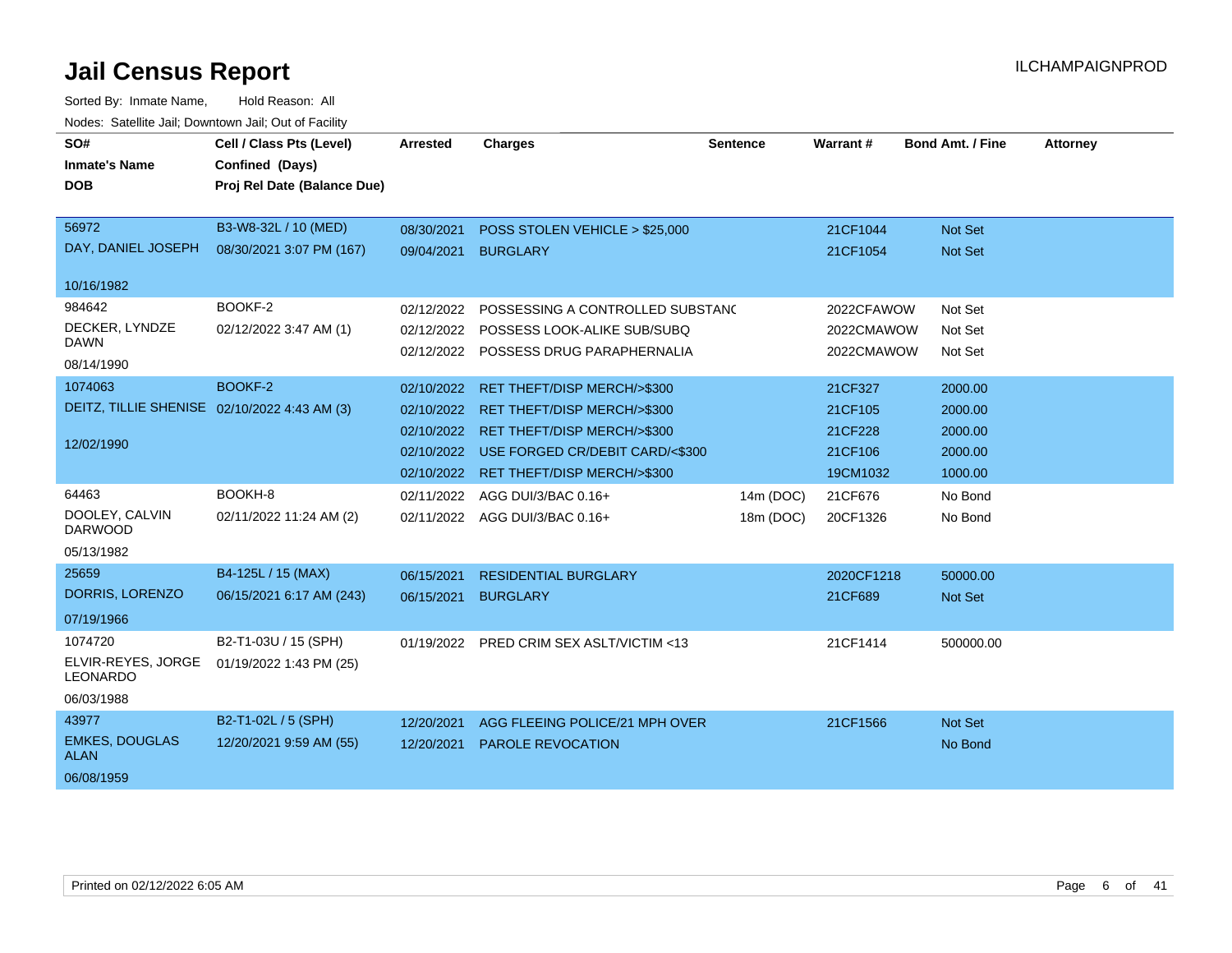| SO#                                        | Cell / Class Pts (Level)                    | <b>Arrested</b>   | <b>Charges</b>                          | Sentence | Warrant#    | <b>Bond Amt. / Fine</b> | <b>Attorney</b> |
|--------------------------------------------|---------------------------------------------|-------------------|-----------------------------------------|----------|-------------|-------------------------|-----------------|
| <b>Inmate's Name</b>                       | Confined (Days)                             |                   |                                         |          |             |                         |                 |
| <b>DOB</b>                                 | Proj Rel Date (Balance Due)                 |                   |                                         |          |             |                         |                 |
|                                            |                                             |                   |                                         |          |             |                         |                 |
| 987328                                     | A2-121L / 10 (MED)                          | 12/11/2021        | AGG ASLT PEACE OFF/FIRE/ER WRK          |          | 21CF1515    | Not Set                 |                 |
| ERVIN, DEIDRA ANN<br><b>RUTH</b>           | 12/11/2021 8:48 PM (64)                     |                   |                                         |          |             |                         |                 |
| 04/15/1991                                 |                                             |                   |                                         |          |             |                         |                 |
| 1026175                                    | A3-112L / 10 (MED)                          | 02/06/2022        | FELON FAIL/RETURN FRM FURLOUGH          |          | 21CF1554    | No Bond                 |                 |
| FALCONER, AVERY                            | 02/06/2022 4:49 AM (7)                      | 02/06/2022        | <b>CITY OV ARREST</b>                   |          | 2021-OV-65  | 1000.00                 |                 |
| <b>FOX</b>                                 |                                             |                   | 02/07/2022 MFG/DEL 1<15 GR COCAINE/ANLG | 6y (DOC) | 2019CF1617  | No Bond                 |                 |
| 04/07/1989                                 |                                             |                   |                                         |          |             |                         |                 |
| 527081                                     | B3-W6-24L / 10 (MED)                        | 09/06/2021        | ARSON/REAL/PERSONAL PROP>\$150          |          | 2021 CF 797 | 25000.00                |                 |
| <b>FERGUSON,</b><br><b>CHRISTOPHER</b>     | 09/06/2021 1:18 PM (160)                    |                   |                                         |          |             |                         |                 |
| 12/21/1981                                 |                                             |                   |                                         |          |             |                         |                 |
| 1039744                                    | B4-224U / 15 (MAX)                          | 12/06/2021 MURDER |                                         |          | 20CF959     | 1000000.00              |                 |
| FONVILLE, TREVOY<br><b>JERMAINE</b>        | 12/06/2021 10:52 AM (69)                    |                   |                                         |          |             |                         |                 |
| 01/13/1996                                 |                                             |                   |                                         |          |             |                         |                 |
| 518395                                     | B2-T3-12L / 15 (SPH)                        | 07/07/2020        | <b>CRIMINAL SEXUAL ASSAULT</b>          |          | 2020-CF735  | 250000.00               |                 |
|                                            | FRANDLE, MARK RYAN 07/07/2020 3:42 PM (586) |                   |                                         |          |             |                         |                 |
|                                            |                                             |                   |                                         |          |             |                         |                 |
| 09/10/1985                                 |                                             |                   |                                         |          |             |                         |                 |
| 001077934                                  | A1-125L / 10 (MED)                          | 08/22/2021        | <b>DOMESTIC BATTERY</b>                 |          | 21 CM 172   | 10000.00                |                 |
| FREED, LOGAN                               | 08/22/2021 11:45 PM (175)                   | 08/22/2021        | AGG DUI/ACCIDENT/DEATH                  |          | 21CF1024    | Not Set                 |                 |
| <b>SUZANNE</b>                             |                                             |                   |                                         |          |             |                         |                 |
| 08/18/1996                                 |                                             |                   |                                         |          |             |                         |                 |
| 001078290                                  | A1-125U / 10 (ADS)                          | 08/19/2021        | MACHINE GUN/AUTO WEAPON/VEH             |          | 21CF1012    | Not Set                 |                 |
| <b>FREEMAN, ANGEL</b><br><b>JANILA KAY</b> | 08/19/2021 1:26 AM (178)                    |                   |                                         |          |             |                         |                 |
| 12/25/1995                                 |                                             |                   |                                         |          |             |                         |                 |
| 1068917                                    | <b>BOOKH-1 / 5 (MIN)</b>                    | 08/11/2021        | VIO ORDER/PRIOR VIO OF ORDER            |          | 21CF965     | Not Set                 |                 |
| GARCIA, JUAN<br>CARLOS                     | 08/11/2021 9:24 PM (186)                    |                   |                                         |          |             |                         |                 |
| 10/21/1997                                 |                                             |                   |                                         |          |             |                         |                 |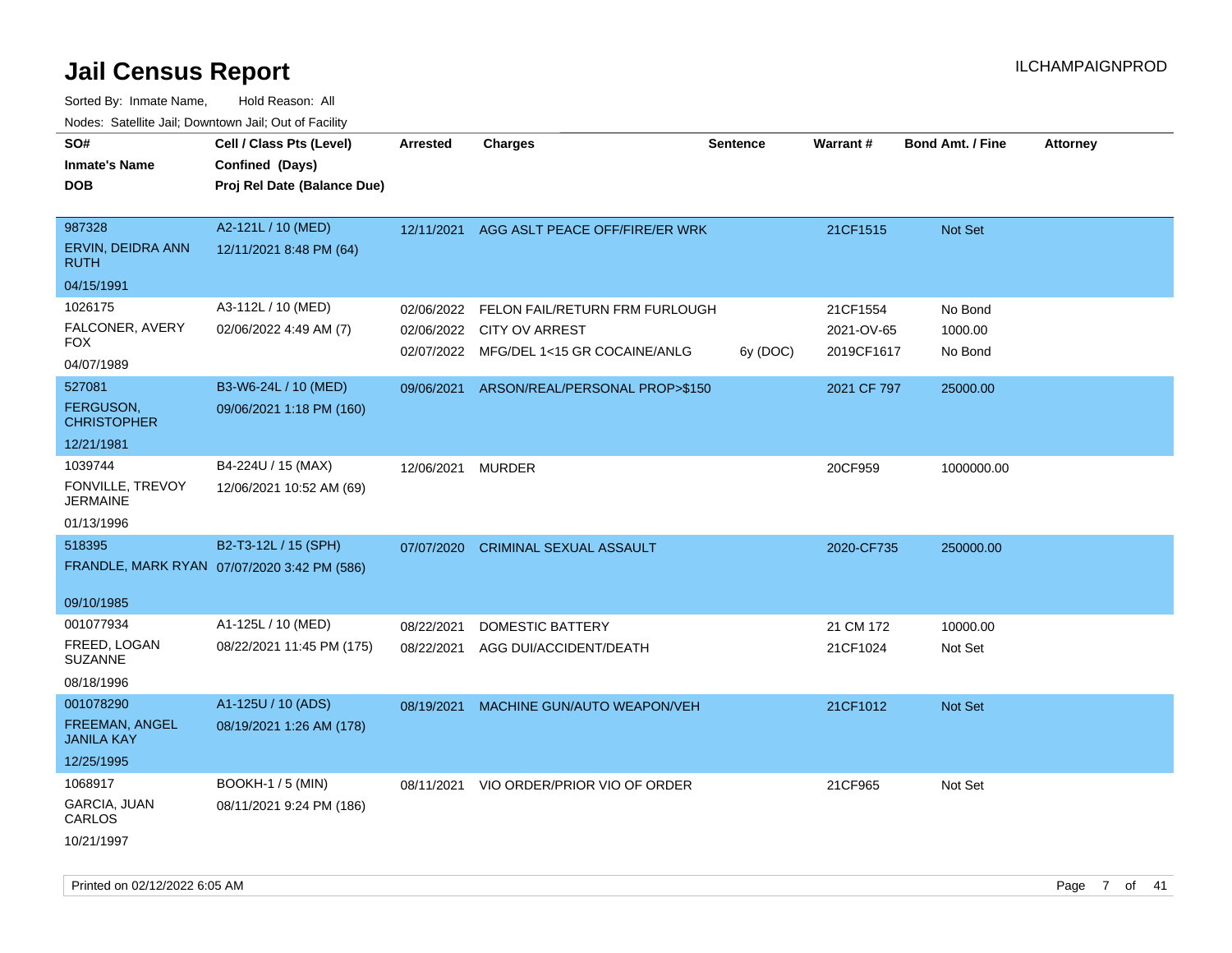| SO#                                      | Cell / Class Pts (Level)    | <b>Arrested</b> | <b>Charges</b>                           | <b>Sentence</b>        | Warrant#     | <b>Bond Amt. / Fine</b> | <b>Attorney</b> |
|------------------------------------------|-----------------------------|-----------------|------------------------------------------|------------------------|--------------|-------------------------|-----------------|
| <b>Inmate's Name</b>                     | Confined (Days)             |                 |                                          |                        |              |                         |                 |
| <b>DOB</b>                               | Proj Rel Date (Balance Due) |                 |                                          |                        |              |                         |                 |
|                                          |                             |                 |                                          |                        |              |                         |                 |
| 001078154                                | B4-121U / 10 (MED)          | 01/09/2022      | DRVG UNDER INFLU OF ALCOHOL              |                        | 2021 DT 182  | 5000.00                 |                 |
| <b>GENTRY, DAMON</b><br><b>LIONEL</b>    | 01/09/2022 4:41 PM (35)     | 01/09/2022      | AGG DOMESTIC BATTERY/STRANGLE            |                        | 2021 CF 1396 | 50000.00                |                 |
| 12/25/1971                               |                             |                 |                                          |                        |              |                         |                 |
| 001078633                                | B2-DR / 25 (SPH)            | 12/01/2021      | PRED CRIM SEX ASLT/VICTIM <13            |                        | 21CF1416     | 250000.00               |                 |
| GONZALEZ-GUILLEN,<br><b>EDWARD</b>       | 12/01/2021 12:08 PM (74)    |                 |                                          |                        |              |                         |                 |
| 08/25/2002                               |                             |                 |                                          |                        |              |                         |                 |
| 001078607                                | B4-221L / 15 (MAX)          | 11/22/2021      | <b>FELON POSS/USE FIREARM/PAROLE</b>     |                        | 21CF1437     | Not Set                 |                 |
| <b>GRAY, WILLIAM</b><br>DA'VON           | 11/22/2021 2:57 PM (83)     |                 | 11/22/2021 ATTEMPT (FIRST DEGREE MURDER) |                        | 21CF1435     | Not Set                 |                 |
| 04/18/1984                               |                             |                 |                                          |                        |              |                         |                 |
| 56342                                    | B1-206L / 10 (MED)          | 10/21/2021      | THEFT CONTROL INTENT <\$500              |                        | 17CF1451     | 10000.00                |                 |
| <b>GRIFFIN, NATHAN</b><br><b>EUGENE</b>  | 10/21/2021 4:20 PM (115)    | 10/21/2021      | DRIVING ON REVOKED LICENSE               |                        | 20TR1979     | 3000.00                 |                 |
| 02/24/1969                               |                             | 10/21/2021      | ARMED HABITUAL CRIMINAL                  |                        | 21CF1279     | Not Set                 |                 |
| 1003270                                  | A4-106L / 10 (ADS)          | 01/31/2022      | UNLAWFUL USE OF A WEAPON                 | 2y/6m/0d (DOI 20CF1347 |              | No Bond                 |                 |
| <b>HAMILTON, DARIUS</b><br><b>DEJAUN</b> | 01/31/2022 9:52 AM (13)     |                 |                                          |                        |              |                         |                 |
| 12/06/1992                               |                             |                 |                                          |                        |              |                         |                 |
| 987254                                   | B2-T1-01U / 10 (SPH)        |                 | 01/12/2022 DOMESTIC BATTERY/OTHER PRIOR  | 6y (DOC)               | 20CF356      | No Bond                 |                 |
| HAYES, CARL DONJO                        | 01/12/2022 5:20 PM (32)     |                 |                                          |                        |              |                         |                 |
| 03/02/1963                               |                             |                 |                                          |                        |              |                         |                 |
| 001078488                                | B2-DR / 15 (SPH)            | 10/14/2021      | <b>PRED CRIM SEX ASLT/VICTIM &lt;13</b>  |                        | 21CF1232     | 500000.00               |                 |
| HERNANDEZ-LOPEZ,                         | 10/14/2021 3:15 PM (122)    |                 | <b>FUGITIVE FROM JUSTICE</b>             |                        |              |                         |                 |
| <b>ERNESTO</b>                           |                             | 10/14/2021      |                                          |                        | 21CF1246     | Not Set                 |                 |
| 11/28/1975                               |                             |                 |                                          |                        |              |                         |                 |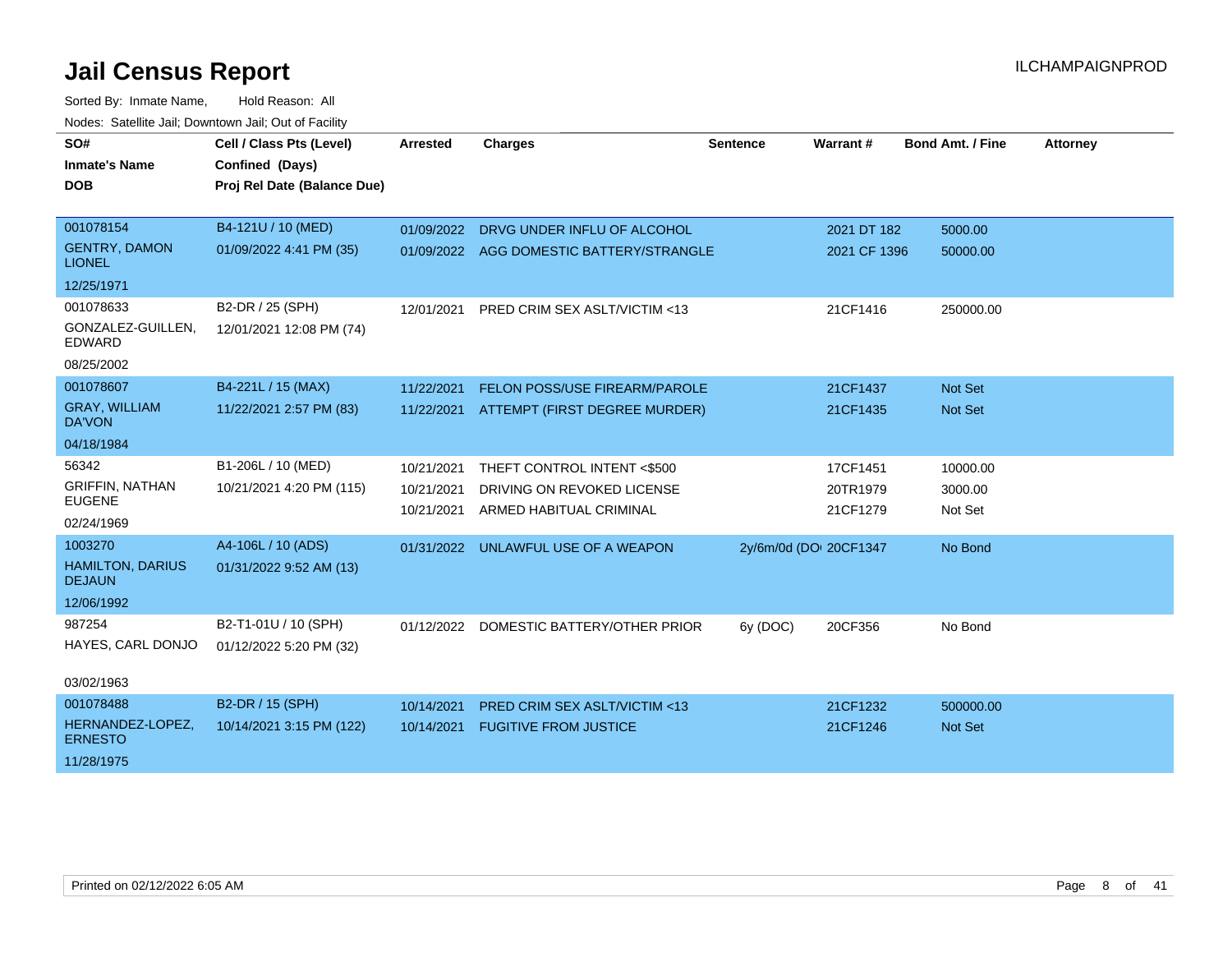| <u>Houce.</u> Catoling bail, Downtown bail, Out of Fability |                             |            |                                           |                 |                 |                         |                 |
|-------------------------------------------------------------|-----------------------------|------------|-------------------------------------------|-----------------|-----------------|-------------------------|-----------------|
| SO#                                                         | Cell / Class Pts (Level)    | Arrested   | <b>Charges</b>                            | <b>Sentence</b> | <b>Warrant#</b> | <b>Bond Amt. / Fine</b> | <b>Attorney</b> |
| <b>Inmate's Name</b>                                        | Confined (Days)             |            |                                           |                 |                 |                         |                 |
| <b>DOB</b>                                                  | Proj Rel Date (Balance Due) |            |                                           |                 |                 |                         |                 |
|                                                             |                             |            |                                           |                 |                 |                         |                 |
| 975293                                                      | B2-T4-14L / 10 (SPH)        | 07/21/2021 | <b>STALKING</b>                           |                 | 2021CF863       | Not Set                 |                 |
| <b>HILL, JACOB MILES</b>                                    | 07/21/2021 8:43 PM (207)    | 07/21/2021 | VIO ORDER/PRIOR VIO OF ORDER              |                 | 21CF914         | No Bond                 |                 |
|                                                             |                             | 07/25/2021 | <b>PAROLE REVOCATION</b>                  |                 | CH2104646       | <b>Not Set</b>          |                 |
| 02/06/1988                                                  |                             | 08/18/2021 | <b>HARASS WITNESS/FAMILY MBR/REP</b>      |                 | 21CF992         | Not Set                 |                 |
|                                                             |                             | 09/09/2021 | AGG STALKING/BODILY HARM                  |                 | 21CF1073        | <b>Not Set</b>          |                 |
| 48471                                                       | B1-207L / 15 (MAX)          | 08/08/2021 | AGG BATTERY/DISCHARGE FIREARM             |                 | 21CF946         | Not Set                 |                 |
| HILL, RAMESH<br><b>JERMAINE</b>                             | 08/08/2021 4:45 AM (189)    |            |                                           |                 |                 |                         |                 |
| 12/11/1978                                                  |                             |            |                                           |                 |                 |                         |                 |
| 1043704                                                     | B4-223L / 15 (MAX)          | 07/13/2021 | ARMED ROBBERY/ARMED W/FIREARM             | 12y (DOC)       | 21CF815         | Not Set                 |                 |
| HOUSTON, STEVEN<br><b>CORDELL</b>                           | 07/13/2021 5:56 AM (215)    |            | 02/07/2022 CIVIL FTA WARRANT              |                 | 2018F467        | 2500.00                 |                 |
| 01/24/1989                                                  |                             |            |                                           |                 |                 |                         |                 |
| 1072876                                                     | BOOKF-2                     | 02/10/2022 | METH DELIVERY/5<15 GRAMS                  | 4y (DOC)        | 21CF143         | No Bond                 |                 |
| HOUTCHINS, SAVANNA 02/10/2022 5:10 PM (3)<br><b>BELL</b>    |                             |            | 02/10/2022 DRIVING ON REVOKED LICENSE     |                 | 20TR3920        | No Bond                 |                 |
| 07/10/1996                                                  | 2/17/2022 (0.00)            |            |                                           |                 |                 |                         |                 |
| 999198                                                      | B4-226L / 15 (MAX)          |            | 11/30/2021 FELON POSS/USE FIREARM PRIOR   |                 | 21CF1377        | 500000.00               |                 |
| HOWARD, BRION LIN                                           | 11/30/2021 10:41 AM (75)    |            |                                           |                 |                 |                         |                 |
| 06/10/1992                                                  |                             |            |                                           |                 |                 |                         |                 |
| 953555                                                      | B4-122L / 15 (MAX)          | 03/10/2021 | <b>CRIM TRESPASS TO RESIDENCE</b>         |                 | 21CF272         | Not Set                 |                 |
| HUNT, TAVARIS EARL                                          | 03/10/2021 4:58 AM (340)    |            | 04/14/2021 AGG FLEEING POLICE/21 MPH OVER | 3y(DOC)         | 2020CF94        | 10000.00                |                 |
| 12/29/1987                                                  |                             |            |                                           |                 |                 |                         |                 |
| 38993                                                       | B4-126L / 15 (MAX)          |            | 02/13/2021 ATTEMPT (FIRST DEGREE MURDER)  |                 | 21CF181         | Not Set                 |                 |
| <b>JACKSON, LAMONT</b><br><b>JEREMIE</b>                    | 02/13/2021 7:45 AM (365)    |            |                                           |                 |                 |                         |                 |
| 07/31/1973                                                  |                             |            |                                           |                 |                 |                         |                 |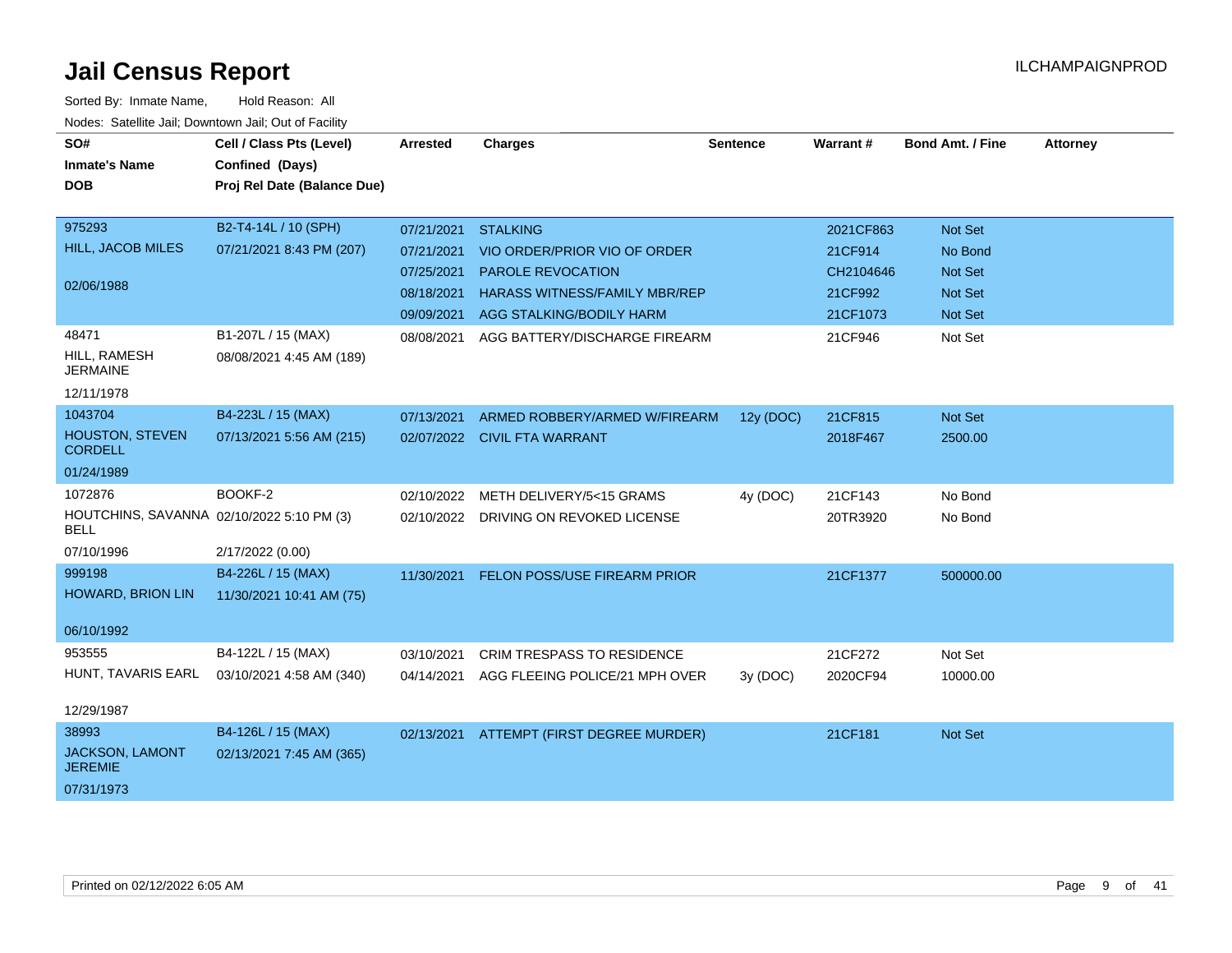| SO#                                                | Cell / Class Pts (Level)                   | <b>Arrested</b> | <b>Charges</b>                            | <b>Sentence</b> | Warrant#     | <b>Bond Amt. / Fine</b> | <b>Attorney</b> |
|----------------------------------------------------|--------------------------------------------|-----------------|-------------------------------------------|-----------------|--------------|-------------------------|-----------------|
| <b>Inmate's Name</b>                               | Confined (Days)                            |                 |                                           |                 |              |                         |                 |
| <b>DOB</b>                                         | Proj Rel Date (Balance Due)                |                 |                                           |                 |              |                         |                 |
|                                                    |                                            |                 |                                           |                 |              |                         |                 |
| 001078689                                          | B1-201L / 15 (MAX)                         | 12/17/2021      | FIREARM/FOID INVALID/NOT ELIG             |                 | 21CF1551     | No Bond                 |                 |
| <b>JACKSON, PRENTISS</b><br><b>MANSION DEWAYNE</b> | 12/18/2021 12:39 AM (57)                   |                 | 12/17/2021 POSS STOLEN VEHICLE > \$25,000 |                 | 21JD37       | Not Set                 |                 |
| 09/02/2003                                         | 1/30/2022 (0.00)                           |                 |                                           |                 |              |                         |                 |
| 001077487                                          | B3-W8-30L / 10 (MED)                       | 12/03/2020      | FELON POSS/USE WEAPON/FIREARM             |                 | 20CF1377     | Not Set                 |                 |
| <b>JACKSON, TERRELL</b><br><b>DANDRE</b>           | 12/03/2020 10:18 AM (437)                  | 11/09/2021      | AGG DISCHARGE FIREARM/OCC VEH             |                 | 21CR0331401  | No Bond                 |                 |
| 08/11/1990                                         |                                            |                 |                                           |                 |              |                         |                 |
| 001077864                                          | B1-103L / 15 (MAX)                         | 04/18/2021      | FELON POSS/USE WEAPON/FIREARM             |                 | 21CF428      | Not Set                 |                 |
| D                                                  | JAMERSON, ANTHONY 04/18/2021 7:21 PM (301) |                 |                                           |                 |              |                         |                 |
| 01/26/1990                                         |                                            |                 |                                           |                 |              |                         |                 |
| 63110                                              | A3-213U / 15 (ADS)                         |                 | 01/29/2022 CRIM DMG TO PROP \$500-10K     |                 | 2021CF001548 | 410.00                  |                 |
| JAMES, DOMINIQUE<br><b>JULIUS</b>                  | 01/29/2022 5:48 PM (15)                    |                 |                                           |                 |              |                         |                 |
| 03/04/1983                                         |                                            |                 |                                           |                 |              |                         |                 |
| 001078703                                          | A1-227U / 15 (ADS)                         |                 | 12/20/2021 MURDER/INTENT TO KILL/INJURE   |                 | 21CF1574     | Not Set                 |                 |
| <b>JOHNS, SHANIQUH</b><br><b>THERESA</b>           | 12/22/2021 6:41 AM (53)                    |                 |                                           |                 |              |                         |                 |
| 04/03/1992                                         |                                            |                 |                                           |                 |              |                         |                 |
| 001078788                                          | A4-207U / 5 (ADS)                          |                 | 01/21/2022 AGGRAVATED BATTERY             |                 | 22CF93       | Not Set                 |                 |
|                                                    | JOHNSON, BRENTON Z 01/21/2022 8:33 PM (23) |                 |                                           |                 |              |                         |                 |
| 08/07/1987                                         |                                            |                 |                                           |                 |              |                         |                 |
| 001078766                                          | <b>BOOKH-6 / 5 (ADS)</b>                   |                 | 02/08/2022 AGGRAVATED BATTERY             |                 | 22CF160      | Not Set                 |                 |
| <b>JOHNSON, IYONZI</b>                             | 02/08/2022 11:56 AM (5)                    |                 | 02/08/2022 BURGLARY                       |                 | 22CF63       | 3000.00                 |                 |
| 07/16/1994                                         |                                            |                 |                                           |                 |              |                         |                 |
| 43086                                              | BOOKH-3                                    |                 | 02/11/2022 FELON POSS/USE WEAPON/FIREARM  |                 | 2022CFAWOW   | No Bond                 |                 |
| JOHNSON, MICHAEL<br>LAMAR                          | 02/11/2022 10:52 AM (2)                    |                 |                                           |                 |              |                         |                 |
| 12/18/1973                                         |                                            |                 |                                           |                 |              |                         |                 |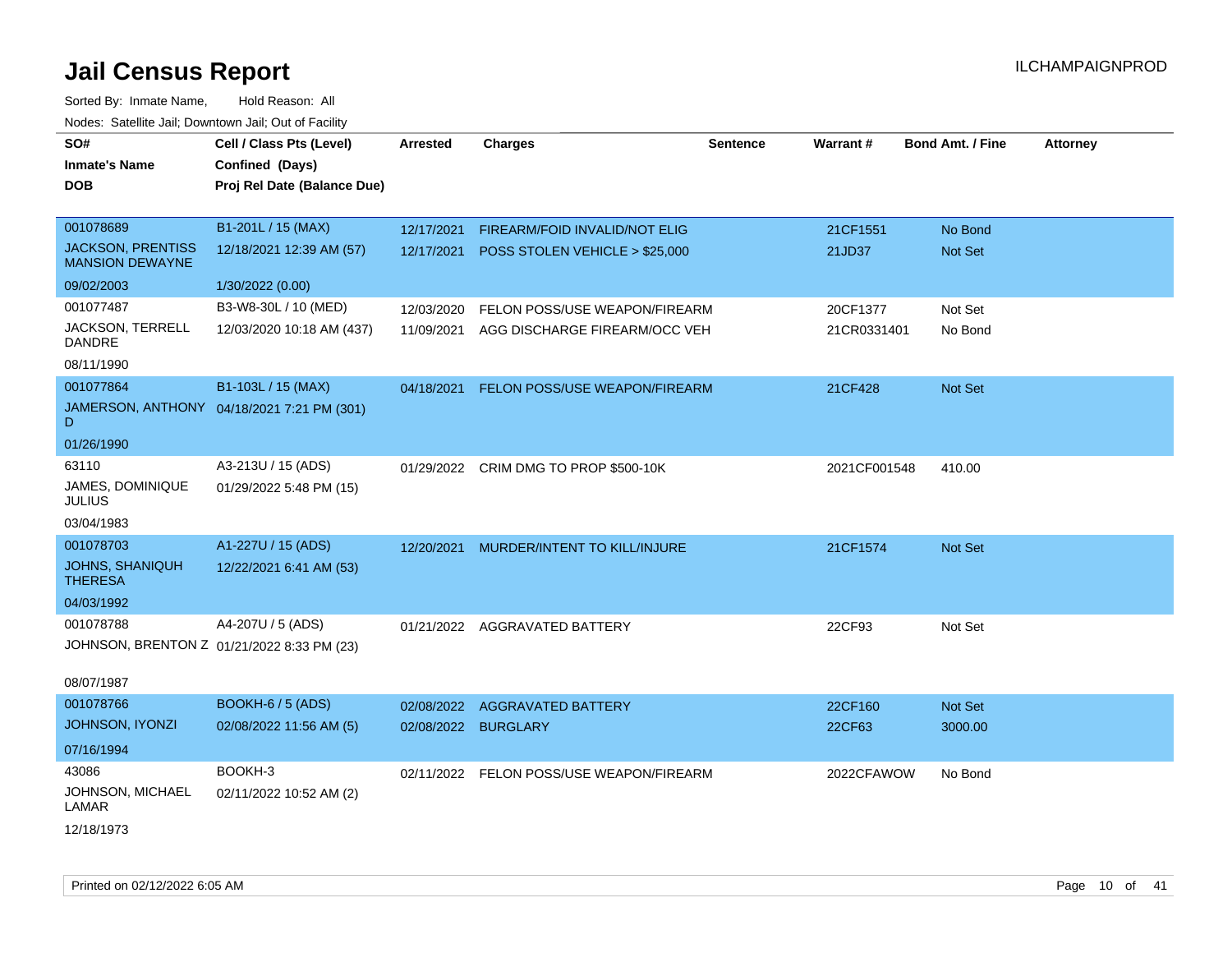| SO#<br><b>Inmate's Name</b><br>DOB                                     | Cell / Class Pts (Level)<br>Confined (Days)<br>Proj Rel Date (Balance Due) | Arrested                               | <b>Charges</b>                                                           | <b>Sentence</b>        | Warrant#                          | <b>Bond Amt. / Fine</b>       | <b>Attorney</b> |
|------------------------------------------------------------------------|----------------------------------------------------------------------------|----------------------------------------|--------------------------------------------------------------------------|------------------------|-----------------------------------|-------------------------------|-----------------|
| 001078645<br><b>JONES, KELVIN</b><br><b>KHYRIC</b>                     | B4-222U / 10 (MED)<br>12/02/2021 6:56 PM (73)                              | 12/02/2021                             | AGG DISCHARGE FIREARM                                                    |                        | 21CF1478                          | No Bond                       |                 |
| 02/27/2001<br>956822<br>JONES, MARIO<br>NATHANIEL                      | B1-205U / 15 (MAX)<br>11/25/2021 10:37 AM (80)                             | 11/25/2021<br>11/25/2021<br>11/25/2021 | AGGRAVATED DOMESTIC BATTERY<br>PAROLE REVOCATION<br>UNLAWFUL RESTRAINT   |                        | 21CF1442<br>CH2106361<br>21CF1443 | Not Set<br>No Bond<br>Not Set |                 |
| 10/27/1987<br>59668<br><b>JONES, MARTELL</b><br><b>DEANGELO</b>        | BOOKH-4<br>02/11/2022 3:19 PM (2)                                          | 02/11/2022                             | FAIL TO RPT CHNG ADDRESS/EMPL<br>02/11/2022 AGGRAVATED ARSON/BODILY HARM |                        | 20 CF 1241<br>22 CF 169           | 75000.00<br>75000.00          |                 |
| 07/11/1983<br>1008468<br>JONES, MARTEZ<br><b>LAMONTE</b><br>06/22/1993 | B4-226U / 10 (MED)<br>12/01/2021 1:28 PM (74)                              | 12/01/2021<br>12/02/2021               | FELON POSS/USE WEAPON/FIREARM<br>PROBATION VIOLATION                     |                        | 21CF1472<br>20CF1151              | Not Set<br>Not Set            |                 |
| 506244<br>JOSLIN, JASON LEE<br>12/22/1985                              | B1-204L / 15 (MAX)<br>07/15/2021 4:38 AM (213)                             | 07/15/2021                             | ARMED ROBBERY/ARMED W/FIREARM                                            | 19y/6m (DOC) 2021CF791 |                                   | 250000.00                     |                 |
| 1071570<br>JUAREZ-MATEO,<br><b>ALFREDO</b><br>05/22/1979               | BOOKH-3<br>02/12/2022 5:26 AM (1)                                          | 02/12/2022                             | DRVG UNDER INFLU OF ALCOHOL                                              |                        | 2022DTAWOW                        | 3000.00                       |                 |
| 1068501<br>KING, JULIUS<br><b>EMANUEL</b><br>04/08/1985                | <b>BOOKH-8 / 5 (MIN)</b><br>02/07/2022 7:06 PM (6)                         |                                        | 02/07/2022 VIO ORDER/NOTICE/PRIOR VIO O/P                                |                        | 22CF156                           | No Bond                       |                 |
| 001078818<br>KINSEL, EVERAL<br><b>MICHAEL WILLIAM</b><br>10/16/1985    | A3-211L / 10 (MED)<br>02/04/2022 7:37 PM (9)                               |                                        | 02/04/2022 DOMESTIC BATTERY/OTHER PRIOR                                  |                        | 22CF148                           | Not Set                       |                 |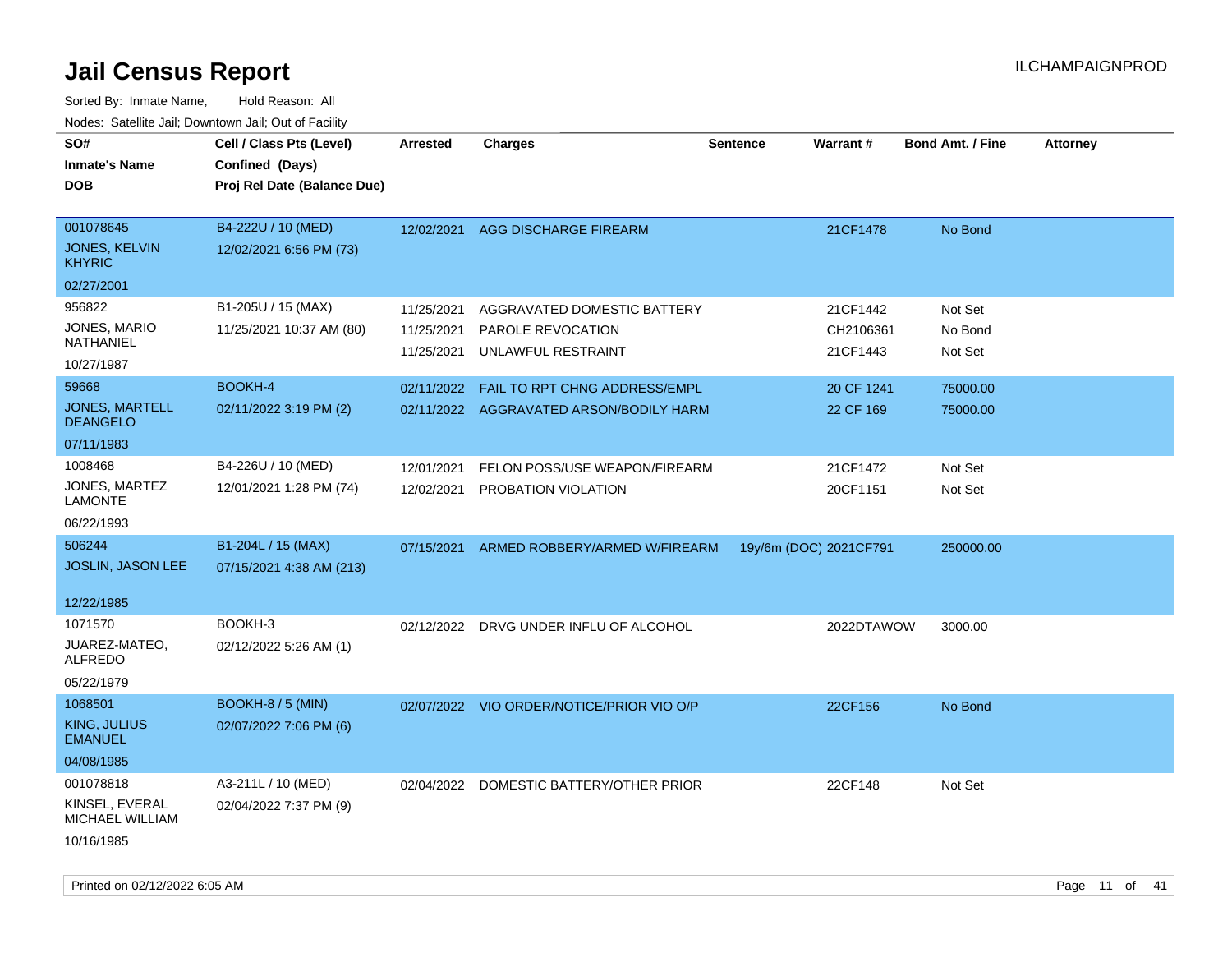| rouce. Calcillic Jali, Downtown Jali, Out of Facility                                             |                                                                            |                                                      |                                                                                                              |                 |                                                              |                                                  |                 |
|---------------------------------------------------------------------------------------------------|----------------------------------------------------------------------------|------------------------------------------------------|--------------------------------------------------------------------------------------------------------------|-----------------|--------------------------------------------------------------|--------------------------------------------------|-----------------|
| SO#<br><b>Inmate's Name</b><br><b>DOB</b>                                                         | Cell / Class Pts (Level)<br>Confined (Days)<br>Proj Rel Date (Balance Due) | <b>Arrested</b>                                      | <b>Charges</b>                                                                                               | <b>Sentence</b> | Warrant#                                                     | <b>Bond Amt. / Fine</b>                          | <b>Attorney</b> |
| 66662<br>KINTNER, WESLEY J<br>04/15/1986                                                          | B3-W5-20L / 10 (MED)<br>12/05/2021 1:57 PM (70)                            | 12/05/2021                                           | POSS AMT CON SUB EXCEPT(A)/(D)                                                                               | 2y (DOC)        | 18CF597                                                      | 200000.00                                        |                 |
| 001078693<br>LARGE, JOSHUA DALE 12/19/2021 4:54 AM (56)<br>10/27/1985<br>1070011<br>LAWS, WILLIAM | B3-W4-14L / 5 (MIN)<br>B4-124U / 15 (MAX)<br>08/03/2021 3:53 PM (194)      | 12/19/2021<br>12/19/2021<br>12/19/2021<br>08/03/2021 | <b>RETAIL THEFT</b><br>RECEIVE/POSS/SELL STOLEN VEH<br><b>RETAIL THEFT</b><br>AGG DISCH FIREARM/1ST AID PERS |                 | 20CF422<br>21CF1555<br>2021CM216<br>21CF929                  | 20000.00<br>Not Set<br>5000.00<br><b>Not Set</b> |                 |
| ZARAK, Third<br>07/06/1999<br>001078797<br>LEVIN, DANIEL DAVID                                    | BOOKF-3 / 5 (ADS)<br>01/26/2022 3:00 PM (18)                               |                                                      | 01/26/2022 VIO STALKING NO CONTACT ORDER                                                                     |                 | 22CM31                                                       | Not Set                                          |                 |
| 08/08/1984<br>548089<br>LEWIS, LAWRENCE<br>PAUL, Third<br>02/08/1993                              | B1-204U / 15 (MAX)<br>12/04/2020 4:42 AM (436)                             | 12/04/2020<br>12/04/2020<br>12/04/2020               | AGG DOMESTIC BATTERY/STRANGLE<br>ATTEMPT (FIRST DEGREE MURDER)<br>METH DELIVERY/100<400 GRAMS                |                 | 18CF1507<br>20CF1378<br>20CF1481                             | 10000.00<br>Not Set<br>Not Set                   |                 |
| 001077524<br>LEWIS, TREVOR<br><b>DANIEL</b><br>06/03/2002                                         | B2-DR / 10 (SPH)<br>12/14/2020 5:16 PM (426)                               | 12/14/2020<br>12/14/2020<br>12/14/2020<br>12/14/2020 | AGG BATTERY/JUDGE/EMT<br><b>RESIDENTIAL ARSON</b><br>AGG BATTERY/PUBLIC PLACE<br>AGG BATTERY/PEACE OFFICER   |                 | 2020-CF-1212<br>2020-CF-1388<br>2020-CF-1231<br>2020-CF-1211 | 10000.00<br>150000.00<br>50000.00<br>10000.00    |                 |
| 63639<br>LINDSEY, ANTHONY<br><b>MARTEZ</b><br>03/18/1985                                          | A4-205L / 5 (ADS)<br>01/28/2022 10:06 PM (16)                              |                                                      | 01/31/2022 FELON POSS/USE WEAPON/FIREARM                                                                     | 5y(DOC)         | 22CF110                                                      | No Bond                                          |                 |
| 001078817<br>LIPSCOMB, LADAROL<br><b>ANTHONY</b><br>10/01/2000                                    | A3-113U / 10 (ADS)<br>02/03/2022 11:33 PM (10)                             |                                                      | 02/03/2022 AGG UUW/PERSON/PREV CONVICTION                                                                    |                 | 22CF143                                                      | Not Set                                          |                 |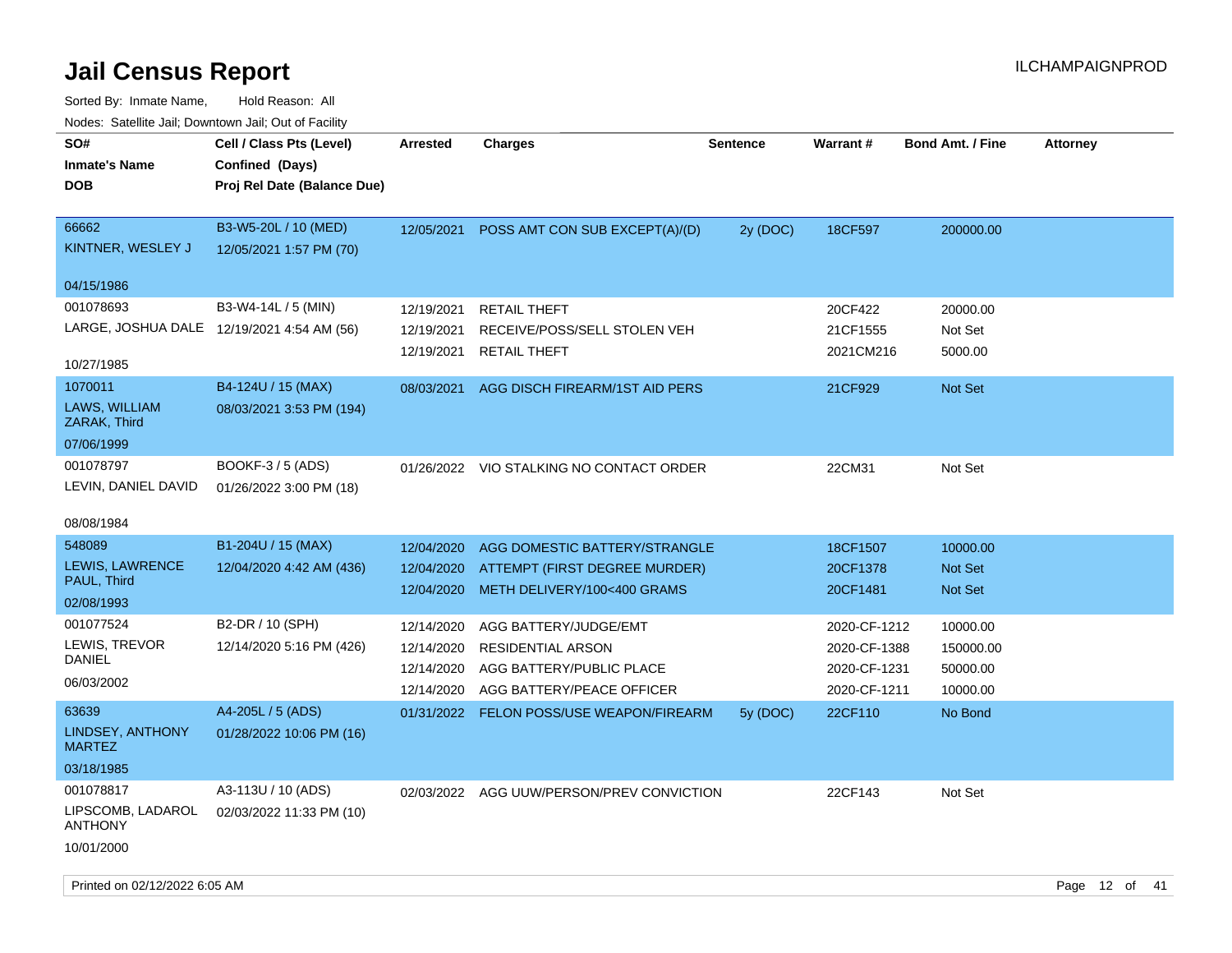| ivouss. Satellite Jall, Downtown Jall, Out of Facility |                                             |                 |                                      |                 |              |                         |                 |
|--------------------------------------------------------|---------------------------------------------|-----------------|--------------------------------------|-----------------|--------------|-------------------------|-----------------|
| SO#                                                    | Cell / Class Pts (Level)                    | <b>Arrested</b> | <b>Charges</b>                       | <b>Sentence</b> | Warrant#     | <b>Bond Amt. / Fine</b> | <b>Attorney</b> |
| <b>Inmate's Name</b>                                   | Confined (Days)                             |                 |                                      |                 |              |                         |                 |
| <b>DOB</b>                                             | Proj Rel Date (Balance Due)                 |                 |                                      |                 |              |                         |                 |
|                                                        |                                             |                 |                                      |                 |              |                         |                 |
| 1065002                                                | B3-W7-26L / 10 (MED)                        | 11/16/2021      | DOMESTIC BTRY/CONTACT/VIO O/P        |                 | 2019CF001781 | 25000.00                |                 |
| LOVELESS, DUSTIN<br>DEE.                               | 11/16/2021 11:41 AM (89)                    |                 |                                      |                 |              |                         |                 |
| 06/17/1982                                             |                                             |                 |                                      |                 |              |                         |                 |
| 48792                                                  | B4-127L / 10 (MED)                          | 11/19/2021      | AGG BATTERY/DISCHARGE FIREARM        |                 | 21CF1425     | Not Set                 |                 |
| MCCLAIN, HURCHEL<br>JOSEPH                             | 11/20/2021 4:11 AM (85)                     |                 |                                      |                 |              |                         |                 |
| 05/01/1979                                             |                                             |                 |                                      |                 |              |                         |                 |
| 001077938                                              | <b>BOOKH-2 / 15 (ADS)</b>                   | 05/10/2021      | AGG KIDNAPING DISCH FIR/HARM         |                 | 21CF532      | <b>Not Set</b>          |                 |
| MCGAHA,                                                | 05/10/2021 7:02 PM (279)                    | 05/11/2021      | <b>MURDER</b>                        |                 | 2021-CF-215  | No Bond                 |                 |
| <b>CHRISTOPHER D</b>                                   |                                             | 05/27/2021      | ESCAPE FROM DEPT OF CORRECTION       |                 | 21CF600      | <b>Not Set</b>          |                 |
| 07/27/1991                                             |                                             |                 |                                      |                 |              |                         |                 |
| 66710                                                  | A4-202L / 15 (ADS)                          |                 | 01/19/2022 ARMED VIOLENCE/CATEGORY I |                 | 22CF88       | Not Set                 |                 |
| MEEKS, CASSARIOUS<br><b>MONTE</b>                      | 01/20/2022 11:40 AM (24)                    |                 |                                      |                 |              |                         |                 |
| 06/22/1984                                             |                                             |                 |                                      |                 |              |                         |                 |
| 1043071                                                | A2-120L / 10 (MED)                          |                 | 11/08/2021 CRIM DMG/GOVT PROP/<\$500 |                 | 21CF1378     | <b>Not Set</b>          |                 |
| <b>MERRELL-</b><br>SUTHERLAND, ALICIA                  | 11/08/2021 2:22 AM (97)                     |                 |                                      |                 |              |                         |                 |
| 11/26/1972                                             |                                             |                 |                                      |                 |              |                         |                 |
| 41584                                                  | B4-227L / 15 (MAX)                          | 12/01/2021      | ARMED HABITUAL CRIMINAL              |                 | 21CF1467     | Not Set                 |                 |
|                                                        | MILLER, JOSE LOVELL 12/02/2021 1:04 AM (73) |                 |                                      |                 |              |                         |                 |
|                                                        |                                             |                 |                                      |                 |              |                         |                 |
| 10/07/1975                                             |                                             |                 |                                      |                 |              |                         |                 |
| 001077902                                              | A2-123L / 5 (ADS)                           | 11/23/2021      | BATTERY/CAUSE BODILY HARM            |                 | 21CM187      | <b>Not Set</b>          |                 |
| MOFFETT, CAROLYN<br><b>REENE</b>                       | 11/21/2021 10:31 AM (84)                    |                 |                                      |                 |              |                         |                 |
| 10/23/1988                                             |                                             |                 |                                      |                 |              |                         |                 |
| 39106                                                  | B3-W3-11U / 10 (MED)                        | 10/12/2021      | DOMESTIC BATTERY/OTHER PRIOR         |                 | 21CF1217     | Not Set                 |                 |
| Junior                                                 | MOORE, ANDREW LEE, 10/12/2021 1:02 AM (124) |                 |                                      |                 |              |                         |                 |
| 04/12/1973                                             | 4/10/2022 (0.00)                            |                 |                                      |                 |              |                         |                 |
|                                                        |                                             |                 |                                      |                 |              |                         |                 |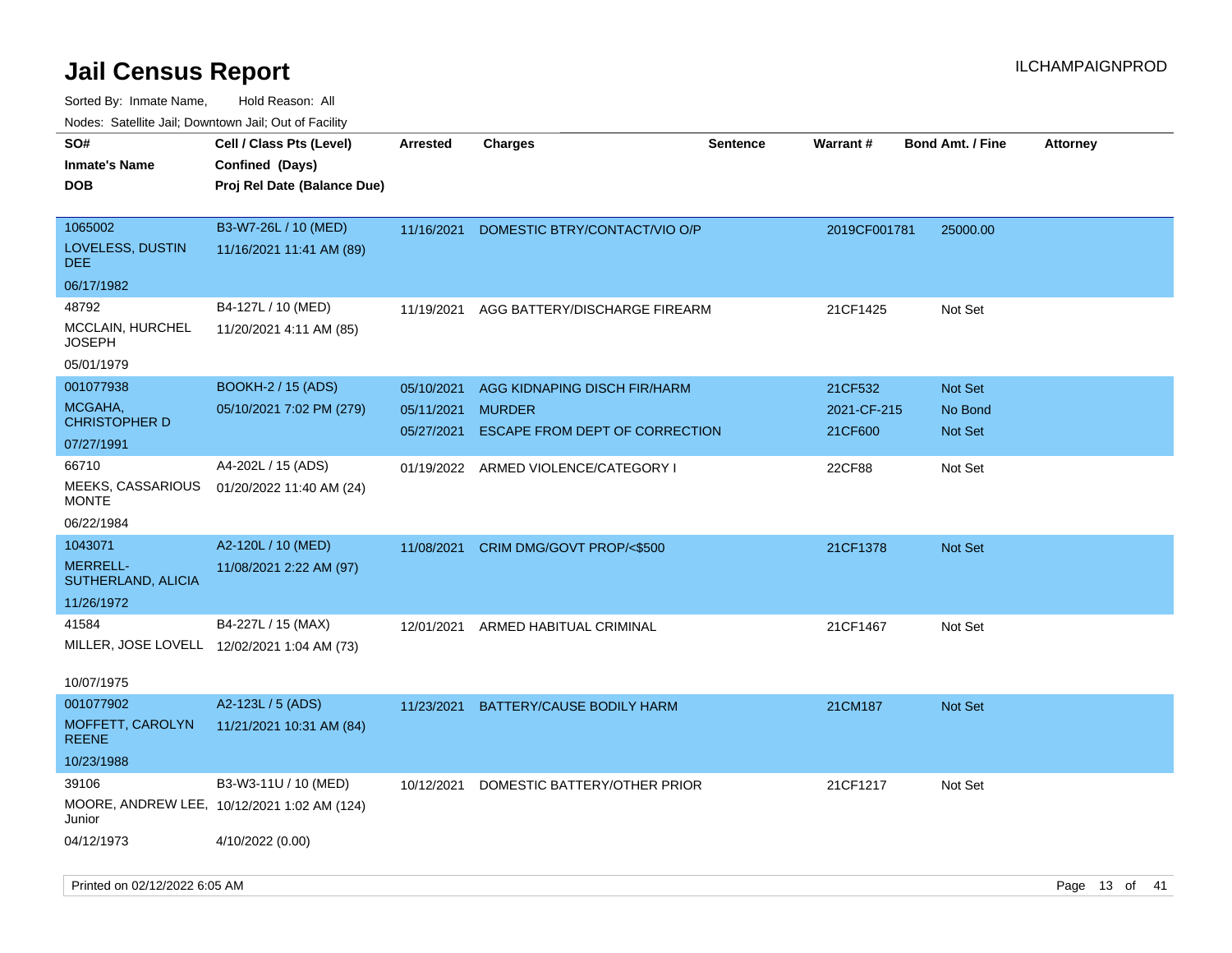Sorted By: Inmate Name, Hold Reason: All Nodes: Satellite Jail; Downtown Jail; Out of Facility

| routs. Saltille Jali, Downlown Jali, Out of Facility |                                             |                 |                                         |                 |                 |                         |                 |
|------------------------------------------------------|---------------------------------------------|-----------------|-----------------------------------------|-----------------|-----------------|-------------------------|-----------------|
| SO#                                                  | Cell / Class Pts (Level)                    | <b>Arrested</b> | <b>Charges</b>                          | <b>Sentence</b> | <b>Warrant#</b> | <b>Bond Amt. / Fine</b> | <b>Attorney</b> |
| <b>Inmate's Name</b>                                 | Confined (Days)                             |                 |                                         |                 |                 |                         |                 |
| <b>DOB</b>                                           | Proj Rel Date (Balance Due)                 |                 |                                         |                 |                 |                         |                 |
|                                                      |                                             |                 |                                         |                 |                 |                         |                 |
| 1007239                                              | B4-225U / 10 (MED)                          | 12/29/2021      | <b>DOMESTIC BATTERY</b>                 | 3y (DOC)        | 21CF1607        | <b>Not Set</b>          |                 |
| <b>MOORE, ANDREW</b><br><b>VIRGIL</b>                | 12/29/2021 8:40 PM (46)                     |                 |                                         |                 |                 |                         |                 |
| 08/20/1972                                           |                                             |                 |                                         |                 |                 |                         |                 |
| 539294                                               | B1-104U / 10 (MED)                          | 01/11/2022      | AGG DUI/NO VALID DL                     |                 | 22CF49          | Not Set                 |                 |
| MOSLEY, JAMES<br>CALVIN                              | 01/11/2022 9:43 PM (33)                     | 01/11/2022      | <b>PAROLE REVOCATION</b>                |                 | CH2200227       | No Bond                 |                 |
| 12/11/1985                                           |                                             |                 |                                         |                 |                 |                         |                 |
| 522328                                               | A3-216U                                     |                 | 02/10/2022 FELON POSS/USE FIREARM PRIOR |                 | 22CF170         | No Bond                 |                 |
| MOSLEY, VINCENT<br><b>DONZEL</b>                     | 02/10/2022 11:27 AM (3)                     |                 |                                         |                 |                 |                         |                 |
| 09/27/1985                                           |                                             |                 |                                         |                 |                 |                         |                 |
| 001078517                                            | B1-205L / 15 (MAX)                          | 10/19/2021      | ATTEMPT (FIRST DEGREE MURDER)           |                 | 21CF1267        | Not Set                 |                 |
| NELSON, RORY<br><b>DEMOND</b>                        | 10/19/2021 3:55 AM (117)                    |                 |                                         |                 |                 |                         |                 |
| 08/14/1984                                           |                                             |                 |                                         |                 |                 |                         |                 |
| 1074169                                              | B3-W4-16L / 10 (MED)                        | 12/21/2021      | AGGRAVATED DOMESTIC BATTERY             |                 | 21CF1567        | Not Set                 |                 |
|                                                      | PANZER, IAN RICHARD 12/21/2021 2:24 PM (54) |                 |                                         |                 |                 |                         |                 |
|                                                      |                                             |                 |                                         |                 |                 |                         |                 |
| 07/04/1988                                           |                                             |                 |                                         |                 |                 |                         |                 |
| 001078837                                            | BOOKF-2                                     | 02/12/2022      | DRVG UNDER INFLU OF ALCOHOL             |                 | 2022DTAWOW      | 3000.00                 |                 |
| PETERSON, AIMEE<br><b>NICOLE</b>                     | 02/12/2022 3:51 AM (1)                      |                 |                                         |                 |                 |                         |                 |
| 06/30/2000                                           |                                             |                 |                                         |                 |                 |                         |                 |
| 001078357                                            | B2-DR / 15 (SPH)                            | 09/17/2021      | ARMED ROBBERY/ARMED W/FIREARM           |                 | 21CF1230        | <b>Not Set</b>          |                 |
| PETTIGREW, CAREY                                     | 09/17/2021 9:56 AM (149)                    | 09/17/2021      | ARMED ROBBERY/ARMED W/FIREARM           |                 | 21CF1128        | <b>Not Set</b>          |                 |
| <b>CORNITRIAS DEOBLO</b>                             |                                             | 09/17/2021      | ARMED ROBBERY/ARMED W/FIREARM           |                 | 21CF1129        | <b>Not Set</b>          |                 |
| 08/31/1986                                           |                                             |                 |                                         |                 |                 |                         |                 |
| 1030954                                              | B4-223U / 15 (MAX)                          | 01/14/2022      | ARMED VIOLENCE/CATEGORY I               |                 | 22CF76          | Not Set                 |                 |
| PETTIGREW,<br><b>MALCOME JAMIESON</b>                | 01/15/2022 4:35 AM (29)                     | 01/14/2022      | MFG/DEL CANNABIS/10-30 GRAMS            |                 | 2020CF9         | 15000.00                |                 |
|                                                      |                                             |                 |                                         |                 |                 |                         |                 |

02/20/1995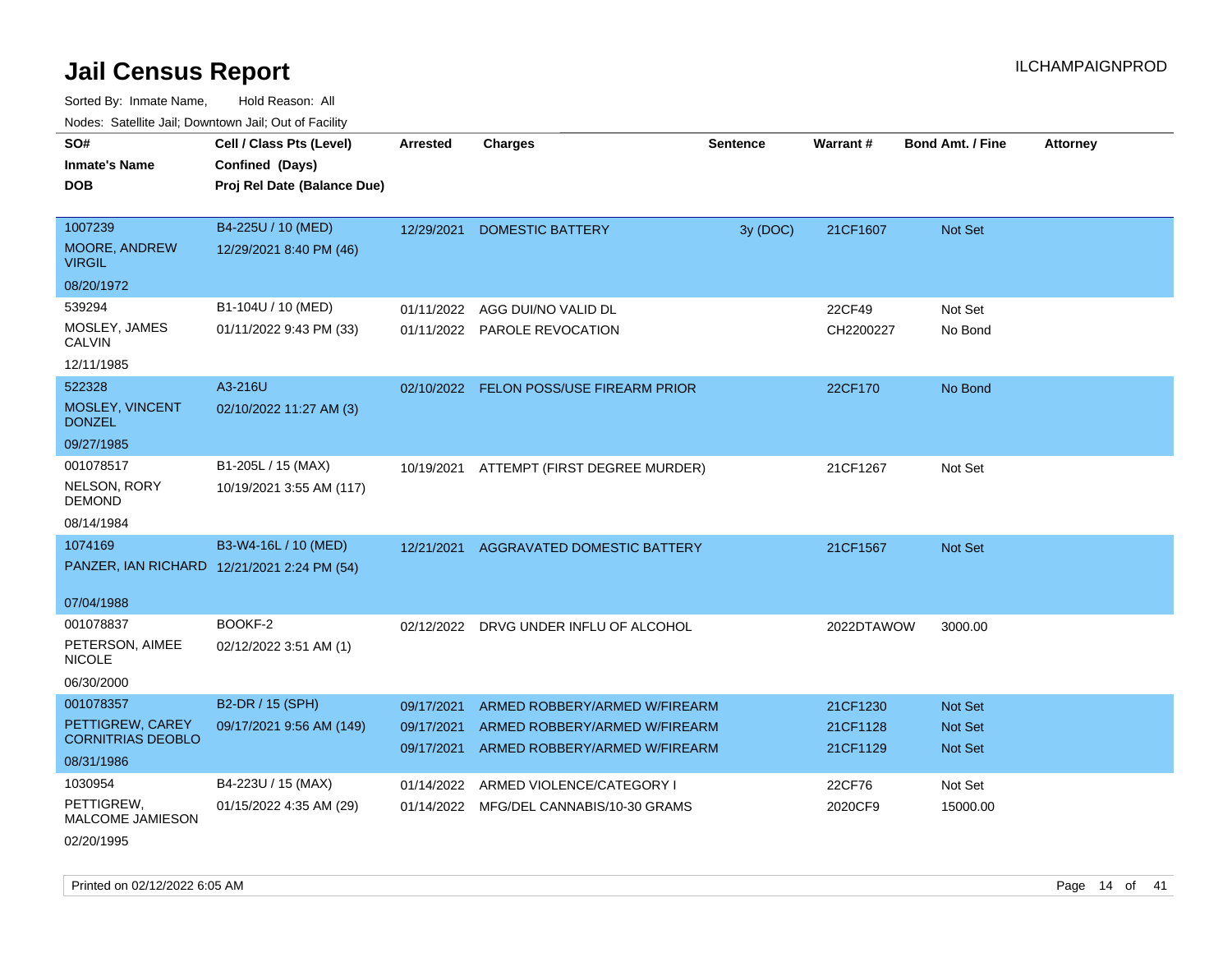| SO#                                 | Cell / Class Pts (Level)    | <b>Arrested</b>    | <b>Charges</b>                            | <b>Sentence</b> | <b>Warrant#</b> | <b>Bond Amt. / Fine</b> | <b>Attorney</b> |
|-------------------------------------|-----------------------------|--------------------|-------------------------------------------|-----------------|-----------------|-------------------------|-----------------|
| <b>Inmate's Name</b>                | Confined (Days)             |                    |                                           |                 |                 |                         |                 |
| <b>DOB</b>                          | Proj Rel Date (Balance Due) |                    |                                           |                 |                 |                         |                 |
|                                     |                             |                    |                                           |                 |                 |                         |                 |
| 1008308                             | A4-105L / 10 (ADS)          |                    | 01/30/2022 AGG BTRY/GREAT BOD HARM/60+    |                 | 22CF131         | No Bond                 |                 |
| PETTIGREW, MARIO<br><b>TRAVINIO</b> | 01/30/2022 6:15 AM (14)     | 01/30/2022 ASSAULT |                                           |                 | 19CM364         | 4000.00                 |                 |
| 08/11/1992                          |                             |                    |                                           |                 |                 |                         |                 |
| 1059512                             | A3-111L / 10 (MED)          | 02/07/2022         | PROBATION VIOLATION                       |                 | 19CF589         | Not Set                 |                 |
| PHILLIPS, LAMAR<br><b>DESHAWN</b>   | 02/06/2022 6:51 PM (7)      |                    |                                           |                 |                 |                         |                 |
| 04/02/1996                          |                             |                    |                                           |                 |                 |                         |                 |
| 999352                              | B4-225L / 10 (MED)          | 09/09/2021         | <b>VIOLATE OP/OTHER PRIOR</b>             | 2y (DOC)        |                 | Not Set                 |                 |
| PIRLOT, JUSTIN LEE                  | 09/09/2021 11:28 AM (157)   |                    | 10/23/2021 FALSE REPORT OF OFFENSE        |                 | 2019CF836       | 5000.00                 |                 |
|                                     |                             |                    |                                           |                 |                 |                         |                 |
| 11/08/1982                          |                             |                    |                                           |                 |                 |                         |                 |
| 001078799                           | A4-101L / 10 (MED)          |                    | 01/27/2022 FIREARM/FOID INVALID/NOT ELIG  |                 | 22CF116         | Not Set                 |                 |
| PURNELL, MARKISE<br><b>MONROE</b>   | 01/27/2022 9:50 AM (17)     |                    |                                           |                 |                 |                         |                 |
| 07/13/2002                          |                             |                    |                                           |                 |                 |                         |                 |
| 001078669                           | B3-W3-10L / 10 (MED)        |                    | 12/10/2021 AGG DISCHARGE FIREARM/BLDG/SCH |                 | 21CF1507        | Not Set                 |                 |
| RANGEL, ADRIAN                      | 12/10/2021 12:53 AM (65)    |                    |                                           |                 |                 |                         |                 |
| 11/25/2000                          |                             |                    |                                           |                 |                 |                         |                 |
| 1069524                             | B3-W3-12L / 10 (MED)        | 08/08/2021         | MFG/DEL CANNABIS/30-500 GRAMS             |                 | 21CF953         | Not Set                 |                 |
| RAY-DAVIS, KAMARI<br><b>DAYVON</b>  | 08/09/2021 2:44 AM (188)    |                    |                                           |                 |                 |                         |                 |
| 03/30/2000                          |                             |                    |                                           |                 |                 |                         |                 |
| 45473                               | B2-T1-04L / 15 (SPH)        | 11/23/2021         | CHIL SEX OFFEN/RESIDE DAY CARE            |                 | 21CF1275        | 10000.00                |                 |
| REXROAD, CALVIN<br><b>ALLEN</b>     | 11/23/2021 6:27 PM (82)     |                    | 11/23/2021 VIOLATE SEX OFFENDER REGIS     |                 | 21CF546         | 50000.00                |                 |
| 10/04/1970                          |                             |                    |                                           |                 |                 |                         |                 |
| 979485                              | B2-T4-16L / 15 (SPH)        | 03/12/2021         | PRED CRIM SEX ASLT/VICTIM <13             |                 | 21CF282         | Not Set                 |                 |
| RODRIGUEZ, JOSHUA<br><b>ANTHONY</b> | 03/12/2021 1:57 PM (338)    |                    |                                           |                 |                 |                         |                 |
| 04/06/1990                          |                             |                    |                                           |                 |                 |                         |                 |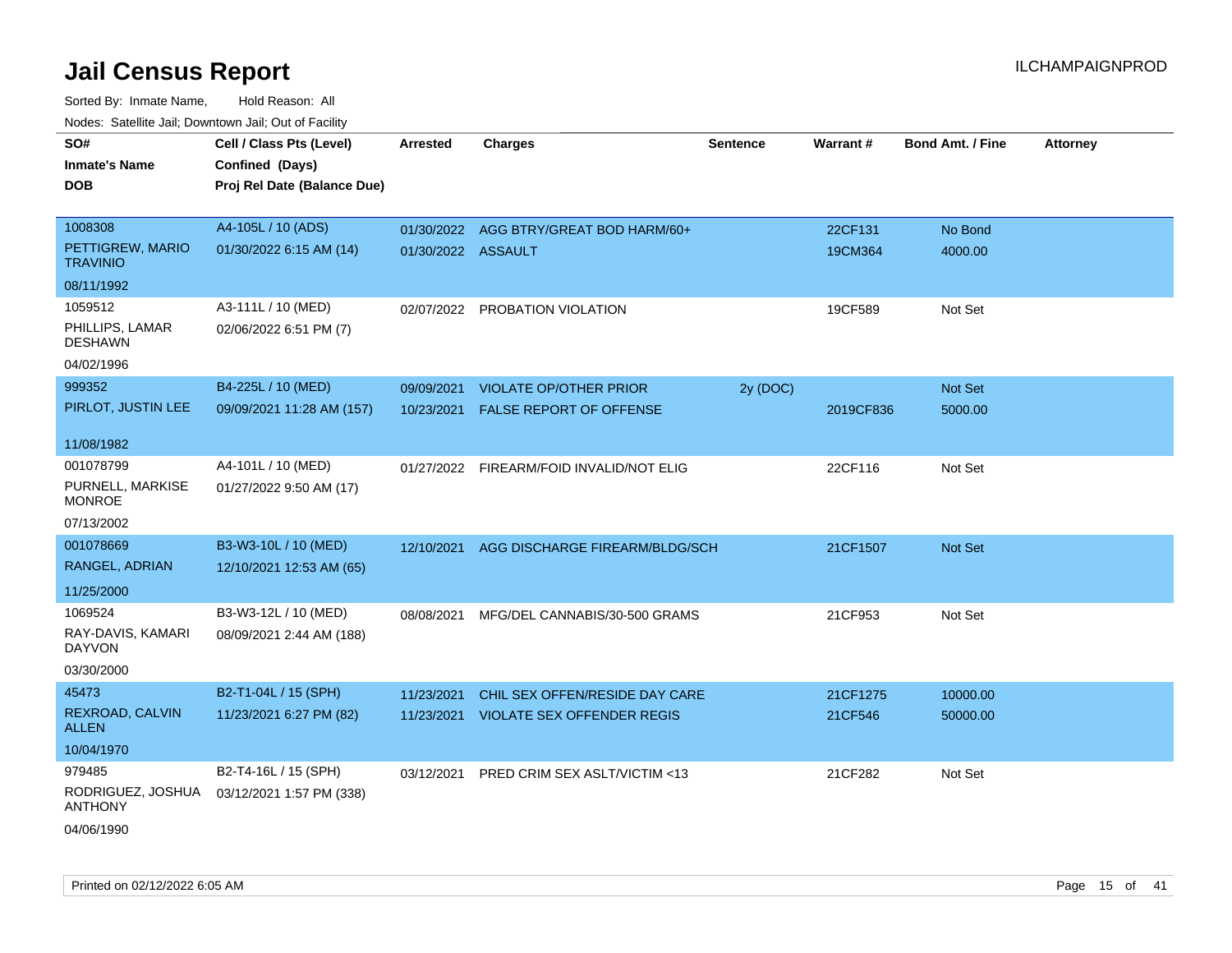Sorted By: Inmate Name, Hold Reason: All Nodes: Satellite Jail; Downtown Jail; Out of Facility

| SO#                                                         | Cell / Class Pts (Level)    | <b>Arrested</b> | <b>Charges</b>                           | <b>Sentence</b>     | Warrant#   | Bond Amt. / Fine | <b>Attorney</b> |
|-------------------------------------------------------------|-----------------------------|-----------------|------------------------------------------|---------------------|------------|------------------|-----------------|
| <b>Inmate's Name</b>                                        | Confined (Days)             |                 |                                          |                     |            |                  |                 |
| DOB                                                         | Proj Rel Date (Balance Due) |                 |                                          |                     |            |                  |                 |
| 61330                                                       | B4-123L / 15 (MAX)          | 12/01/2021      | ARMED HABITUAL CRIMINAL                  |                     | 21CF1473   | Not Set          |                 |
| <b>RUFFIN, JONATHON</b><br><b>CECIL</b>                     | 12/01/2021 5:34 AM (74)     | 12/01/2021      | PAROLE REVOCATION                        |                     | CH2107545  | No Bond          |                 |
| 05/10/1984                                                  |                             |                 |                                          |                     |            |                  |                 |
| 1071161                                                     | B4-124L / 15 (MAX)          | 08/18/2021      | DELIVERY OF OR POSSESSION OF W/INT       |                     | 21CF1008   | No Bond          |                 |
| SANDERS, MARKELL<br>LAMAR                                   | 08/18/2021 6:18 PM (179)    |                 |                                          |                     |            |                  |                 |
| 02/02/2000                                                  |                             |                 |                                          |                     |            |                  |                 |
| 1047469                                                     | B3-W5-18L / 10 (MED)        | 07/03/2021      | <b>CRIMINAL SEX ASSAULT/CONSENT</b>      | 2y/6m (DOC) 21CF773 |            | Not Set          |                 |
| <b>SCHINDLER, RICHARD</b><br><b>ALLEN</b>                   | 07/03/2021 10:25 PM (225)   |                 |                                          |                     |            |                  |                 |
| 10/16/1979                                                  |                             |                 |                                          |                     |            |                  |                 |
| 1000820                                                     | A4-206L / 15 (ADS)          | 01/24/2022      | FELON POSS/USE WEAPON/FIREARM            |                     | 22CF105    | Not Set          |                 |
| SCHNEIDER, SONGAN 01/24/2022 8:20 AM (20)<br><b>MICHAEL</b> |                             | 01/24/2022      | AGGRAVATED DOMESTIC BATTERY              |                     | 21CF1433   | 25000.00         |                 |
| 08/18/1992                                                  |                             |                 | 01/24/2022 DRIVING ON SUSPENDED LICENSE  |                     | 20TR2771   | 2500.00          |                 |
| 001078748                                                   | B3-W4-13U / 10 (MED)        |                 | 01/10/2022 AGGRAVATED BATTERY            |                     | 21CF151    | No Bond          |                 |
| SCHROEDER, JOSHUA 01/10/2022 9:34 AM (34)<br><b>CURTIS</b>  |                             |                 |                                          |                     |            |                  |                 |
| 09/04/1980                                                  | 3/8/2022 (0.00)             |                 |                                          |                     |            |                  |                 |
| 001078698                                                   | B3-W1-04L / 5 (ADS)         | 12/20/2021      | DIRECT CRIMINAL CONTEMPT                 |                     | 2019F44    | No Bond          |                 |
| SIDES, BRIAN KEITH                                          | 12/20/2021 4:23 PM (55)     |                 |                                          |                     |            |                  |                 |
| 12/08/1969                                                  |                             |                 |                                          |                     |            |                  |                 |
| 001078441                                                   | <b>BOOKF-1 / 15 (ADS)</b>   | 10/01/2021      | <b>ARMED HABITUAL CRIMINAL</b>           |                     | 21CF1182   | Not Set          |                 |
| SINGLETON, CORRIE<br><b>DERRELL</b>                         | 10/01/2021 12:36 PM (135)   | 12/20/2021      | SPEEDING 26-34 MPH OVER LIMIT            |                     | 2021TR2701 | 1000.00          |                 |
| 05/07/1983                                                  |                             |                 |                                          |                     |            |                  |                 |
| 001078765                                                   | B4-122U / 10 (MED)          |                 | 01/13/2022 FELON POSS/USE WEAPON/FIREARM |                     | 22CF66     | Not Set          |                 |
| SMITH, COREY ADRIAN 01/13/2022 7:32 PM (31)                 |                             |                 |                                          |                     |            |                  |                 |

09/01/1987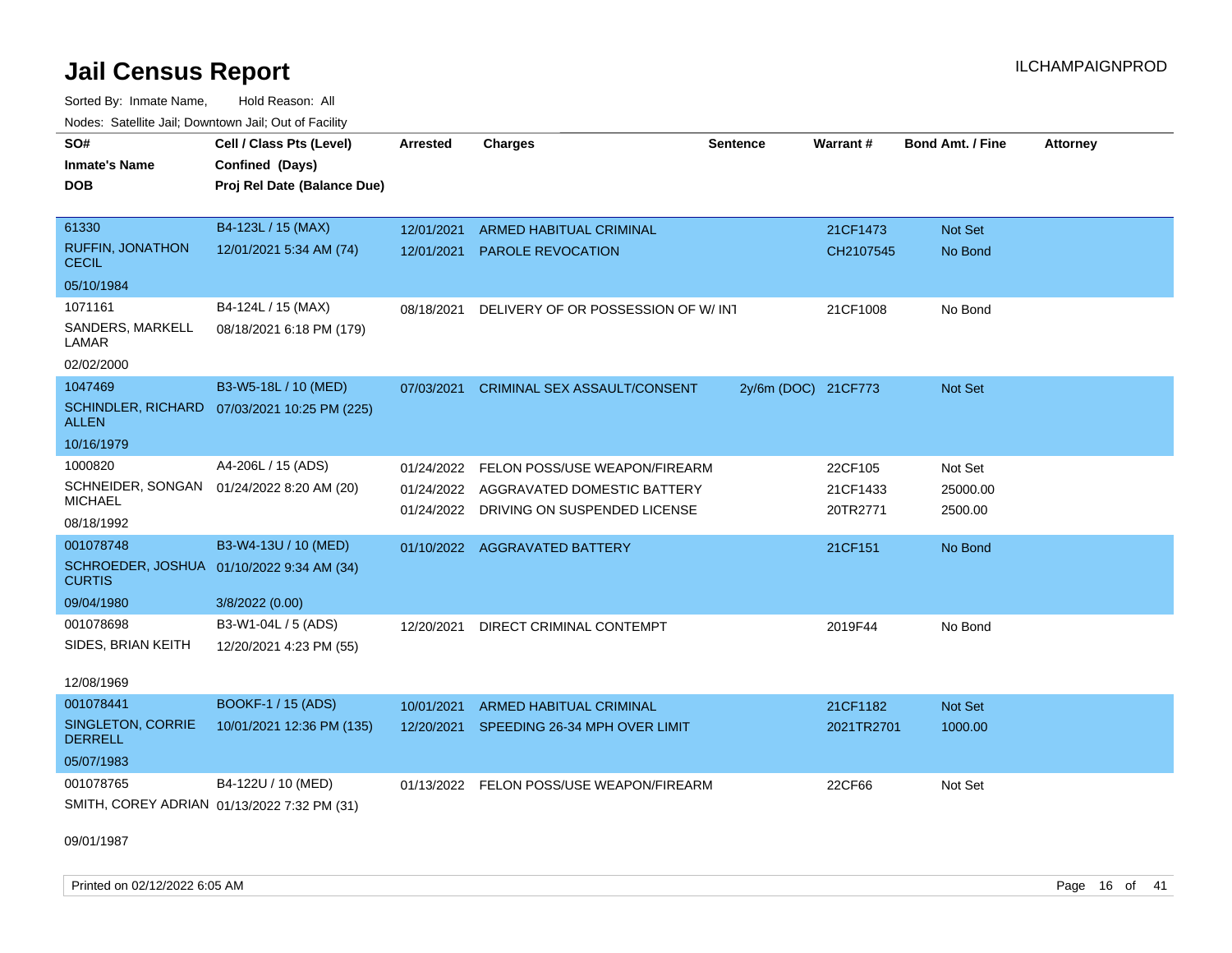| ivous. Saleling Jali, Downtown Jali, Out of Facility |                             |                 |                                          |                 |              |                         |                 |
|------------------------------------------------------|-----------------------------|-----------------|------------------------------------------|-----------------|--------------|-------------------------|-----------------|
| SO#                                                  | Cell / Class Pts (Level)    | <b>Arrested</b> | <b>Charges</b>                           | <b>Sentence</b> | Warrant#     | <b>Bond Amt. / Fine</b> | <b>Attorney</b> |
| <b>Inmate's Name</b>                                 | Confined (Days)             |                 |                                          |                 |              |                         |                 |
| <b>DOB</b>                                           | Proj Rel Date (Balance Due) |                 |                                          |                 |              |                         |                 |
|                                                      |                             |                 |                                          |                 |              |                         |                 |
| 1038158                                              | A3-114L / 10 (MED)          |                 | 02/04/2022 CRIMINAL SEX ASSAULT/CONSENT  |                 | 22CF146      | Not Set                 |                 |
| SMITH, RASHAD<br><b>JARECE</b>                       | 02/04/2022 11:42 PM (9)     |                 |                                          |                 |              |                         |                 |
| 09/16/1995                                           |                             |                 |                                          |                 |              |                         |                 |
| 504106                                               | BOOKF-2                     |                 | 02/11/2022 THEFT CON INTENT <\$500 PRIOR |                 | 2020CF001284 | 10000.00                |                 |
| SMITH, SHAMIRA<br>RENEE                              | 02/11/2022 1:49 PM (2)      |                 |                                          |                 |              |                         |                 |
| 01/16/1984                                           |                             |                 |                                          |                 |              |                         |                 |
| 001077770                                            | A1-226L / 5 (MIN)           |                 | 01/06/2022 RESIDENTIAL BURGLARY          |                 | 21CF319      | Not Set                 |                 |
| STOFFLE, KELLY ANNE 01/06/2022 3:14 PM (38)          |                             |                 |                                          |                 |              |                         |                 |
|                                                      |                             |                 |                                          |                 |              |                         |                 |
| 04/12/1989                                           |                             |                 |                                          |                 |              |                         |                 |
| 38305                                                | B2-T2-06L / 10 (SPH)        | 03/18/2020      | <b>CRIMINAL SEXUAL ABUSE</b>             |                 | 20CF-343     | 500000.00               |                 |
| STOVER, JOSH<br>ANDREW                               | 03/18/2020 10:24 AM (697)   |                 |                                          |                 |              |                         |                 |
| 08/18/1973                                           |                             |                 |                                          |                 |              |                         |                 |
| 001078182                                            | B3-W2-06L / 5 (MIN)         | 12/20/2021      | DRIVING ON REVOKED LICENSE               |                 | 2021CF800    | No Bond                 |                 |
| <b>STRONG, KEVIN</b><br><b>GARDNER</b>               | 12/20/2021 4:34 PM (55)     |                 |                                          |                 |              |                         |                 |
| 02/12/1963                                           | 3/19/2022 (0.00)            |                 |                                          |                 |              |                         |                 |
| 1062701                                              | B1-107L / 15 (MAX)          | 01/20/2022      | UNLAWFUL USE OF A WEAPON                 | 10y (DOC)       | 2021CF114    | No Bond                 |                 |
| TAYLOR, CODY EARL                                    | 01/20/2022 11:31 AM (24)    |                 |                                          |                 |              |                         |                 |
|                                                      |                             |                 |                                          |                 |              |                         |                 |
| 10/22/1997                                           |                             |                 |                                          |                 |              |                         |                 |
| 1049786                                              | A3-115L / 15 (ADS)          |                 | 02/04/2022 AGGRAVATED BATTERY            |                 | 22CF141      | No Bond                 |                 |
| TAYLOR, COZENE JR                                    | 02/04/2022 1:49 AM (9)      |                 |                                          |                 |              |                         |                 |
|                                                      |                             |                 |                                          |                 |              |                         |                 |
| 12/02/1988                                           |                             |                 |                                          |                 |              |                         |                 |
| 962484                                               | A3-113L / 10 (ADS)          | 12/29/2021      | AGGRAVATED DOMESTIC BATTERY              |                 | 21CF1608     | Not Set                 |                 |
| TAYLOR, VINCENT<br><b>REGINALD</b>                   | 12/29/2021 7:23 AM (46)     |                 |                                          |                 |              |                         |                 |
| 11/03/1988                                           |                             |                 |                                          |                 |              |                         |                 |
|                                                      |                             |                 |                                          |                 |              |                         |                 |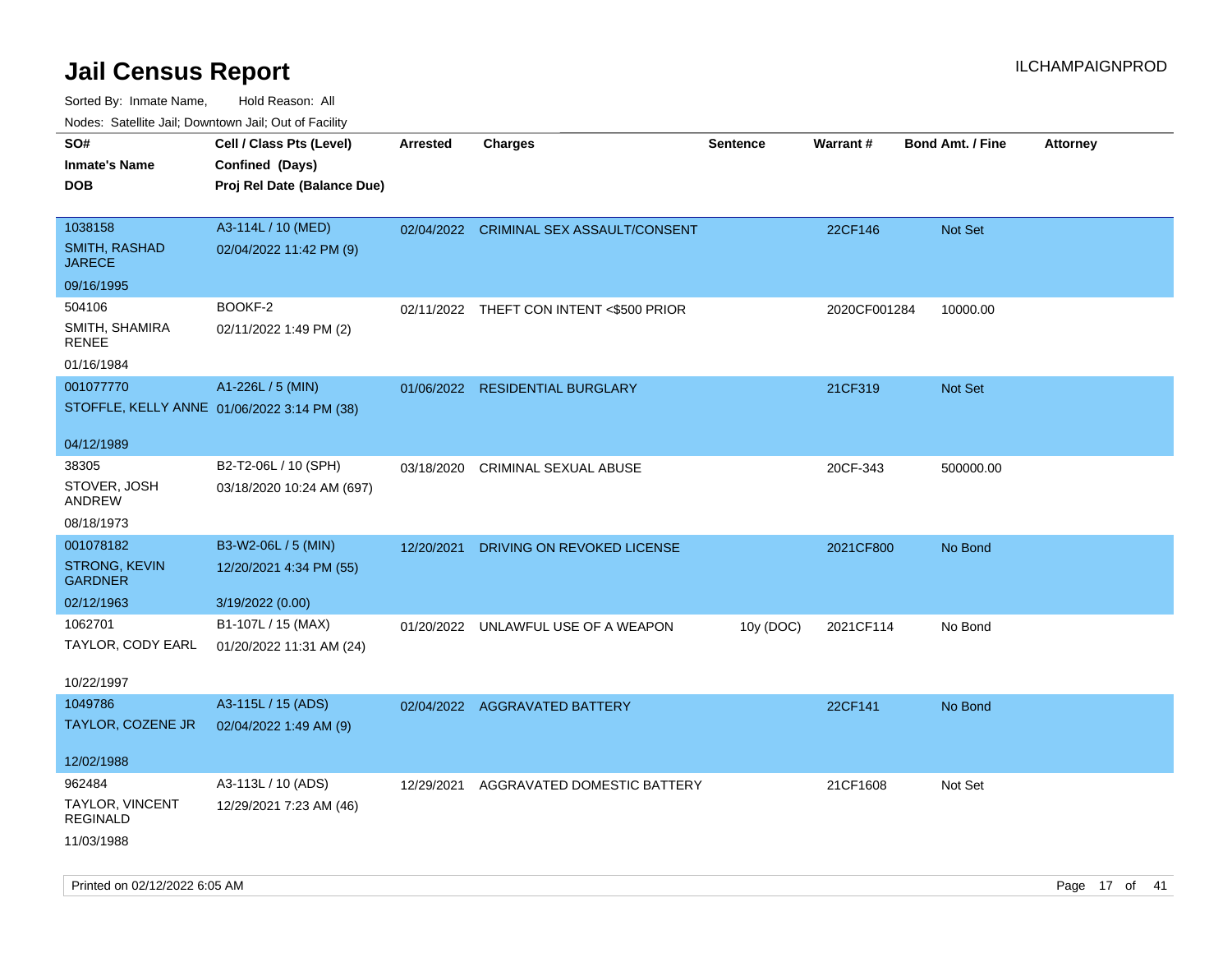Sorted By: Inmate Name, Hold Reason: All

| Nodes: Satellite Jail; Downtown Jail; Out of Facility |                             |                 |                                      |          |                 |                  |                 |
|-------------------------------------------------------|-----------------------------|-----------------|--------------------------------------|----------|-----------------|------------------|-----------------|
| SO#                                                   | Cell / Class Pts (Level)    | <b>Arrested</b> | <b>Charges</b>                       | Sentence | <b>Warrant#</b> | Bond Amt. / Fine | <b>Attorney</b> |
| <b>Inmate's Name</b>                                  | Confined (Days)             |                 |                                      |          |                 |                  |                 |
| <b>DOB</b>                                            | Proj Rel Date (Balance Due) |                 |                                      |          |                 |                  |                 |
|                                                       |                             |                 |                                      |          |                 |                  |                 |
| 1000614                                               | <b>BOOKH-7 / 15 (SPH)</b>   |                 | 01/12/2022 AGGRAVATED BATTERY        | 3y (DOC) | 2018CF376       | No Bond          |                 |
| <b>TESTER, TIMOTHY</b><br><b>RAY</b>                  | 01/12/2022 3:38 PM (32)     |                 |                                      |          |                 |                  |                 |
| 06/08/1992                                            |                             |                 |                                      |          |                 |                  |                 |
| 001078471                                             | B4-221U / 10 (MED)          | 10/11/2021      | AGG UUW/VEHICLE/<21                  |          | 21CF1210        | 100.00           |                 |
| THATCH, OMARION<br><b>DIAMONTE</b>                    | 10/11/2021 1:26 AM (125)    |                 |                                      |          |                 |                  |                 |
| 09/05/2003                                            |                             |                 |                                      |          |                 |                  |                 |
| 32058                                                 | B4-123U / 15 (MAX)          | 06/14/2021      | <b>AGG DISCH FIREARM</b>             |          | 21CF690         | Not Set          |                 |
| THOMPSON, STEVEN<br><b>ONEAL</b>                      | 06/14/2021 6:44 AM (244)    |                 |                                      |          |                 |                  |                 |
| 03/14/1969                                            |                             |                 |                                      |          |                 |                  |                 |
| 001078792                                             | A4-203L / 15 (ADS)          | 01/24/2022      | <b>FUGITIVE FROM JUSTICE</b>         |          | 22CF99          | Not Set          |                 |
| TRAMBLE, TOM                                          | 01/24/2022 10:24 AM (20)    | 01/24/2022      | <b>FUGITIVE FROM JUSTICE</b>         |          | 22CF100         | Not Set          |                 |
| <b>MARCUS</b>                                         |                             |                 | 01/24/2022 ARMED VIOLENCE/CATEGORY I |          | 22CF101         | Not Set          |                 |
| 02/28/1985                                            |                             |                 |                                      |          |                 |                  |                 |
| 32910                                                 | B3-W1-01U / 10 (MED)        | 10/04/2021      | DOM BTRY/HARM/1-2 PRECONV            |          | 21CF1189        | Not Set          |                 |
| TULL, CHRISTOPHER<br><b>MICHAEL</b>                   | 10/04/2021 10:53 PM (132)   |                 |                                      |          |                 |                  |                 |
| 04/02/1971                                            |                             |                 |                                      |          |                 |                  |                 |
| 001078836                                             | BOOKH-3                     | 02/11/2022      | UNLAWFUL RESTRAINT                   |          | 17CF440         | 2500.00          |                 |
| TURNER, DEVONTE<br><b>EMANUEL</b>                     | 02/11/2022 4:40 PM (2)      |                 | 02/11/2022 AGGRAVATED BATTERY        |          | 16CF1335        | 2500.00          |                 |
| 04/08/1998                                            |                             |                 |                                      |          |                 |                  |                 |
| 961786                                                | A4-206U / 15 (ADS)          |                 | 01/24/2022 ARMED HABITUAL CRIMINAL   |          | 22CF104         | Not Set          |                 |
| <b>WARREN, DESIE</b><br><b>ARNEZ</b>                  | 01/24/2022 7:23 AM (20)     |                 |                                      |          |                 |                  |                 |
| 04/28/1988                                            |                             |                 |                                      |          |                 |                  |                 |
| 1070737                                               | A1-126L / 15 (MAX)          | 10/14/2021      | AGG KIDNAPG/<13/INTEL DISABL         | (DHS)    | 2020CF418       | 250000.00        |                 |
| <b>WASHINGTON,</b><br><b>JASTINA VIRGINIA</b>         | 10/14/2021 12:02 PM (122)   |                 |                                      |          |                 |                  |                 |
|                                                       |                             |                 |                                      |          |                 |                  |                 |

04/11/2000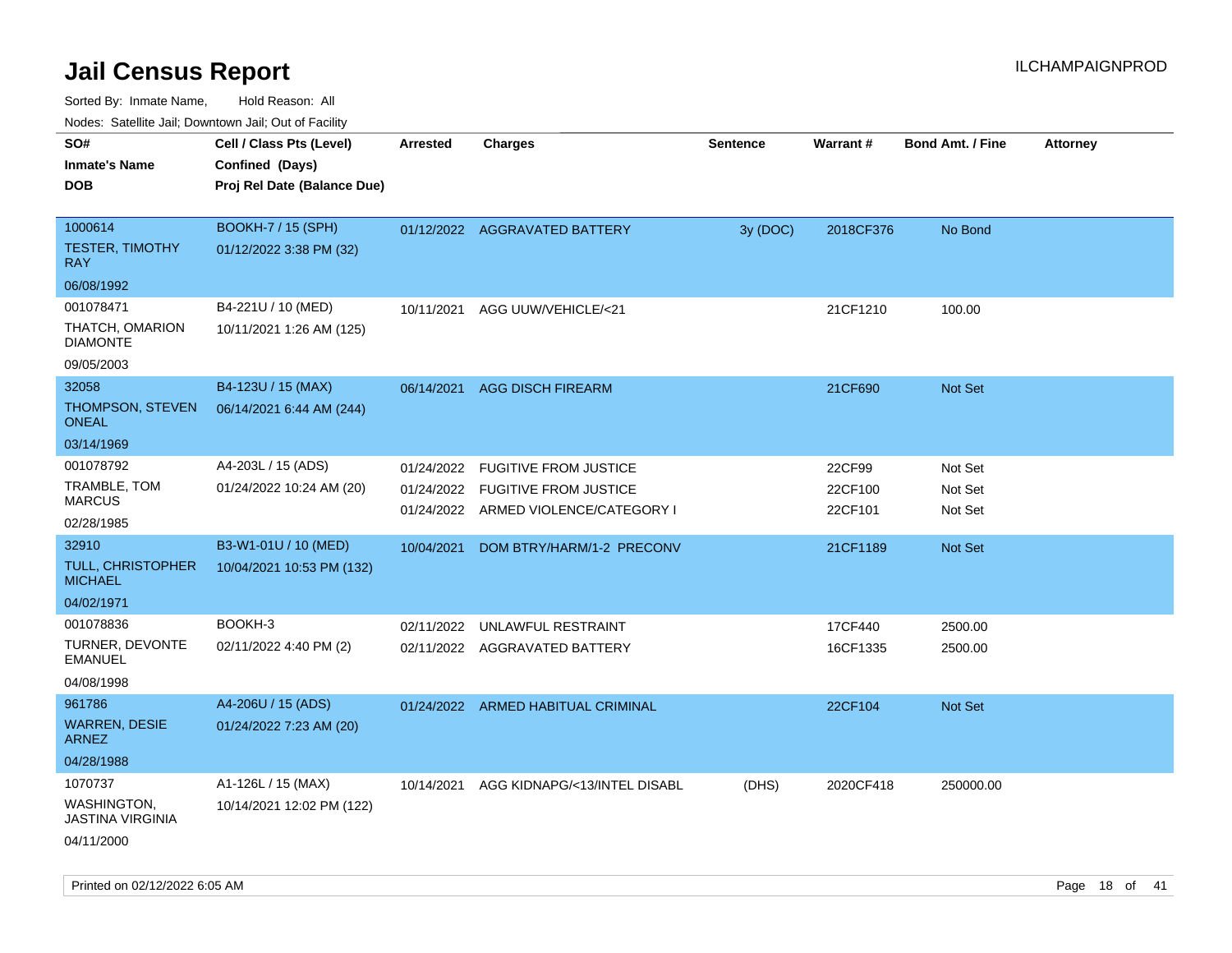| rougs. Calcing Jan, Downtown Jan, Out of Facility                          |                                                                            |                                        |                                                                                               |                 |                               |                                        |                 |
|----------------------------------------------------------------------------|----------------------------------------------------------------------------|----------------------------------------|-----------------------------------------------------------------------------------------------|-----------------|-------------------------------|----------------------------------------|-----------------|
| SO#<br><b>Inmate's Name</b><br><b>DOB</b>                                  | Cell / Class Pts (Level)<br>Confined (Days)<br>Proj Rel Date (Balance Due) | <b>Arrested</b>                        | <b>Charges</b>                                                                                | <b>Sentence</b> | <b>Warrant#</b>               | <b>Bond Amt. / Fine</b>                | <b>Attorney</b> |
| 977140<br><b>WEBSTER, DERRIAL</b><br><b>DEVON</b>                          | B1-203L / 10 (MED)<br>10/24/2021 2:46 AM (112)                             | 10/24/2021                             | ARMED HABITUAL CRIMINAL                                                                       |                 | 21CF1289                      | <b>Not Set</b>                         |                 |
| 01/14/1990<br>001078328<br>WHITE, JUSTIN<br><b>STEVEN</b>                  | B1-207U / 15 (MAX)<br>08/30/2021 10:48 AM (167)                            | 08/30/2021                             | FELON POSS/USE WEAPON/FIREARM                                                                 |                 | 21CF1045                      | Not Set                                |                 |
| 10/25/1995                                                                 |                                                                            |                                        |                                                                                               |                 |                               |                                        |                 |
| 1075313<br><b>WILLIAMS, EARDIS</b><br><b>ANTONIO, Junior</b><br>01/21/1999 | A4-205U / 15 (ADS)<br>01/29/2022 1:23 AM (15)                              | 01/29/2022<br>01/29/2022<br>01/29/2022 | POSSESSION OF STOLEN FIREARM<br>MFG/DEL CANNABIS/30-500 GRAMS<br>POSSESSION OF STOLEN FIREARM |                 | 22CF132<br>20CF51<br>20CF1048 | <b>Not Set</b><br>5000.00<br>500000.00 |                 |
| 1049234<br>WILLIAMS, KHAMRON<br><b>MARCELL</b>                             | A3-211U / 10 (MED)<br>01/22/2022 9:30 AM (22)                              | 01/22/2022                             | AGGRAVATED DOMESTIC BATTERY                                                                   |                 | 22CF94                        | Not Set                                |                 |
| 08/15/1995<br>1019420<br>WILLIAMS,<br><b>MARSHAWN ANTONIO</b>              | B1-105L / 10 (MED)<br>12/14/2021 1:56 PM (61)                              | 12/14/2021                             | METH MANUFACTURING/15<100 GR                                                                  | 8y (DOC)        | 21CF205                       | No Bond                                |                 |
| 06/02/1994<br>638552<br><b>WILLIAMS, MICHAEL</b><br>JAMES<br>03/29/1964    | B2-T2-08L / 5 (SPH)<br>10/07/2021 12:20 PM (129)                           | 10/07/2021                             | CHILD PORNOGRAPHY/PHOTOGRAPH                                                                  |                 | 2021CF1207                    | No Bond                                |                 |
| 1066370<br><b>WILLIAMS, REONTE</b><br><b>REMIR</b><br>05/14/1999           | B1-101L / 15 (MAX)<br>07/28/2021 5:40 AM (200)                             | 07/28/2021                             | ARMED VIOLENCE/CATEGORY III                                                                   |                 | 2021 CF 882                   | <b>Not Set</b>                         |                 |
| 1051953<br>WINSTON, ALYSSIA<br><b>LETEECE</b><br>03/17/1996                | A2-221L / 10 (MED)<br>02/02/2022 4:29 AM (11)                              | 02/02/2022                             | DOMESTIC BATTERY/OTHER PRIOR                                                                  |                 | 22CF144                       | Not Set                                |                 |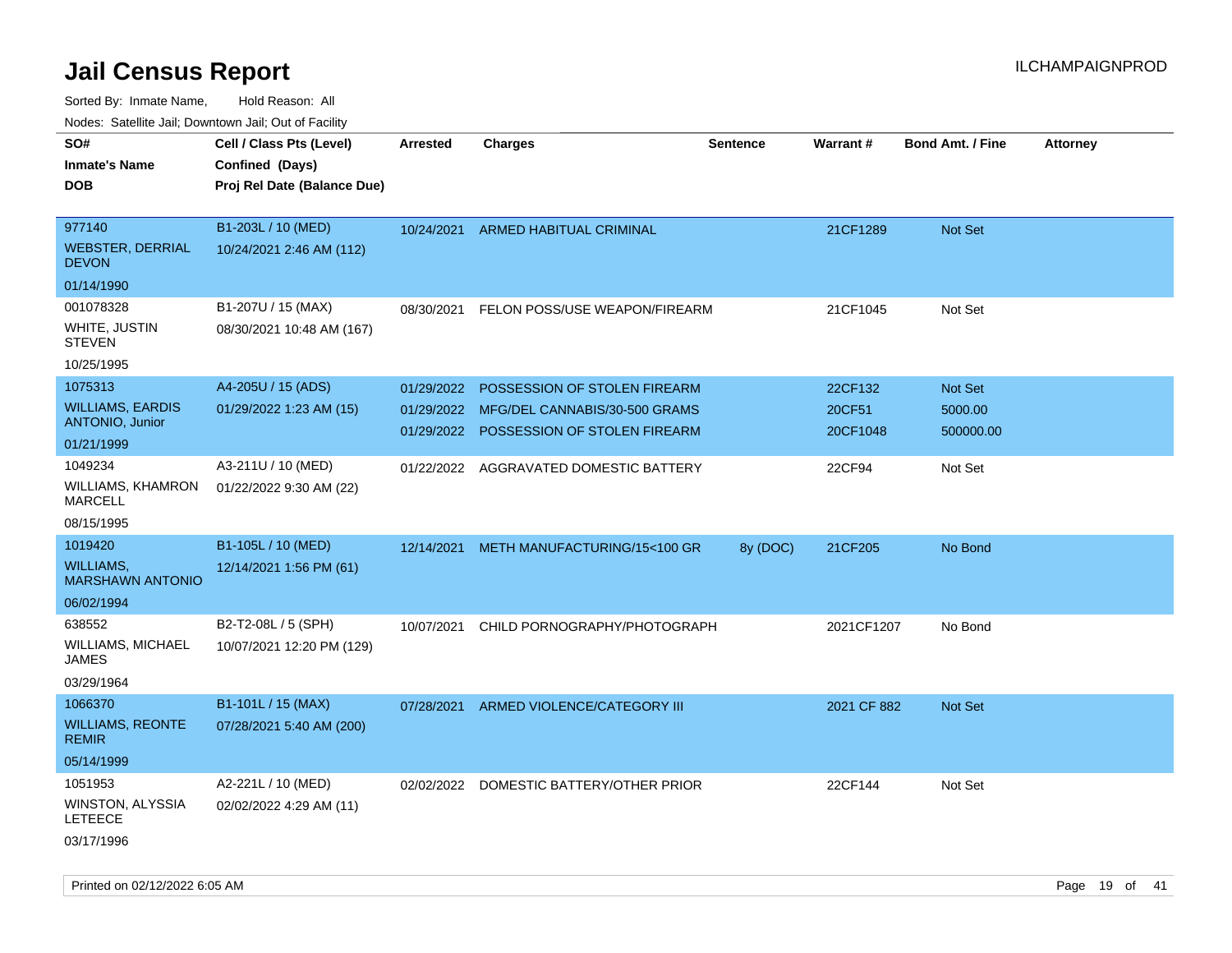| SO#<br><b>Inmate's Name</b><br><b>DOB</b>                       | Cell / Class Pts (Level)<br>Confined (Days)<br>Proj Rel Date (Balance Due) | Arrested          | <b>Charges</b>                      | <b>Sentence</b> | Warrant#  | <b>Bond Amt. / Fine</b> | <b>Attorney</b> |
|-----------------------------------------------------------------|----------------------------------------------------------------------------|-------------------|-------------------------------------|-----------------|-----------|-------------------------|-----------------|
| 511006<br><b>WINTERS, ANDRE</b><br><b>TERRELL</b><br>02/06/1986 | A3-216L<br>02/10/2022 11:09 AM (3)                                         | 02/10/2022        | <b>FELON POSS/USE FIREARM PRIOR</b> |                 | 22CF171   | No Bond                 |                 |
| 972160<br>WOOD, ANTONIO<br>10/16/1981                           | B1-206U / 10 (MED)<br>01/11/2022 5:14 PM (33)                              | 01/11/2022        | AGG DOMESTIC BATTERY/STRANGLE       | 3y(DOC)         | 21-CF-917 | Not Set                 |                 |
| <b>Total Satellite Jail: 148</b>                                |                                                                            | <b>Males: 127</b> | Unknown: 0<br>Females: 21           |                 |           |                         |                 |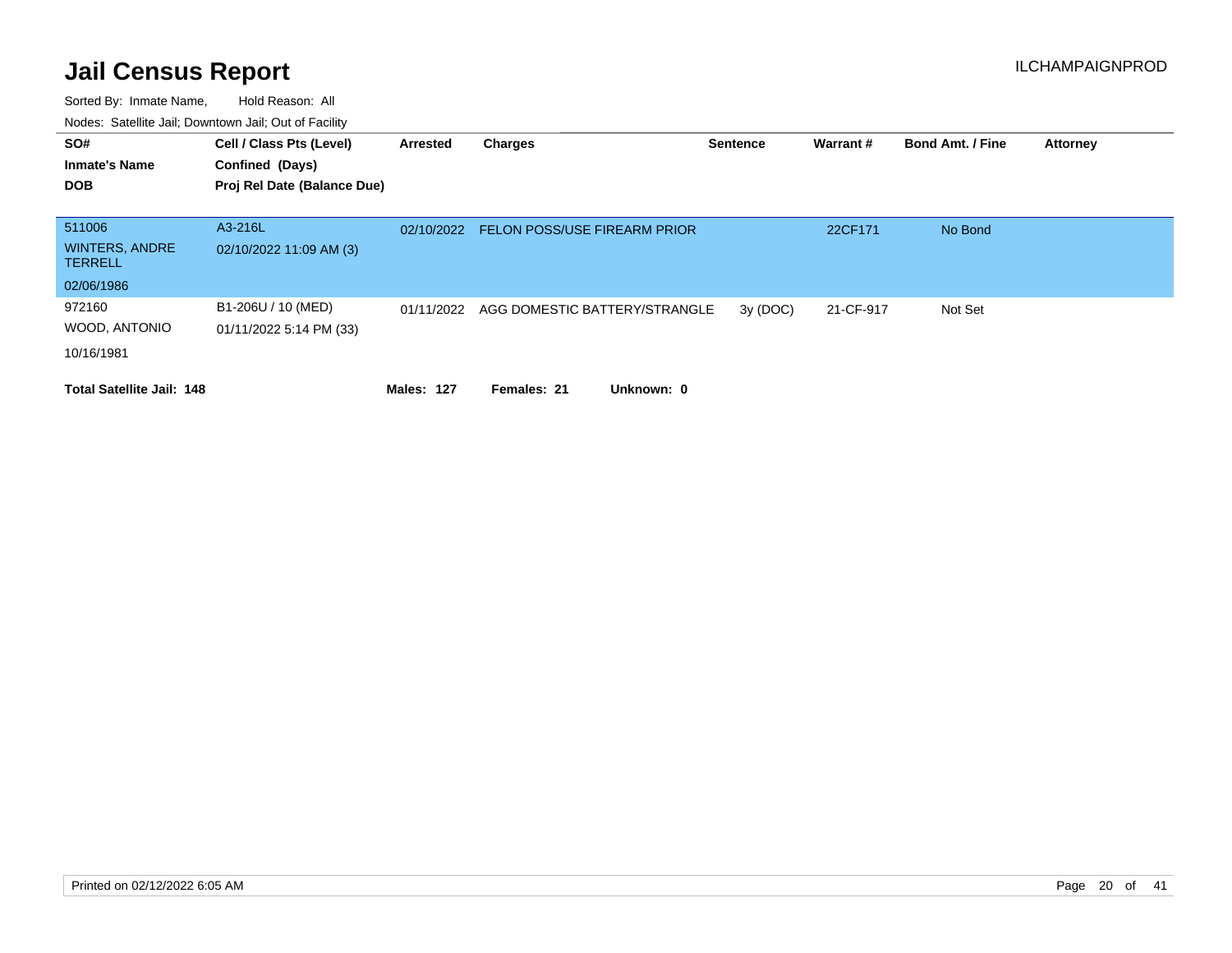| <b>Downtown Jail</b>                      |                                              |            |                                   |          |           |                         |                 |
|-------------------------------------------|----------------------------------------------|------------|-----------------------------------|----------|-----------|-------------------------|-----------------|
| SO#                                       | Cell / Class Pts (Level)                     | Arrested   | <b>Charges</b>                    | Sentence | Warrant#  | <b>Bond Amt. / Fine</b> | <b>Attorney</b> |
| <b>Inmate's Name</b>                      | Confined (Days)                              |            |                                   |          |           |                         |                 |
| <b>DOB</b>                                | Proj Rel Date (Balance Due)                  |            |                                   |          |           |                         |                 |
|                                           |                                              |            |                                   |          |           |                         |                 |
| 1073165                                   | G4L / 5 (MIN)                                | 04/30/2021 | <b>BURGLARY</b>                   |          | 21CF516   | <b>Not Set</b>          |                 |
| <b>ACKERMAN, CODY</b>                     | 04/30/2021 4:48 PM (289)                     | 04/30/2021 | FORGERY/ISSUE/DELIVER DOCUMENT    |          | 19CF143   | 75000.00                |                 |
| <b>JAMES</b>                              |                                              | 05/03/2021 | FORGERY/ISSUE/DELIVER DOCUMENT    |          | 2018CF689 | 2500.00 / 75.00         |                 |
| 02/01/1989                                |                                              |            |                                   |          |           |                         |                 |
| 1070569                                   | G9U / 5 (MIN)                                | 01/14/2022 | AGGRAVATED ASSAULT                |          | 22CF75    | Not Set                 |                 |
| ARNDT, MICHAEL<br>Junior                  | 01/14/2022 11:32 PM (30)                     | 02/01/2022 | PROBATION VIOLATION               |          | 20CF806   | Not Set                 |                 |
| 11/28/1971                                |                                              |            |                                   |          |           |                         |                 |
| 001078621                                 | F5U / 10 (MED)                               | 12/23/2021 | <b>RESIDENTIAL BURGLARY</b>       |          | 21CF1582  | Not Set                 |                 |
|                                           | BAILEY, DANIEL SCOTT 12/23/2021 9:44 AM (52) | 01/14/2022 | <b>PROBATION VIOLATION</b>        |          | 21CF1445  | <b>Not Set</b>          |                 |
| 05/09/1999                                |                                              |            |                                   |          |           |                         |                 |
| 969121                                    | I3 / 15 (SPH)                                | 11/25/2021 | <b>CRIM TRESPASS TO RESIDENCE</b> |          | 21CF1444  | Not Set                 |                 |
| <b>BECKLEY, ANTHONY</b>                   | 11/25/2021 7:16 PM (80)                      |            |                                   |          |           |                         |                 |
| <b>PATRICK</b>                            |                                              |            |                                   |          |           |                         |                 |
| 06/30/1989                                |                                              |            |                                   |          |           |                         |                 |
| 517915                                    | C1L / 5 (MIN)                                | 08/03/2021 | <b>BURGLARY</b>                   |          | 21CF289   | 20000.00                |                 |
| <b>BOXLEY, CHARLES</b>                    | 08/03/2021 2:18 PM (194)                     | 08/03/2021 | <b>BURGLARY</b>                   |          | 21CF679   | 20000.00                |                 |
| <b>OMAR</b>                               |                                              | 08/03/2021 | FORGERY/ISSUE/DELIVER DOCUMENT    |          |           | No Bond                 |                 |
| 01/10/1985                                |                                              |            |                                   |          |           |                         |                 |
| 1027929                                   | F6L / 15 (MAX)                               | 12/18/2021 | HOME INVASION/CAUSE INJURY        |          | 21CF1560  | No Bond                 |                 |
| <b>BROUGHTON, MARK</b><br>ANTHONY, Junior | 12/18/2021 2:55 AM (57)                      |            |                                   |          |           |                         |                 |
| 02/15/1990                                |                                              |            |                                   |          |           |                         |                 |
| 1067476                                   | F5L / 10 (MED)                               | 11/13/2021 | AGG DOMESTIC BATTERY/STRANGLE     |          | 20CF575   | 5000.00                 |                 |
| <b>BROWN, JAMES</b><br><b>BRONELL</b>     | 11/13/2021 2:35 AM (92)                      | 11/13/2021 | <b>RESIDENTIAL BURGLARY</b>       |          | 21CF385   | 25000.00                |                 |
| 01/08/1996                                |                                              |            |                                   |          |           |                         |                 |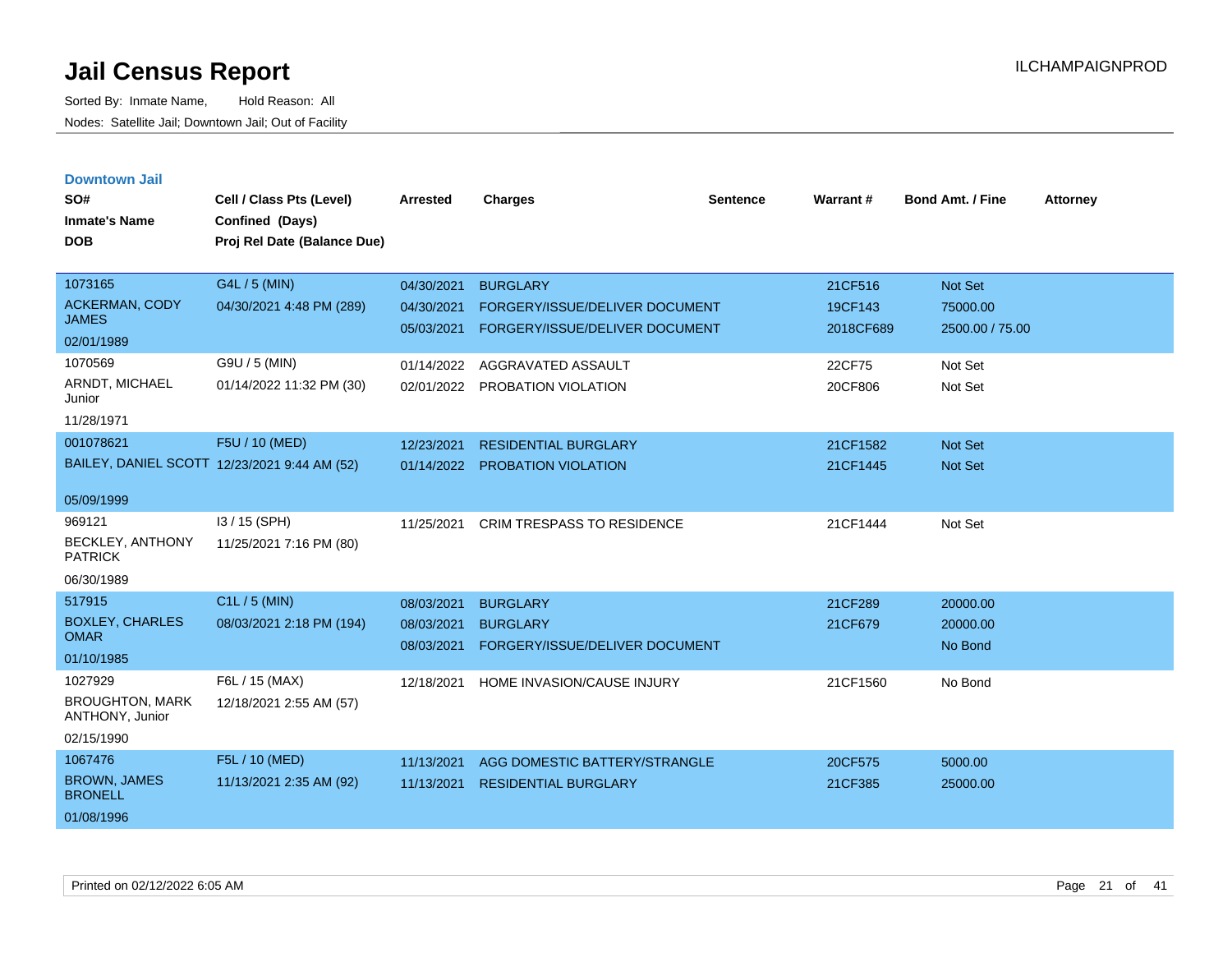Sorted By: Inmate Name, Hold Reason: All Nodes: Satellite Jail; Downtown Jail; Out of Facility

| SO#                                              | Cell / Class Pts (Level)                   | <b>Arrested</b> | <b>Charges</b>                          | <b>Sentence</b> | Warrant#   | <b>Bond Amt. / Fine</b> | <b>Attorney</b> |
|--------------------------------------------------|--------------------------------------------|-----------------|-----------------------------------------|-----------------|------------|-------------------------|-----------------|
| <b>Inmate's Name</b>                             | Confined (Days)                            |                 |                                         |                 |            |                         |                 |
| <b>DOB</b>                                       | Proj Rel Date (Balance Due)                |                 |                                         |                 |            |                         |                 |
|                                                  |                                            |                 |                                         |                 |            |                         |                 |
| 995432                                           | <b>H5L / 10 (ADS)</b>                      | 12/20/2021      | FAIL TO RPT WKLY/NO FIXED ADDR          |                 | 21CF1559   | Not Set                 |                 |
| <b>BROWN, JAVON</b><br><b>SHANTEZ</b>            | 12/20/2021 2:06 AM (55)                    |                 |                                         |                 |            |                         |                 |
| 10/14/1991                                       |                                            |                 |                                         |                 |            |                         |                 |
| 1075941                                          | G2L / 5 (MIN)                              | 10/08/2021      | AGG UNLAWFUL USE OF WEAPON/VEH          | 2y (DOC)        | 20CF360    | No Bond                 |                 |
| <b>BROWN, LIONEL</b><br><b>TERRELL</b>           | 10/08/2021 5:16 PM (128)                   |                 |                                         |                 |            |                         |                 |
| 10/19/1981                                       |                                            |                 |                                         |                 |            |                         |                 |
| 1068812                                          | F1L / 15 (MAX)                             | 12/21/2021      | AGG DISCHARGE FIREARM/OCC VEH           |                 | 21CF741    | Not Set                 |                 |
| <b>BRYANT, DANNY</b><br><b>EUGENE</b>            | 12/21/2021 1:50 PM (54)                    | 12/21/2021      | FELON POSS/USE FIREARM PRIOR            |                 | 21CF1568   | Not Set                 |                 |
| 11/22/1989                                       |                                            |                 |                                         |                 |            |                         |                 |
| 56936                                            | C4U / 10 (ADS)                             | 11/01/2021      | PUBLIC INDECENCY/EXPOSURE/3+            | 3y/0m/0d (DO    |            | Not Set                 |                 |
| CALDWELL, STEVEN<br>ANDRE                        | 11/01/2021 1:09 PM (104)                   |                 |                                         |                 |            |                         |                 |
| 04/19/1982                                       |                                            |                 |                                         |                 |            |                         |                 |
| 001078092                                        | H2U / 10 (ADS)                             | 12/27/2021      | AGG BATTERY/PUBLIC PLACE                |                 | 2021CF1042 | 5000.00                 |                 |
| <b>WILLIAM</b>                                   | CHOUNARD, STANLEY 12/27/2021 10:47 PM (48) |                 |                                         |                 |            |                         |                 |
| 06/25/1986                                       |                                            |                 |                                         |                 |            |                         |                 |
| 56241                                            | $E1L / 5$ (MIN)                            |                 | 01/13/2022 VIOLATE ORDER/PRIOR DOM BTRY |                 | 22CF59     | Not Set                 |                 |
| CLARK, DAMON<br><b>GILLMORE</b>                  | 01/13/2022 4:36 AM (31)                    |                 |                                         |                 |            |                         |                 |
| 12/21/1976                                       |                                            |                 |                                         |                 |            |                         |                 |
| 1075361                                          | J6L / 5 (ADS)                              | 04/16/2021      | <b>BURGLARY</b>                         |                 | 21CF414    | Not Set                 |                 |
| <b>COWART, TORREY</b><br><b>BENJAMEN, Junior</b> | 04/16/2021 9:17 PM (303)                   |                 |                                         |                 |            |                         |                 |
| 11/22/1987                                       |                                            |                 |                                         |                 |            |                         |                 |
| 1076276                                          | $G1L / 5$ (MIN)                            | 12/20/2021      | THEFT/CONTROL <\$500/PRIOR              | $2y/6m$ (DOC)   |            | Not Set                 |                 |
| COX, SEAN MICHAEL                                | 12/20/2021 12:45 PM (55)                   | 12/20/2021      | <b>WARRANT OUT OF COUNTY</b>            |                 | 21CM99     | 3000.00                 |                 |

02/06/1985

Printed on 02/12/2022 6:05 AM Page 22 of 41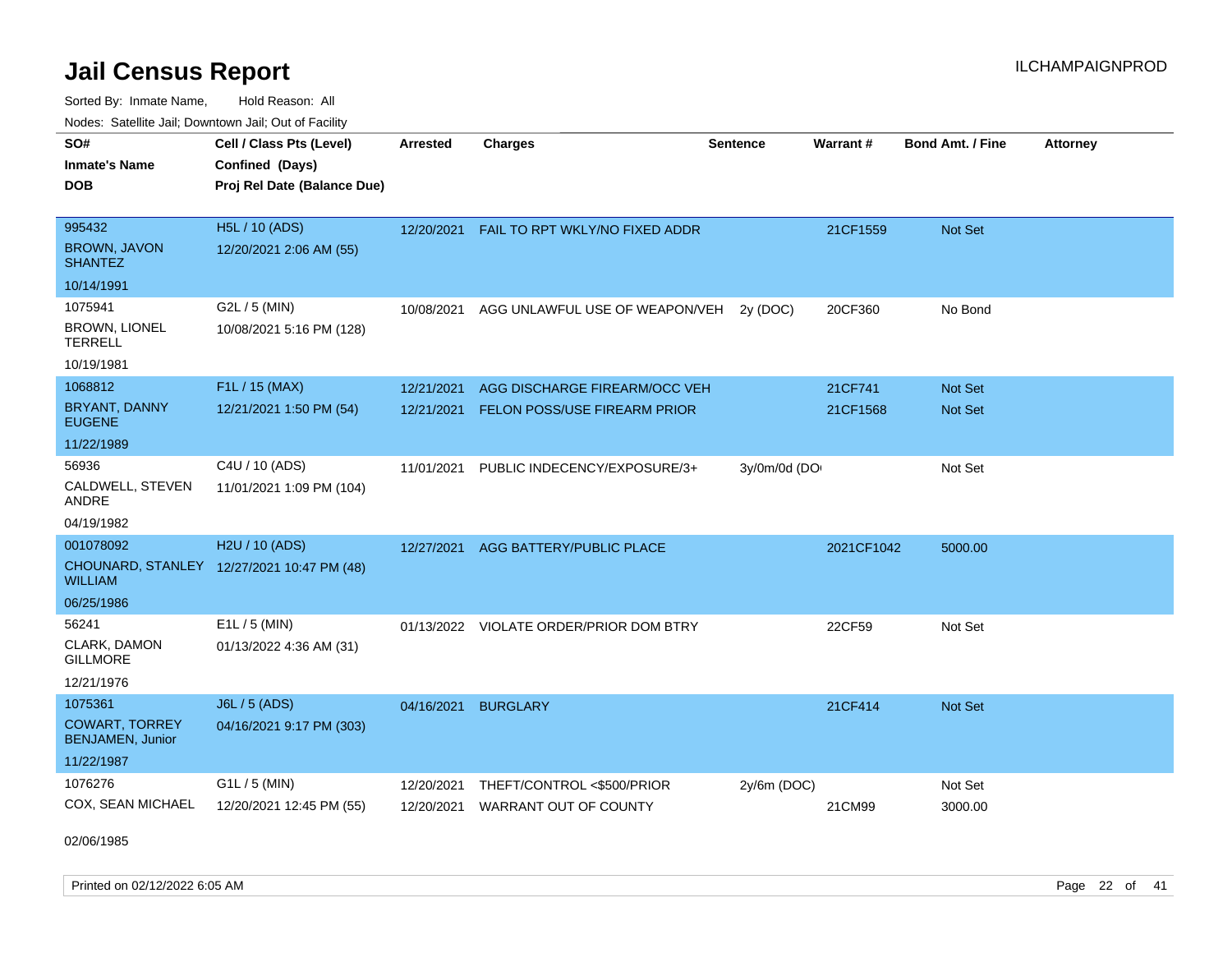| ivouss. Satellite Jali, Downtown Jali, Out of Facility            |                                                                            |                          |                                                                 |                 |                          |                                  |                 |
|-------------------------------------------------------------------|----------------------------------------------------------------------------|--------------------------|-----------------------------------------------------------------|-----------------|--------------------------|----------------------------------|-----------------|
| SO#<br>Inmate's Name<br><b>DOB</b>                                | Cell / Class Pts (Level)<br>Confined (Days)<br>Proj Rel Date (Balance Due) | <b>Arrested</b>          | <b>Charges</b>                                                  | <b>Sentence</b> | Warrant#                 | <b>Bond Amt. / Fine</b>          | <b>Attorney</b> |
| 1067370<br>DAVIS, AUSTIN<br><b>CHRISTOPHER</b><br>08/11/1997      | E6L / 15 (ADS)<br>11/06/2021 12:23 AM (99)                                 | 11/05/2021               | FIREARM/FOID INVALID/NOT ELIG                                   |                 | 21CF1370                 | Not Set                          |                 |
| 001077214<br>DAVIS-MURDOCK,<br><b>ERION VASSHAD</b><br>06/22/1998 | 14 / 15 (ADS)<br>12/21/2021 10:13 AM (54)                                  | 12/20/2021<br>12/22/2021 | <b>MURDER</b><br>PAROLE REVOCATION                              |                 | 21CF1572<br>CH2107977    | Not Set<br>Not Set               |                 |
| 001078223<br>DIEGO-MATEO,<br>JOAQUIN<br>01/23/2002                | G6L / 5 (MIN)<br>11/09/2021 10:52 PM (96)                                  | 11/09/2021               | AGG DUI/NO VALID DL                                             |                 | 21CF1382                 | <b>Not Set</b>                   |                 |
| 571307<br>DOMINGO-<br>CASTANEDA,<br>09/29/1989                    | J3L / 15 (ADS)<br>09/14/2020 11:19 PM (517)                                | 09/14/2020<br>09/14/2020 | CRIM SEXUAL ABUSE/CONSENT<br>PRED CRIM SEX ASLT/VICTIM <13      |                 | 2020CF1026<br>2020CF1025 | Not Set<br>Not Set               |                 |
| 527379<br>DRAKE, MARCELL<br>DEON<br>04/20/1987                    | D6 / 15 (ADS)<br>10/25/2021 5:05 PM (111)                                  | 10/25/2021<br>10/27/2021 | <b>ARMED HABITUAL CRIMINAL</b><br>AGG DOMESTIC BATTERY/STRANGLE |                 | 21CF1297<br>21CF1245     | <b>Not Set</b><br><b>Not Set</b> |                 |
| 959292<br>DUNCAN, COREYON<br>ANTHONY<br>01/17/1989                | K1 / 15 (ADS)<br>04/01/2021 8:46 PM (318)                                  | 04/01/2021<br>12/17/2021 | ATTEMPT (FIRST DEGREE MURDER)<br>MURDER                         |                 | 2020CF565<br>21CF1542    | 2000000.00<br>Not Set            |                 |
| 1024895<br><b>EDWARDS, GEORGE</b><br>CORTEZ<br>06/19/1994         | C5L / 10 (ADS)<br>12/15/2021 12:26 PM (60)                                 | 12/15/2021<br>12/15/2021 | MFG/DEL 100<400 GR COCA/ANLG<br><b>AGGRAVATED BATTERY</b>       |                 | 21CF1535<br>21CF1536     | <b>Not Set</b><br><b>Not Set</b> |                 |
| 1053207<br>FAUST, JAQUAVEON<br>LAVELL<br>07/25/1996               | K3 / 15 (SPH)<br>06/06/2019 2:24 PM (983)                                  |                          | 06/06/2019 MURDER/INTENT TO KILL/INJURE                         |                 | 2019-CF849               | 2000000.00                       |                 |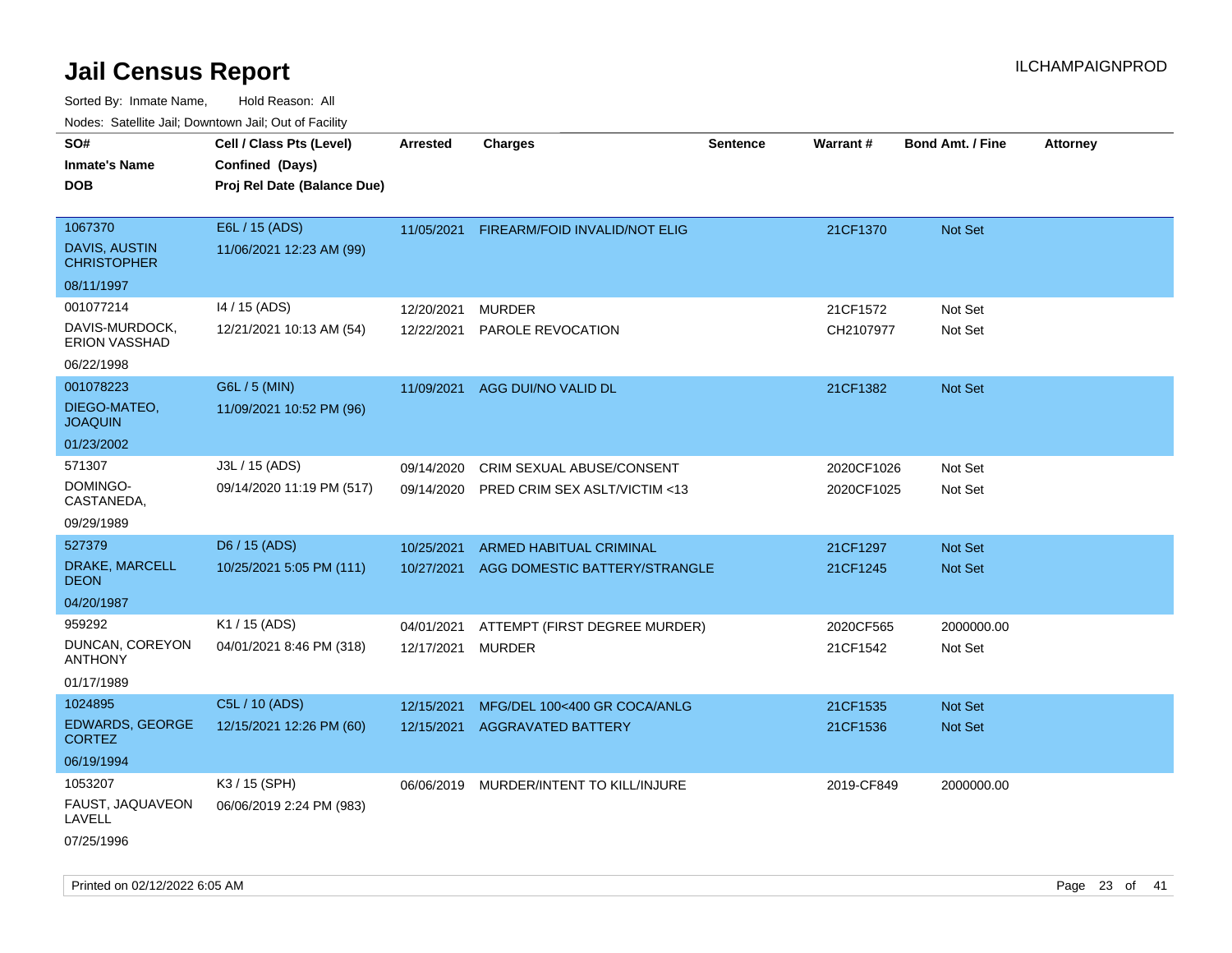Sorted By: Inmate Name, Hold Reason: All Nodes: Satellite Jail; Downtown Jail; Out of Facility

| rougs. Calcing Jan, Downtown Jan, Out of Facinty |                                              |                 |                                          |                 |                 |                         |                 |
|--------------------------------------------------|----------------------------------------------|-----------------|------------------------------------------|-----------------|-----------------|-------------------------|-----------------|
| SO#<br><b>Inmate's Name</b>                      | Cell / Class Pts (Level)<br>Confined (Days)  | <b>Arrested</b> | <b>Charges</b>                           | <b>Sentence</b> | <b>Warrant#</b> | <b>Bond Amt. / Fine</b> | <b>Attorney</b> |
| <b>DOB</b>                                       | Proj Rel Date (Balance Due)                  |                 |                                          |                 |                 |                         |                 |
| 962759                                           | J1L / 5 (ADS)                                | 07/16/2021      | <b>METH DELIVERY&lt;5 GRAMS</b>          |                 | 21CF833         | Not Set                 |                 |
|                                                  | FINLEY, KEVIN DANTE 07/16/2021 9:44 PM (212) | 07/29/2021      | AGG CRIM SEX ASSAULT/FELONY              |                 | 21CF891         | No Bond                 |                 |
| 12/28/1988                                       |                                              |                 |                                          |                 |                 |                         |                 |
| 524764                                           | G3L / 5 (MIN)                                | 09/18/2021      | METH DELIVERY/15<100 GRAMS               |                 | 21CF627         | 50000.00                |                 |
| <b>FISCUS, ROBERT</b><br><b>LOWELL</b>           | 09/18/2021 10:50 AM (148)                    |                 |                                          |                 |                 |                         |                 |
| 02/17/1986                                       |                                              |                 |                                          |                 |                 |                         |                 |
| 1063104                                          | G1U / 5 (MIN)                                |                 | 01/10/2022 VIOLATE ORDER PROTECTION      |                 | 21CF1258        | 25000.00                |                 |
| <b>FUSON, KEITH</b><br><b>EDWARD</b>             | 01/10/2022 9:14 PM (34)                      |                 | 01/10/2022 VIOLATE ORDER PROTECTION      |                 | 21CF1259        | 25000.00                |                 |
| 05/07/1987                                       |                                              |                 |                                          |                 |                 |                         |                 |
| 1003785                                          | G2U / 5 (MIN)                                |                 | 01/31/2022 THEFT CON INTENT <\$500 PRIOR | 4y (DOC)        | 19CF1558        | No Bond                 |                 |
| <b>GENTRY, SIDNEY</b><br><b>RAYNARD</b>          | 01/31/2022 8:44 AM (13)                      |                 |                                          |                 |                 |                         |                 |
| 05/27/1971                                       |                                              |                 |                                          |                 |                 |                         |                 |
| 32913                                            | I1 / 15 (ADS)                                | 12/03/2021      | <b>PRED CRIM SEX ASLT/VICTIM &lt;13</b>  |                 | 21CF1481        | <b>Not Set</b>          |                 |
| GROB, WARREN A,<br>Junior                        | 12/03/2021 4:24 PM (72)                      |                 |                                          |                 |                 |                         |                 |
| 12/07/1950                                       |                                              |                 |                                          |                 |                 |                         |                 |
| 1073611                                          | G3U / 5 (MIN)                                | 02/09/2021      | DELIVERY OF OR POSSESSION OF W/INT       |                 | 21CF160         | Not Set                 |                 |
| <b>HAYES, CAMERON</b><br><b>TAYLOR MALEEK</b>    | 02/09/2021 3:10 PM (369)                     | 02/09/2021      | MFG 15>100 GR ECSTASY/ANALOG             |                 | 21CF121         | 500000.00               |                 |
| 08/10/1998                                       |                                              |                 |                                          |                 |                 |                         |                 |
| 544770                                           | D3 / 10 (MED)                                | 08/14/2021      | AGG DOMESTIC BATTERY/STRANGLE            |                 | 2021CF514       | 25000.00                |                 |
| <b>HAYES, DEVON</b><br><b>JERMAINE</b>           | 08/14/2021 2:56 AM (183)                     | 08/14/2021      | AGGRAVATED DOMESTIC BATTERY              |                 | 21CF977         | No Bond                 |                 |
| 11/07/1987                                       |                                              |                 |                                          |                 |                 |                         |                 |
| 972300                                           | F6U / 10 (MED)                               | 12/22/2021      | <b>RESIDENTIAL BURGLARY</b>              |                 | 18CF1691        | 25000.00                |                 |
| HOLT, MICHAEL<br><b>TERRELL</b>                  | 12/22/2021 8:36 AM (53)                      | 12/22/2021      | AGG CRIM SEX ABUSE/VICTIM <9             |                 | 19CF1277        | 250000.00               |                 |
|                                                  |                                              |                 |                                          |                 |                 |                         |                 |

12/25/1989

Printed on 02/12/2022 6:05 AM Page 24 of 41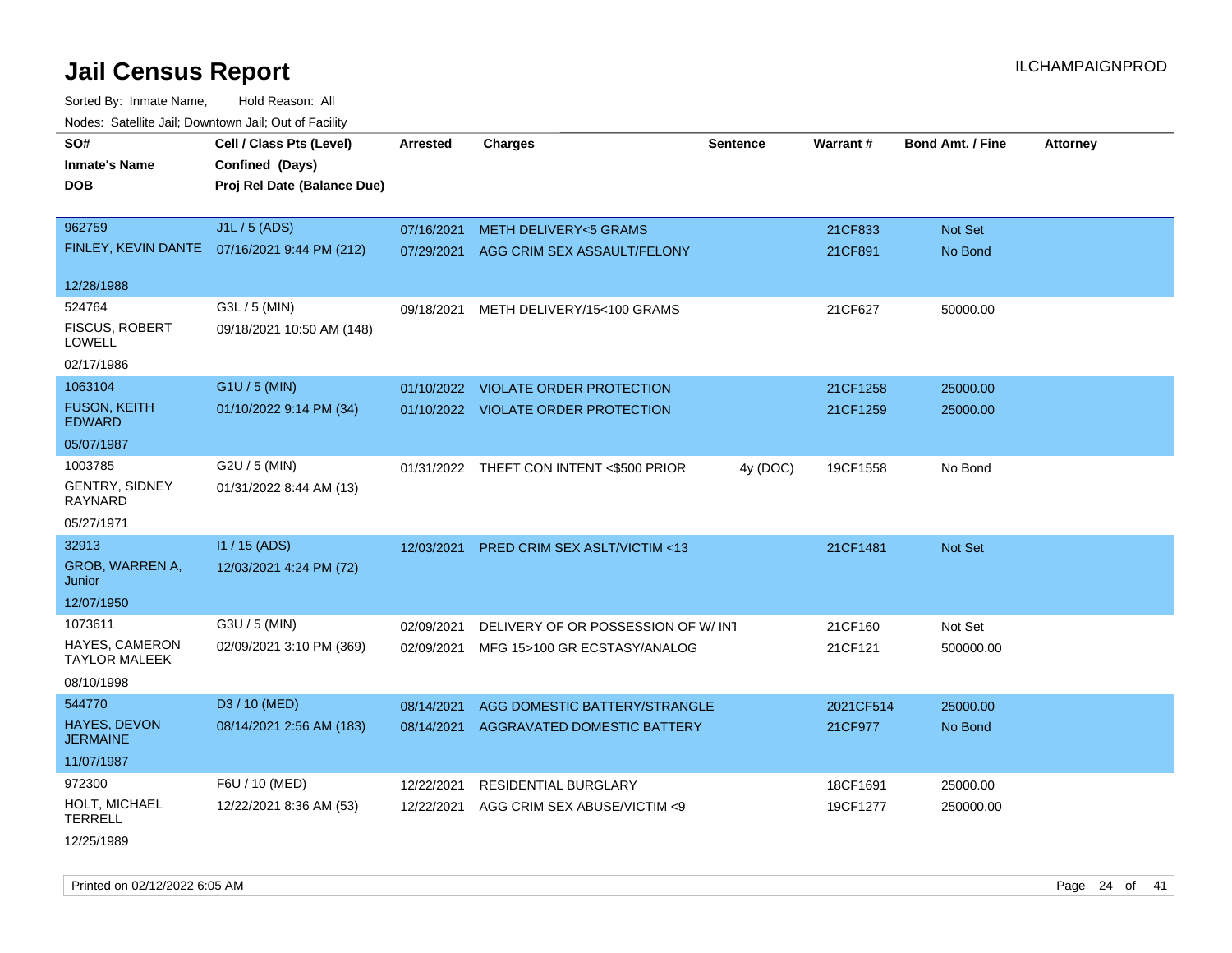Sorted By: Inmate Name, Hold Reason: All Nodes: Satellite Jail; Downtown Jail; Out of Facility

| Todoo. Catolino can, Bowritown can, Oat or I domt<br>SO#<br><b>Inmate's Name</b><br><b>DOB</b> | Cell / Class Pts (Level)<br>Confined (Days)<br>Proj Rel Date (Balance Due) | Arrested                       | <b>Charges</b>                                           | <b>Sentence</b> | <b>Warrant#</b>       | <b>Bond Amt. / Fine</b> | <b>Attorney</b> |
|------------------------------------------------------------------------------------------------|----------------------------------------------------------------------------|--------------------------------|----------------------------------------------------------|-----------------|-----------------------|-------------------------|-----------------|
| 1063119<br>HUNT, KHALLEEL<br><b>MALIK</b>                                                      | J5L / 10 (MED)<br>11/05/2021 7:47 AM (100)                                 | 11/05/2021                     | <b>BURGLARY</b>                                          |                 | 2y/6m (DOC) 2018CF877 | 10000.00                |                 |
| 03/28/1999                                                                                     |                                                                            |                                |                                                          |                 |                       |                         |                 |
| 518711<br>INGERSON, LUCUS<br>JAMES                                                             | G5L / 5 (MIN)<br>01/30/2022 4:57 PM (14)                                   | 01/30/2022<br>01/30/2022 THEFT | THFT/TRANS MERCH/<\$300/PRECONV                          |                 | 19CF767<br>22CF133    | 690.00<br>Not Set       |                 |
| 09/16/1979                                                                                     |                                                                            |                                |                                                          |                 |                       |                         |                 |
| 53058<br>JOHNSON, DEMARIO<br><b>LACONTE</b>                                                    | G4U / 5 (MIN)<br>01/31/2022 11:12 AM (13)                                  |                                | 01/31/2022 DELIVERY OF OR POSSESSION OF W/IN15y/6m (DOC) |                 |                       | Not Set                 |                 |
| 06/14/1981                                                                                     |                                                                            |                                |                                                          |                 |                       |                         |                 |
| 1071536<br>JOHNSON, ZACHERY<br>EDWARD                                                          | D1 / 15 (MED)<br>06/17/2021 2:00 AM (241)                                  | 06/17/2021                     | UNLAWFUL RESTRAINT                                       | 2y (DOC)        | 21CF702               | Not Set                 |                 |
| 10/30/1987                                                                                     |                                                                            |                                |                                                          |                 |                       |                         |                 |
| 24308                                                                                          | D <sub>2</sub> / 15 (MAX)                                                  | 06/03/2021                     | <b>ROBBERY</b>                                           |                 | 21CF625               | No Bond                 |                 |
| KWIATKOWSKI,<br><b>ROBERT JOHN</b>                                                             | 06/03/2021 10:40 PM (255)                                                  |                                |                                                          |                 |                       |                         |                 |
| 08/08/1963                                                                                     |                                                                            |                                |                                                          |                 |                       |                         |                 |
| 1041648                                                                                        | C8L / 15 (MAX)                                                             | 01/11/2022                     | ARMED HABITUAL CRIMINAL                                  |                 | 22CF41                | Not Set                 |                 |
| LANE, DEMETRIUS<br>LAQUAN                                                                      | 01/11/2022 5:27 AM (33)                                                    |                                | 01/11/2022 PAROLE REVOCATION                             |                 | CH2200221             | Not Set                 |                 |
| 07/04/1996                                                                                     |                                                                            |                                |                                                          |                 |                       |                         |                 |
| 29681                                                                                          | J2L / 15 (ADS)                                                             | 07/14/2020                     | PREDATORY CRIMINAL SEX ASSLT/CHILE                       |                 | 20CF-781              | 250000.00               |                 |
| LENOIR, JOHN<br><b>CHRISTOPHER</b>                                                             | 07/14/2020 12:51 PM (579)                                                  |                                |                                                          |                 |                       |                         |                 |
| 04/20/1966                                                                                     |                                                                            |                                |                                                          |                 |                       |                         |                 |
| 45113                                                                                          | E2L / 15 (MAX)                                                             | 11/20/2021                     | ARMED HABITUAL CRIMINAL                                  |                 | 21CF1424              | No Bond                 |                 |
| MARTIN, JEREMIAH<br><b>FRANCIS</b><br>01/18/1977                                               | 11/20/2021 1:18 AM (85)                                                    |                                |                                                          |                 |                       |                         |                 |
|                                                                                                |                                                                            |                                |                                                          |                 |                       |                         |                 |

Printed on 02/12/2022 6:05 AM Page 25 of 41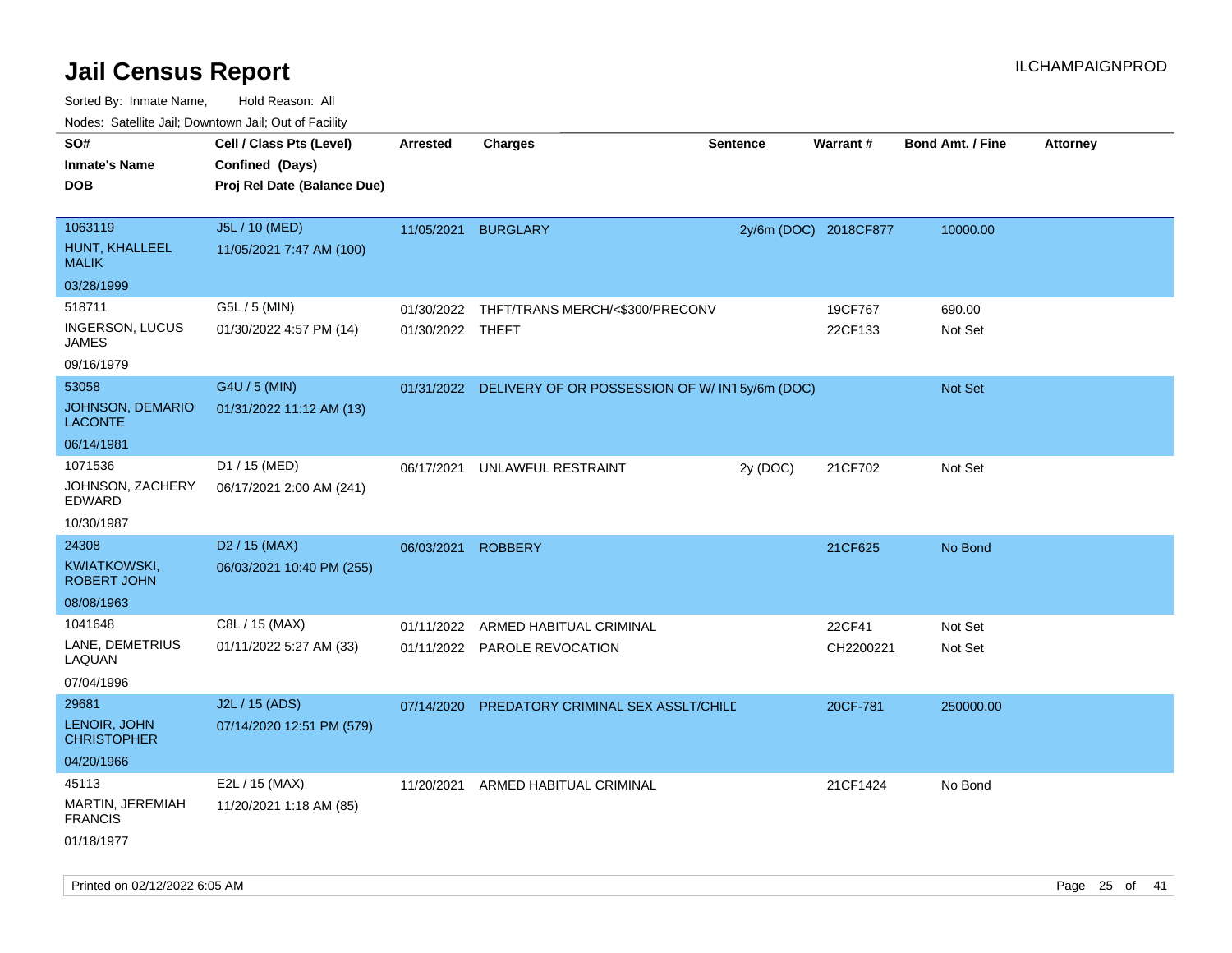Sorted By: Inmate Name, Hold Reason: All Nodes: Satellite Jail; Downtown Jail; Out of Facility

| i vuuto. Talelille Jall, Duwilluwii Jall, Out of Facility |                                            |                 |                                         |                 |            |                         |                 |
|-----------------------------------------------------------|--------------------------------------------|-----------------|-----------------------------------------|-----------------|------------|-------------------------|-----------------|
| SO#                                                       | Cell / Class Pts (Level)                   | <b>Arrested</b> | Charges                                 | <b>Sentence</b> | Warrant#   | <b>Bond Amt. / Fine</b> | <b>Attorney</b> |
| Inmate's Name                                             | Confined (Days)                            |                 |                                         |                 |            |                         |                 |
| DOB                                                       | Proj Rel Date (Balance Due)                |                 |                                         |                 |            |                         |                 |
|                                                           |                                            |                 |                                         |                 |            |                         |                 |
| 1000869                                                   | C9L / 15 (MAX)                             | 09/11/2021      | <b>FELON POSS/USE WEAPON/FIREARM</b>    |                 | 21CF1102   | Not Set                 |                 |
| <b>MARTIN, MANNIX</b><br>TILMOND                          | 09/12/2021 12:40 AM (154)                  |                 |                                         |                 |            |                         |                 |
| 07/19/1991                                                |                                            |                 |                                         |                 |            |                         |                 |
| 1063030                                                   | H4L / 15 (ADS)                             | 12/20/2021      | <b>MURDER</b>                           |                 | 21CF1571   | Not Set                 |                 |
|                                                           | MASON, RYAN ONEIAL 12/21/2021 9:30 AM (54) | 12/22/2021      | <b>PAROLE REVOCATION</b>                |                 | CH2107979  | Not Set                 |                 |
|                                                           |                                            |                 |                                         |                 |            |                         |                 |
| 02/22/1991                                                |                                            |                 |                                         |                 |            |                         |                 |
| 1066623                                                   | G6U / 5 (MIN)                              | 11/17/2021      | MFG/DEL 15<100 GR COCA/ANALOG           |                 | 17CF1093   | 75000.00                |                 |
| MATA-OROZCO,<br>OLEGARIO                                  | 11/17/2021 5:08 PM (88)                    |                 |                                         |                 |            |                         |                 |
| 03/06/1995                                                |                                            |                 |                                         |                 |            |                         |                 |
| 001078249                                                 | B3 / 10 (MED)                              | 08/07/2021      | FELON POSS/USE WEAPON/FIREARM           |                 | 21CF947    | Not Set                 |                 |
| MCCLENDON, CALVIN                                         | 08/07/2021 8:56 AM (190)                   |                 |                                         |                 |            |                         |                 |
| М                                                         |                                            |                 |                                         |                 |            |                         |                 |
| 04/29/1990                                                |                                            |                 |                                         |                 |            |                         |                 |
| 43476                                                     | G8U / 5 (MIN)                              | 01/25/2022      | POSSESSING A CONTROLLED SUBSTAND        |                 | 22CF109    | <b>Not Set</b>          |                 |
| <b>MERRICK, BRIAN</b>                                     | 01/25/2022 12:40 PM (19)                   | 01/25/2022      | POSSESSION OF METH< 5 GRAMS             |                 | 20CF450    | 690.00                  |                 |
| <b>MATHEW</b>                                             |                                            | 01/25/2022      | POSSESSION OF METH< 5 GRAMS             |                 | 21CF116    | 690.00                  |                 |
| 06/01/1974                                                |                                            | 01/25/2022      | <b>METH DELIVERY&lt;5 GRAMS</b>         |                 | 21CF170    | 940.00                  |                 |
| 40235                                                     | G9L / 5 (MIN)                              | 10/04/2021      | AGG DUI/4                               |                 | 2021CF1145 | 35000.00                |                 |
| MERRIWEATHER,<br>MARCUS TODD                              | 10/04/2021 4:41 PM (132)                   |                 |                                         |                 |            |                         |                 |
| 11/28/1967                                                |                                            |                 |                                         |                 |            |                         |                 |
| 1040273                                                   | E5U / 15 (ADS)                             | 09/30/2021      | <b>PRED CRIM SEX ASLT/VICTIM &lt;13</b> |                 | 21CF329    | 500000.00               |                 |
| <b>METCALFE, LANELL</b><br>JARON                          | 09/30/2021 11:32 PM (136)                  |                 |                                         |                 |            |                         |                 |
| 09/22/1988                                                |                                            |                 |                                         |                 |            |                         |                 |
| 1075635                                                   | B <sub>2</sub> / 10 (ADS)                  | 05/11/2021      | AGG DISCHARGE FIREARM/OCC VEH           |                 | 21CF538    | Not Set                 |                 |
| MILES, DEVLON VON,<br>Junior                              | 05/11/2021 10:39 PM (278)                  | 05/11/2021      | MFG/DEL CANNABIS/30-500 GRAMS           |                 | 20CF1402   | 100000.00               |                 |
| 11/04/2000                                                |                                            |                 |                                         |                 |            |                         |                 |

Printed on 02/12/2022 6:05 AM Page 26 of 41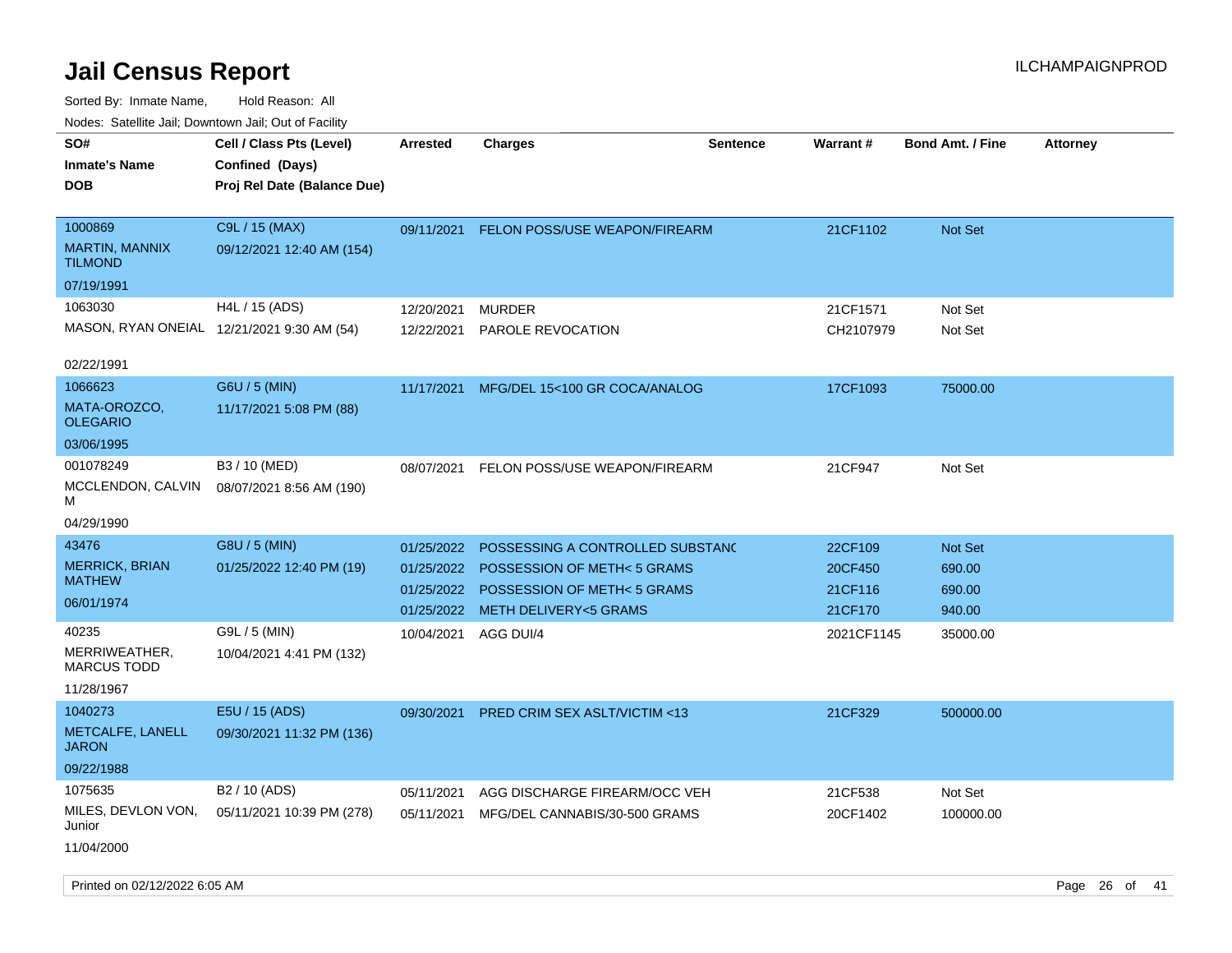Sorted By: Inmate Name, Hold Reason: All

|  | Nodes: Satellite Jail; Downtown Jail; Out of Facility |  |  |  |
|--|-------------------------------------------------------|--|--|--|
|--|-------------------------------------------------------|--|--|--|

| SO#<br><b>Inmate's Name</b><br><b>DOB</b>           | Cell / Class Pts (Level)<br>Confined (Days)<br>Proj Rel Date (Balance Due) | <b>Arrested</b>          | <b>Charges</b>                                 | <b>Sentence</b> | <b>Warrant#</b> | <b>Bond Amt. / Fine</b> | <b>Attorney</b> |
|-----------------------------------------------------|----------------------------------------------------------------------------|--------------------------|------------------------------------------------|-----------------|-----------------|-------------------------|-----------------|
| 001078721<br><b>MIRAMONTES, RAUL</b>                | $15/5$ (ADS)<br>12/29/2021 4:02 AM (46)                                    | 12/29/2021               | <b>VIOLATE ORDER PROTECTION</b>                |                 | 21CF1600        | Not Set                 |                 |
| 05/11/1989                                          |                                                                            |                          |                                                |                 |                 |                         |                 |
| 48033<br>MOORE,<br>CHRISTOPHER ALLEN<br>07/02/1976  | G7L / 5 (MIN)<br>12/04/2021 4:38 PM (71)                                   | 12/04/2021               | DOMESTIC BATTERY/OTHER PRIOR                   | 4y (DOC)        | 21CF1482        | Not Set                 |                 |
| 1069209<br>MOORE, DEVONTE<br><b>JAMAL</b>           | <b>H1L / 10 (ADS)</b><br>04/07/2021 6:25 PM (312)                          | 04/07/2021               | AGG BATTERY/GREAT BODILY HARM                  |                 | 21CF376         | <b>Not Set</b>          |                 |
| 09/24/1995                                          |                                                                            |                          |                                                |                 |                 |                         |                 |
| 61251<br>PETMECKY, JOHN<br><b>ROBERT</b>            | E4L / 15 (ADS)<br>12/27/2021 1:52 PM (48)                                  | 12/27/2021               | PRED CRIM SEX ASLT/VICTIM <13                  |                 | 21CF651         | No Bond                 |                 |
| 03/09/1983                                          |                                                                            |                          |                                                |                 |                 |                         |                 |
| 1022441                                             | C3L / 10 (ADS)                                                             | 10/27/2021               | AGG BATTERY/PEACE OFFICER                      |                 | 2021 CF 12      | No Bond                 |                 |
| PICKENS, DONTRELL<br><b>DEMAR</b>                   | 10/27/2021 1:39 PM (109)                                                   |                          | 10/27/2021 AGG BATTERY/PEACE OFFICER           |                 | 2020 CF 1488    | No Bond                 |                 |
| 12/10/1993                                          |                                                                            |                          |                                                |                 |                 |                         |                 |
| 1063325<br>PICKENS, JOSEPH<br>PARNELL<br>04/27/1978 | C6L / 10 (MED)<br>01/14/2022 12:28 AM (30)                                 |                          | 01/13/2022 VIO BAIL BOND/CLASS A OFFENSE       |                 | 22CM17          | Not Set                 |                 |
| 001077783                                           | <b>H6L / 10 (ADS)</b>                                                      |                          | 01/05/2022 AGGRAVATED BATTERY                  |                 | 21CF325         | Not Set                 |                 |
| RIVERA, DARYL<br><b>ANTONIO</b>                     | 01/05/2022 4:20 PM (39)                                                    |                          |                                                |                 |                 |                         |                 |
| 11/14/1981                                          |                                                                            |                          |                                                |                 |                 |                         |                 |
| 1072114                                             | A1U / 15 (SPH)                                                             | 01/17/2021               | ATTEMPT (FIRST DEGREE MURDER)                  |                 | 2021CF65        | Not Set                 |                 |
| ROBINSON, DONNELL<br><b>LEVON</b><br>10/23/2000     | 01/17/2021 2:40 PM (392)                                                   | 01/17/2021<br>02/17/2021 | ARMED ROBBERY/NO FIREARM<br>AGGRAVATED BATTERY | 4y (DOC)        | 2020CF824       | 75000.00<br>250000.00   |                 |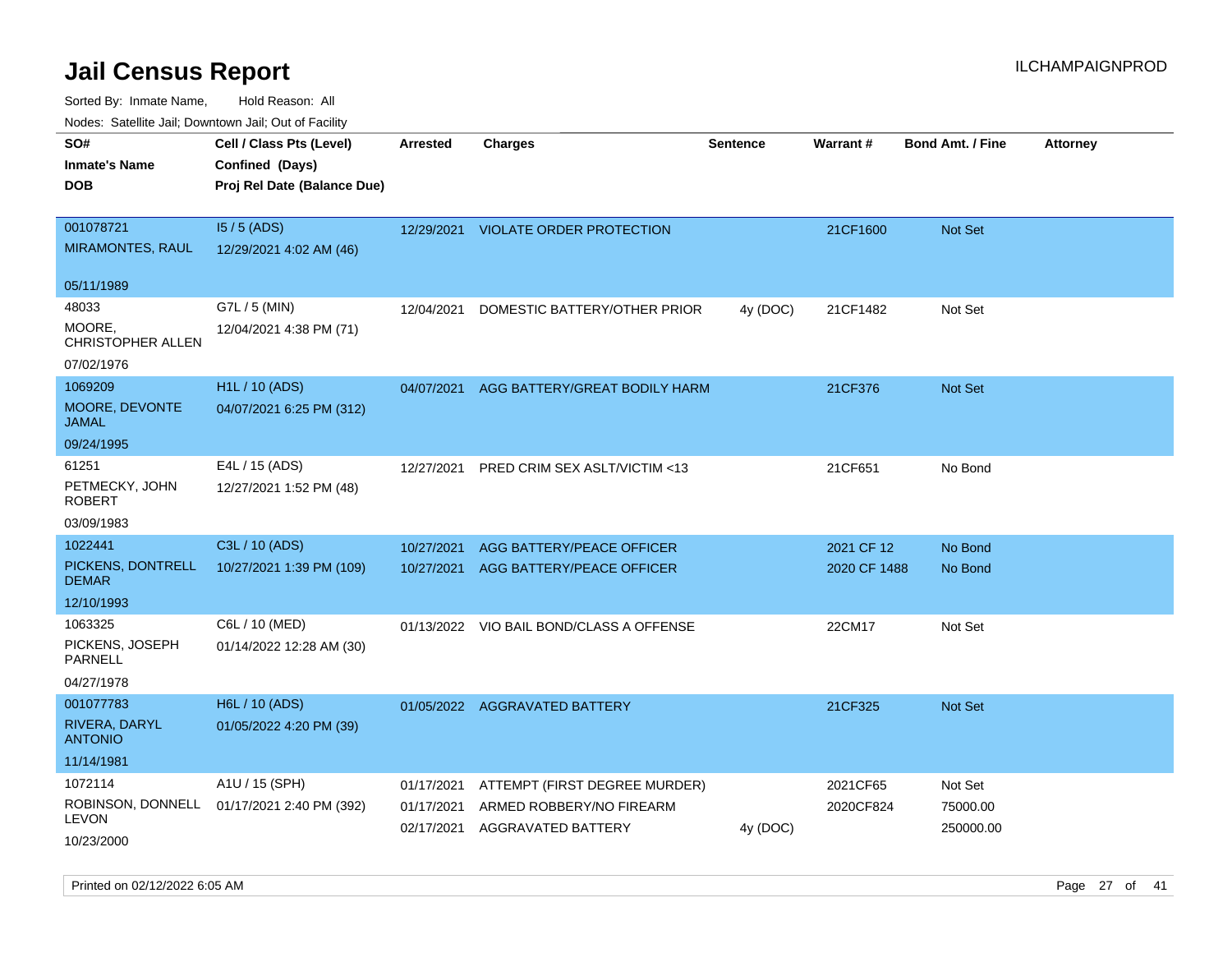Sorted By: Inmate Name, Hold Reason: All

Nodes: Satellite Jail; Downtown Jail; Out of Facility

| ivouss. Saleling Jali, Downtown Jali, Out of Facility |                             |                     |                                         |                 |            |                         |                 |
|-------------------------------------------------------|-----------------------------|---------------------|-----------------------------------------|-----------------|------------|-------------------------|-----------------|
| SO#                                                   | Cell / Class Pts (Level)    | <b>Arrested</b>     | <b>Charges</b>                          | <b>Sentence</b> | Warrant#   | <b>Bond Amt. / Fine</b> | <b>Attorney</b> |
| <b>Inmate's Name</b>                                  | Confined (Days)             |                     |                                         |                 |            |                         |                 |
| <b>DOB</b>                                            | Proj Rel Date (Balance Due) |                     |                                         |                 |            |                         |                 |
|                                                       |                             |                     |                                         |                 |            |                         |                 |
| 1068592                                               | J7L / 15 (ADS)              | 11/12/2021 BURGLARY |                                         | 2y (DOC)        | 21CF1393   | Not Set                 |                 |
| <b>ROSS, TEVONTAE</b><br><b>TERRANCE</b>              | 11/12/2021 8:41 AM (93)     |                     |                                         |                 |            |                         |                 |
| 12/15/1998                                            |                             |                     |                                         |                 |            |                         |                 |
| 59178                                                 | F8L / 15 (MAX)              | 12/13/2021          | AGG DISCHARGE FIREARM/OCC VEH           |                 | 21CF1274   | 1500000.00              |                 |
| SANDERS, MICHAEL<br>JEAN                              | 12/13/2021 4:17 PM (62)     |                     |                                         |                 |            |                         |                 |
| 12/22/1967                                            |                             |                     |                                         |                 |            |                         |                 |
| 001078704                                             | F7U / 15 (MAX)              | 12/21/2021          | MURDER/INTENT TO KILL/INJURE            |                 | 21CF1575   | Not Set                 |                 |
| SHORTER, JAQUAN<br><b>MAURICE</b>                     | 12/23/2021 1:23 AM (52)     |                     |                                         |                 |            |                         |                 |
| 10/08/1998                                            |                             |                     |                                         |                 |            |                         |                 |
| 47195                                                 | G8L / 5 (MIN)               | 12/27/2021          | <b>RESIDENTIAL BURGLARY</b>             |                 | 2020CF1222 | 10000.00                |                 |
| SIMMONS, JAMES<br><b>ROBERT</b>                       | 12/27/2021 8:42 AM (48)     | 12/28/2021          | <b>RESIDENTIAL BURGLARY</b>             |                 | 2021CF1596 | Not Set                 |                 |
| 03/13/1975                                            |                             |                     |                                         |                 |            |                         |                 |
| 1057312                                               | G5U / 5 (MIN)               | 11/10/2021          | <b>HOME INVASION/FIREARM</b>            | 7y (DOC)        | 21CF1388   | Not Set                 |                 |
| <b>STARKS, RAMEON</b><br><b>TAHZIER</b>               | 11/10/2021 9:51 PM (95)     |                     |                                         |                 |            |                         |                 |
| 12/18/1996                                            |                             |                     |                                         |                 |            |                         |                 |
| 1064798                                               | B1 / 15 (ADS)               | 01/17/2022 MURDER   |                                         |                 | 2021CF695  | 1500000.00              |                 |
| STENNIS, BRUCE<br><b>DEONTAY</b>                      | 01/17/2022 1:29 PM (27)     |                     | 01/17/2022 MFG/DEL 1<15 GR COCAINE/ANLG |                 | 21CF520    | 50000.00                |                 |
| 08/12/1998                                            |                             |                     |                                         |                 |            |                         |                 |
| 65920                                                 | F3L / 15 (MAX)              | 12/21/2021          | ARMED ROBBERY/ARMED W/FIREARM           |                 | 21CF1543   | 100000.00               |                 |
| TAPSCOTT.<br><b>CORNELIUS</b>                         | 12/21/2021 10:57 PM (54)    |                     |                                         |                 |            |                         |                 |
| 07/14/1985                                            |                             |                     |                                         |                 |            |                         |                 |
| 1068839                                               | F4L / 15 (MAX)              | 08/07/2020 HOMICIDE |                                         |                 | 2020-CF851 | 1000000.00              |                 |
| TAYLOR, LONDON<br><b>JAVON</b>                        | 08/07/2020 10:30 AM (555)   |                     |                                         |                 |            |                         |                 |
| 08/16/1999                                            |                             |                     |                                         |                 |            |                         |                 |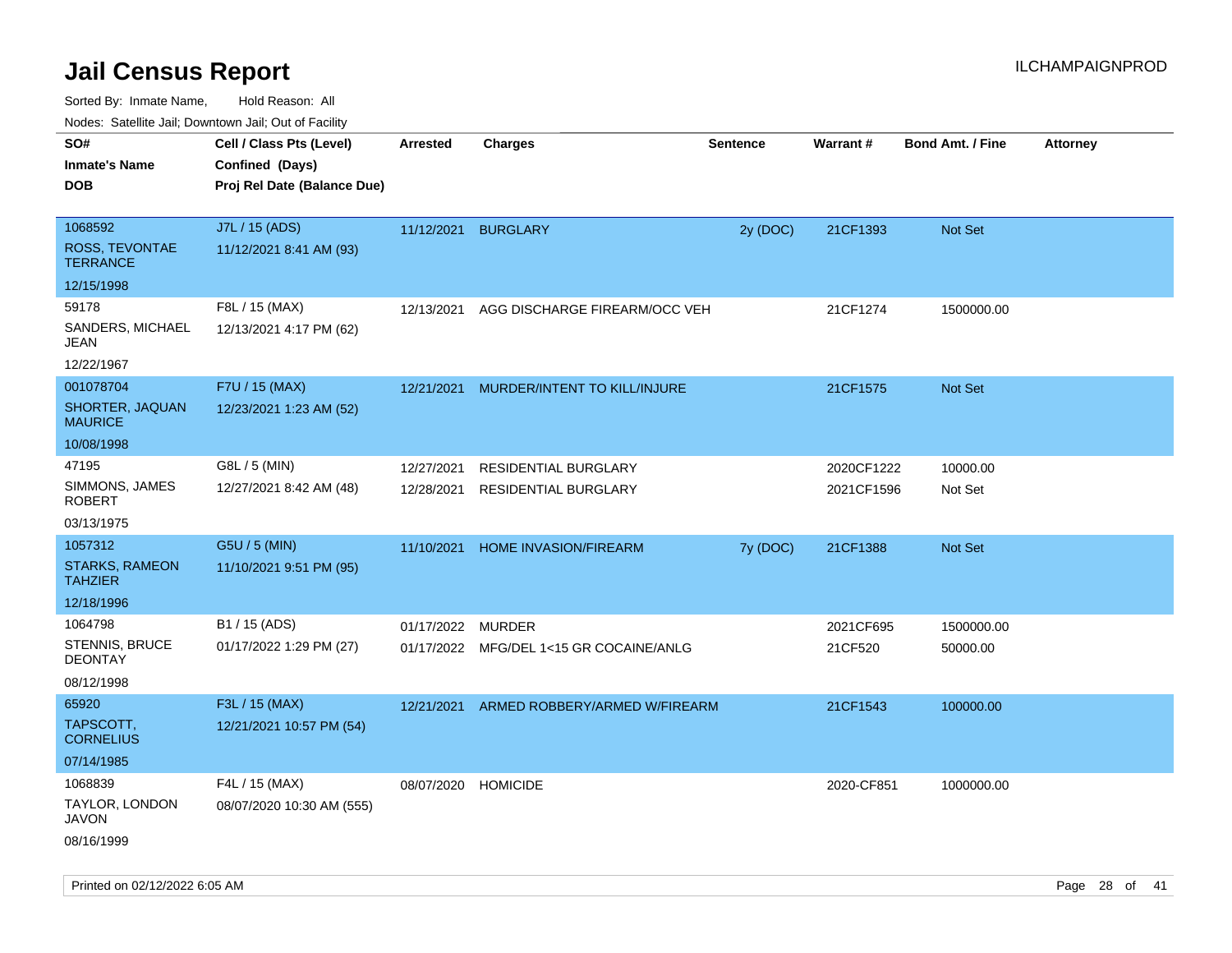Sorted By: Inmate Name, Hold Reason: All Nodes: Satellite Jail; Downtown Jail; Out of Facility

| roaco. Catolino cali, Domntonn cali, Out of Facility |                             |                   |                                           |                 |            |                         |                 |
|------------------------------------------------------|-----------------------------|-------------------|-------------------------------------------|-----------------|------------|-------------------------|-----------------|
| SO#                                                  | Cell / Class Pts (Level)    | <b>Arrested</b>   | <b>Charges</b>                            | <b>Sentence</b> | Warrant#   | <b>Bond Amt. / Fine</b> | <b>Attorney</b> |
| <b>Inmate's Name</b>                                 | Confined (Days)             |                   |                                           |                 |            |                         |                 |
| <b>DOB</b>                                           | Proj Rel Date (Balance Due) |                   |                                           |                 |            |                         |                 |
|                                                      |                             |                   |                                           |                 |            |                         |                 |
| 1004142                                              | F2U / 15 (MAX)              |                   | 10/27/2021 POSSESSION OF METH/15<100GRAMS |                 | 2021CF1298 | 1500000.00              |                 |
| TOY, KAYON LARENZ                                    | 10/22/2021 1:01 PM (114)    |                   |                                           |                 |            |                         |                 |
|                                                      |                             |                   |                                           |                 |            |                         |                 |
| 09/12/1991                                           |                             |                   |                                           |                 |            |                         |                 |
| 1056971                                              | D <sub>4</sub> / 10 (ADS)   | 08/07/2021        | FELON POSS/USE WEAPON/FIREARM             |                 | 21CF948    | No Bond                 |                 |
| TRAVIS, DENZEL<br><b>DANTRELL</b>                    | 08/07/2021 7:36 AM (190)    | 08/08/2021        | AGG BATTERY/PUBLIC PLACE                  |                 | 2020CF647  | 25000.00                |                 |
| 03/21/1993                                           |                             |                   |                                           |                 |            |                         |                 |
| 001078250                                            | F2L / 10 (MED)              | 08/07/2021        | FELON POSS WEAPON/BODY ARMOR              |                 | 21CF950    | Not Set                 |                 |
| <b>TRAVIS, JORDAN</b><br><b>TESHAUN</b>              | 08/07/2021 10:27 AM (190)   |                   |                                           |                 |            |                         |                 |
| 03/03/1996                                           |                             |                   |                                           |                 |            |                         |                 |
| 56994                                                | A1L / 15 (SPH)              | 12/09/2021        | STALKING/CAUSE FEAR FOR SAFETY            |                 | 21CF1514   | Not Set                 |                 |
| <b>TURNER, ROBERT</b>                                | 12/09/2021 9:23 PM (66)     | 12/13/2021        | PAROLE REVOCATION                         |                 | CH2107735  | Not Set                 |                 |
| EARL, Senior                                         |                             |                   |                                           |                 |            |                         |                 |
| 09/07/1982                                           |                             |                   |                                           |                 |            |                         |                 |
| 30108                                                | J4L / 15 (ADS)              | 07/30/2021 MURDER |                                           |                 | 21CF902    | 2000000.00              |                 |
| VANDYKE, DARYL<br><b>ANTHONY</b>                     | 07/30/2021 8:29 PM (198)    |                   |                                           |                 |            |                         |                 |
| 10/04/1965                                           |                             |                   |                                           |                 |            |                         |                 |
| 968681                                               | D5 / 15 (ADS)               | 08/27/2021        | AGG CRIM SX AB/VIC 13<18/TRUST            |                 | 2020CF499  | 250000.00               |                 |
| <b>WADE, DEMETRIUS</b><br><b>DARYL</b>               | 08/27/2021 2:25 AM (170)    | 08/27/2021        | INDIRECT CRIMINAL CONTEMPT                | 3y(DOC)         | 2021CC16   | No Bond                 |                 |
| 01/07/1987                                           |                             |                   |                                           |                 |            |                         |                 |
| 1070904                                              | G7U / 5 (MIN)               | 10/28/2021        | <b>BURGLARY</b>                           | 3y (DOC)        | 2021CF321  | 15000.00                |                 |
| <b>WANKEL, JONAH</b><br><b>JAMES</b>                 | 10/28/2021 3:42 AM (108)    |                   |                                           |                 |            |                         |                 |
| 12/15/1993                                           |                             |                   |                                           |                 |            |                         |                 |
| 1070971                                              | $H3L / 5$ (ADS)             | 12/07/2021        | IDENTITY THEFT/<\$300                     |                 | 20CF922    | Not Set                 |                 |
| <b>WEIR, CLINTON</b><br><b>HOWARD</b>                | 12/08/2021 3:45 AM (67)     | 12/07/2021        | <b>RECKLESS DRIVING</b>                   |                 | 19TR2348   | Not Set                 |                 |
| 03/15/1983                                           |                             |                   |                                           |                 |            |                         |                 |

Printed on 02/12/2022 6:05 AM Page 29 of 41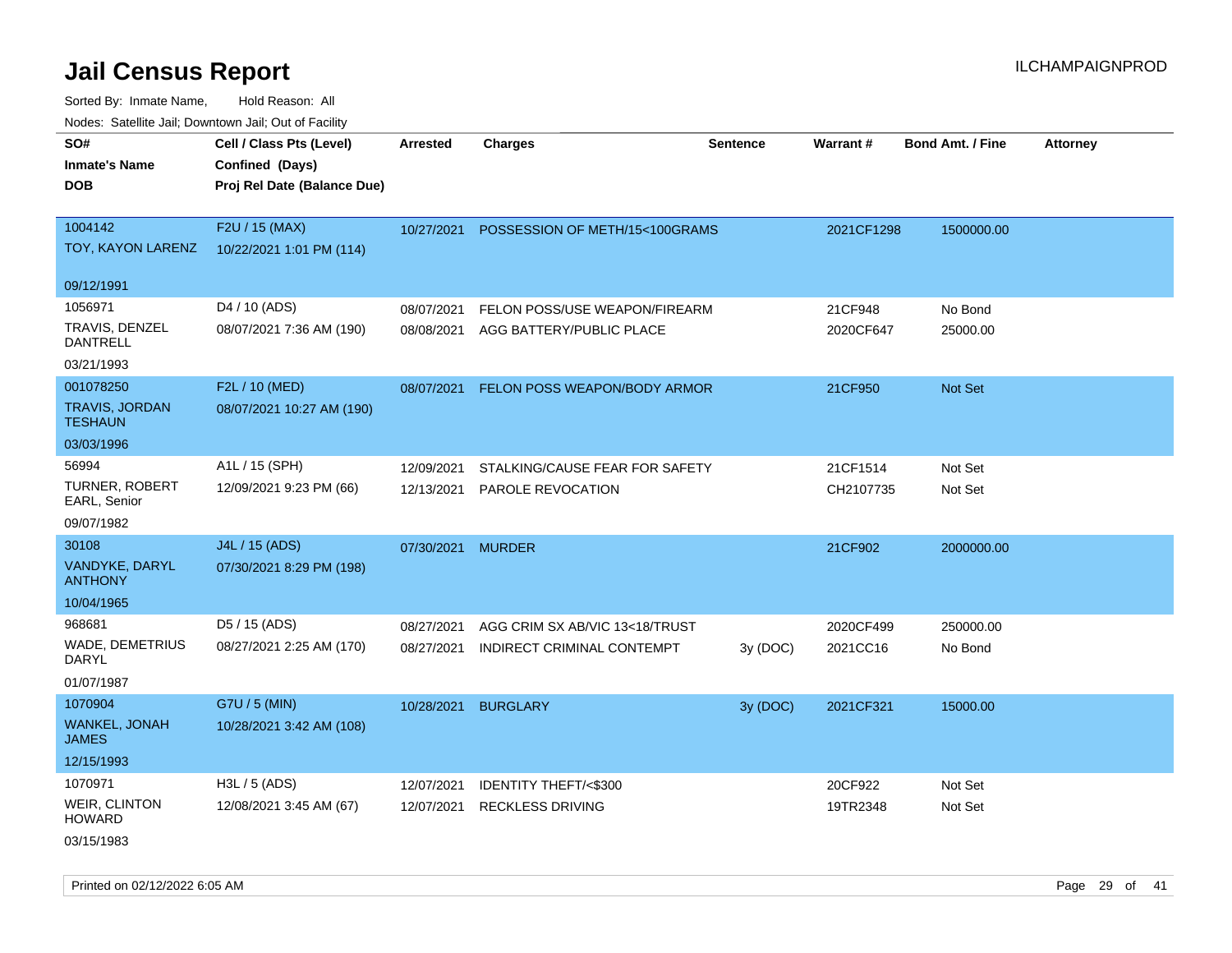| SO#                                        | Cell / Class Pts (Level)    | <b>Arrested</b> | <b>Charges</b>                  | <b>Sentence</b> | Warrant#    | Bond Amt. / Fine | <b>Attorney</b> |
|--------------------------------------------|-----------------------------|-----------------|---------------------------------|-----------------|-------------|------------------|-----------------|
| <b>Inmate's Name</b>                       | Confined (Days)             |                 |                                 |                 |             |                  |                 |
| <b>DOB</b>                                 | Proj Rel Date (Balance Due) |                 |                                 |                 |             |                  |                 |
|                                            |                             |                 |                                 |                 |             |                  |                 |
| 54212                                      | E3U / 10 (ADS)              | 12/21/2021      | ARMED VIOLENCE/CATEGORY I       |                 | 21CF1576    | Not Set          |                 |
| <b>WHITLOCK, GEORGE</b>                    | 12/21/2021 1:20 PM (54)     | 12/21/2021      | RECEIVE/POSS/SELL STOLEN VEH    |                 | 2021CF669   | 10000.00         |                 |
| <b>ABRAM</b>                               |                             | 12/21/2021      | <b>VIOLATE ORDER PROTECTION</b> |                 | 2021CM391   | 1000.00          |                 |
| 11/10/1978                                 |                             |                 |                                 |                 |             |                  |                 |
| 001078709                                  | F3U / 15 (MAX)              | 12/22/2021      | ARMED VIOLENCE/CATEGORY I       |                 | 21CF1586    | Not Set          |                 |
| WILLIAMS, DAVID LEE                        | 12/22/2021 11:00 AM (53)    |                 |                                 |                 |             |                  |                 |
|                                            |                             |                 |                                 |                 |             |                  |                 |
| 12/18/1989                                 |                             |                 |                                 |                 |             |                  |                 |
| 1058072                                    | A2U / 15 (SPH)              | 02/25/2021      | <b>ARMED HABITUAL CRIMINAL</b>  |                 |             | Not Set          |                 |
| <b>WILLIAMS, KENNETH</b><br><b>BERNARD</b> | 02/25/2021 3:24 PM (353)    |                 |                                 |                 |             |                  |                 |
| 10/04/1985                                 |                             |                 |                                 |                 |             |                  |                 |
| 996311                                     | F7L / 10 (MED)              | 01/12/2022      | RECEIVE/POSS/SELL STOLEN VEH    | 3y (DOC)        | 2021CF524   | No Bond          |                 |
| WILLIAMS,<br>TRAYSHAUN DEVONTA             | 01/12/2022 5:31 PM (32)     |                 |                                 |                 |             |                  |                 |
| 02/18/1992                                 |                             |                 |                                 |                 |             |                  |                 |
| 001078711                                  | F9L / 10 (MED)              | 12/22/2021      | AGG DISCHARGE FIREARM/OCC BLDG  |                 | 21CF1585    | Not Set          |                 |
| <b>WILLIS, RANDY</b><br><b>RAMEEL</b>      | 12/22/2021 4:15 PM (53)     |                 |                                 |                 |             |                  |                 |
| 09/10/2003                                 |                             |                 |                                 |                 |             |                  |                 |
| 9326                                       | $12/5$ (ADS)                | 06/14/2021      | <b>BURGLARY</b>                 |                 | 2020-CF-625 | Not Set          |                 |
| YOUNG, ANTHONY<br><b>PAUL</b>              | 06/14/2021 12:07 PM (244)   |                 |                                 |                 |             |                  |                 |
| 03/13/1954                                 |                             |                 |                                 |                 |             |                  |                 |
|                                            |                             |                 |                                 |                 |             |                  |                 |
| <b>Total Downtown Jail: 77</b>             |                             | Males: 77       | Females: 0<br>Unknown: 0        |                 |             |                  |                 |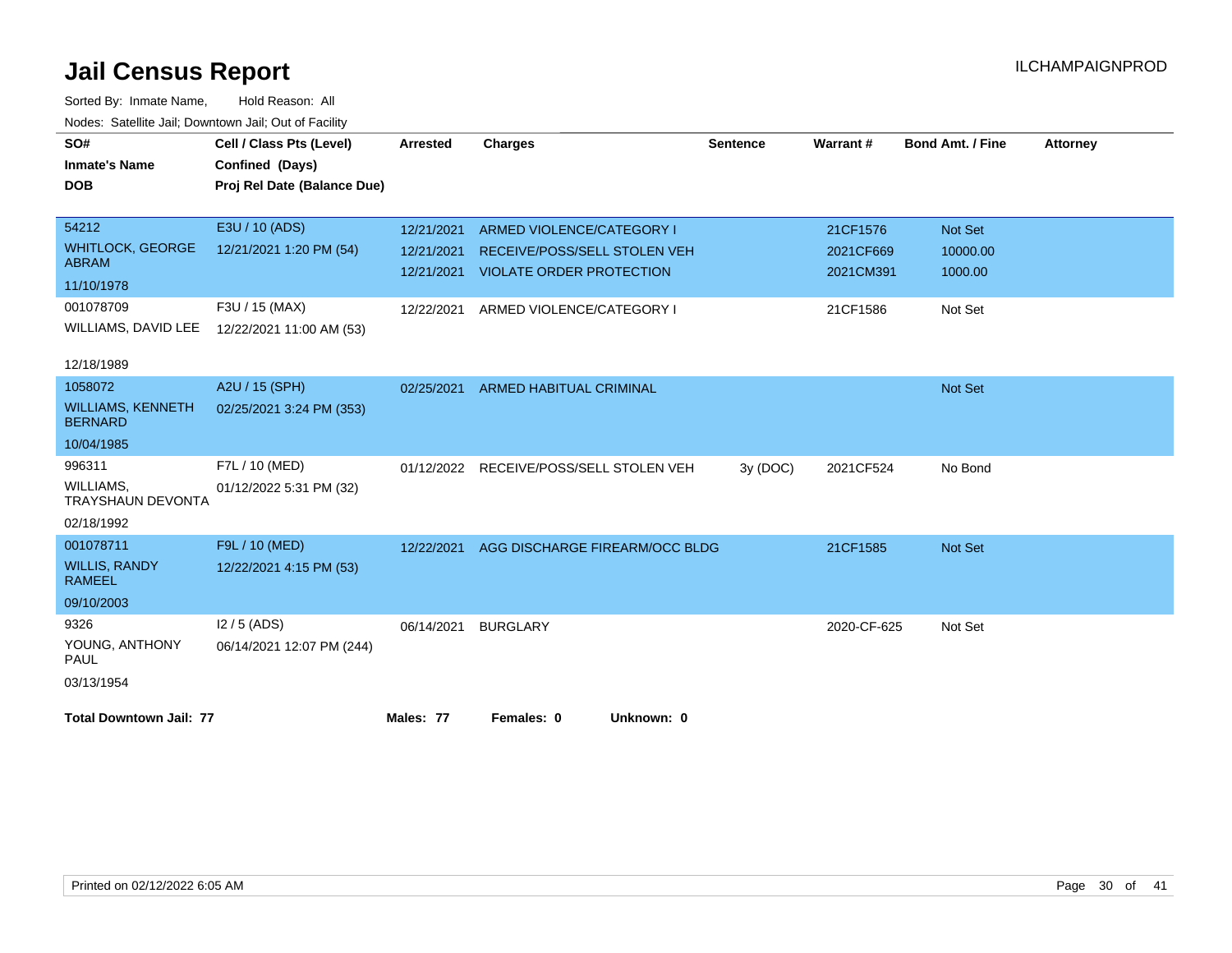|  |  | <b>Out of Facility</b> |
|--|--|------------------------|
|  |  |                        |

| SO#<br><b>Inmate's Name</b><br><b>DOB</b>                         | Cell / Class Pts (Level)<br>Confined (Days)<br>Proj Rel Date (Balance Due) | <b>Arrested</b>                        | <b>Charges</b>                                                                              | <b>Sentence</b> | Warrant#                        | <b>Bond Amt. / Fine</b>       | <b>Attorney</b> |
|-------------------------------------------------------------------|----------------------------------------------------------------------------|----------------------------------------|---------------------------------------------------------------------------------------------|-----------------|---------------------------------|-------------------------------|-----------------|
| 61095<br>AMOS, DERRICK<br><b>JAMES</b><br>06/12/1985              | <b>KAN / 10 (ADS)</b><br>05/02/2021 9:02 PM (287)                          | 05/02/2021                             | <b>HOME INVASION/CAUSE INJURY</b>                                                           |                 | 2021CF323                       | 100000.00                     |                 |
| 001078178<br>BALTAZAR-MATEO,<br><b>MATEO</b><br>06/10/1998        | EHD<br>02/08/2022 10:59 AM (5)<br>2/17/2022 (0.00)                         | 02/08/2022                             | AGG DUI/NO VALID DL                                                                         |                 | 2021CF962                       | Not Set                       |                 |
| 19971<br><b>LYNN</b><br>08/17/1961                                | <b>EHD</b><br>BARNESKE, RAYMOND 11/09/2021 9:32 AM (96)<br>5/6/2022 (0.00) | 11/09/2021                             | DRIVING RVK/SUSP DUI/SSS 4-9                                                                |                 | 2021CF968                       | Not Set                       |                 |
| 516062<br>BENNETT, JOHN<br><b>MICHAEL</b><br>04/30/1986           | KAN / 15 (MAX)<br>02/22/2021 10:47 AM (356)                                | 02/22/2021<br>02/22/2021               | AGG DISCH FIR/VEH/PC OFF/FRMAN<br>PHONE HARASSMENT/2+                                       |                 | 21CF210<br>20CF194              | No Bond<br>5000.00            |                 |
| 33993<br><b>BOOKER, STEPHON</b><br><b>MONTELL</b><br>06/11/1971   | <b>KAN / 10 (MED)</b><br>06/14/2021 7:42 PM (244)                          | 06/14/2021<br>06/14/2021<br>06/14/2021 | AGGRAVATED DOMESTIC BATTERY<br>POSSESSING A CONTROLLED SUBSTANC<br><b>PAROLE REVOCATION</b> |                 | 21CF688<br>21CF657<br>CH2103612 | Not Set<br>Not Set<br>No Bond |                 |
| 1074315<br><b>BRIGGS, PATRICK</b><br><b>MONTAY</b><br>08/05/2001  | KAN / 15 (MAX)<br>08/03/2021 4:56 PM (194)                                 | 07/27/2021                             | AGG DISCHARGE FIREARM/VEH/SCH                                                               |                 | 21CF927                         | Not Set                       |                 |
| 001078065<br><b>BROWN, CHARMAN</b><br><b>LAKEEF</b><br>11/30/2002 | <b>KAN / 10 (ADS)</b><br>06/17/2021 12:32 PM (241)                         | 06/17/2021                             | AGG BATTERY/DISCHARGE FIREARM                                                               |                 | 21CF704                         | 1000000.00                    |                 |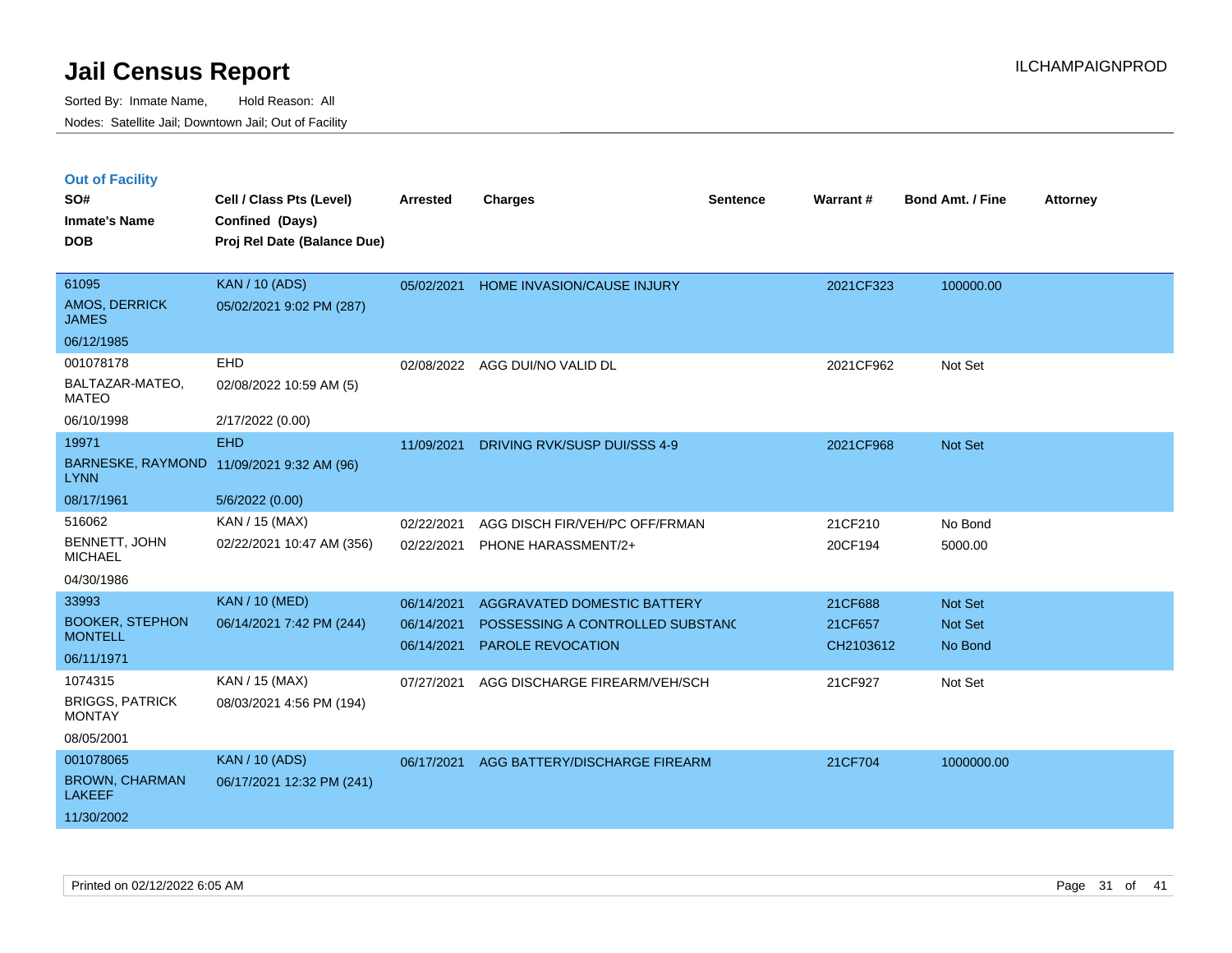| roaco. Catolino cali, Downtown cali, Out of Fability |                                             |                 |                                    |                 |            |                         |                 |
|------------------------------------------------------|---------------------------------------------|-----------------|------------------------------------|-----------------|------------|-------------------------|-----------------|
| SO#                                                  | Cell / Class Pts (Level)                    | <b>Arrested</b> | <b>Charges</b>                     | <b>Sentence</b> | Warrant#   | <b>Bond Amt. / Fine</b> | <b>Attorney</b> |
| <b>Inmate's Name</b>                                 | Confined (Days)                             |                 |                                    |                 |            |                         |                 |
| DOB                                                  | Proj Rel Date (Balance Due)                 |                 |                                    |                 |            |                         |                 |
|                                                      |                                             |                 |                                    |                 |            |                         |                 |
| 1038554                                              | <b>KAN / 15 (MAX)</b>                       | 08/18/2021      | DELIVERY OF OR POSSESSION OF W/INT |                 | 21CF1009   | No Bond                 |                 |
| <b>BROWN, CORRION</b><br><b>DEVONTAE</b>             | 08/18/2021 5:40 PM (179)                    | 08/18/2021      | ARMED HABITUAL CRIMINAL            |                 | 21CF1162   | Not Set                 |                 |
| 04/19/1995                                           |                                             |                 |                                    |                 |            |                         |                 |
| 1038579                                              | KAN / 15 (MAX)                              | 08/18/2021      | FELON POSS/USE WEAPON/FIREARM      |                 | 21CF1010   | Not Set                 |                 |
| <b>BROWN, MARKEL</b><br>rikki                        | 08/18/2021 2:05 PM (179)                    |                 |                                    |                 |            |                         |                 |
| 01/06/1995                                           |                                             |                 |                                    |                 |            |                         |                 |
| 1003006                                              | <b>KAN / 15 (MAX)</b>                       | 08/19/2021      | FELON POSS/USE MACHINE GUN         |                 | 21CF1011   | No Bond                 |                 |
| <b>BROWN, ROCKEITH</b><br><b>JAVONTE</b>             | 08/19/2021 12:55 AM (178)                   |                 |                                    |                 |            |                         |                 |
| 07/23/1991                                           |                                             |                 |                                    |                 |            |                         |                 |
| 995894                                               | KAN / 10 (ADS)                              | 12/28/2021      | FELON POSSESS WEAPON/2ND+          | 5y (DOC)        | 2020CF709  | No Bond                 |                 |
|                                                      | BUTLER, JAMES LYNN 12/28/2021 11:05 AM (47) |                 |                                    |                 |            |                         |                 |
|                                                      |                                             |                 |                                    |                 |            |                         |                 |
| 12/04/1991                                           |                                             |                 |                                    |                 |            |                         |                 |
| 987334                                               | <b>KAN / 15 (MAX)</b>                       | 03/10/2021      | ATTEMPT (FIRST DEGREE MURDER)      |                 | 19CF689    | <b>Not Set</b>          |                 |
| CAIN, ISAIAH<br><b>DEPRIEST</b>                      | 03/10/2021 2:22 PM (340)                    |                 |                                    |                 |            |                         |                 |
| 12/23/1990                                           |                                             |                 |                                    |                 |            |                         |                 |
| 001078638                                            | <b>EHD</b>                                  | 12/15/2021      | DRIVING ON SUSPENDED LICENSE       |                 | 2021TR1120 | Not Set                 |                 |
| CAMPBELL, CARLA<br><b>GISSELLE</b>                   | 12/15/2021 11:03 AM (60)                    |                 |                                    |                 |            |                         |                 |
| 08/12/1980                                           | 2/12/2022 (0.00)                            |                 |                                    |                 |            |                         |                 |
| 992962                                               | <b>KAN / 15 (ADS)</b>                       | 05/25/2021      | MURDER/INTENT TO KILL/INJURE       |                 | 2018CF1045 | 1000000.00              |                 |
| <b>CAMPBELL, KEITH</b><br>KNAQEEB                    | 05/25/2021 1:19 PM (264)                    |                 |                                    |                 |            |                         |                 |
| 07/22/1991                                           |                                             |                 |                                    |                 |            |                         |                 |
| 001078576                                            | KAN / 15 (MAX)                              | 11/09/2021      | UNLAWFUL USE OF A WEAPON           |                 | 21CF1383   | Not Set                 |                 |
| CARTER, DEMONDRE<br><b>DAVON</b>                     | 11/09/2021 6:01 PM (96)                     |                 |                                    |                 |            |                         |                 |
| 05/27/2001                                           |                                             |                 |                                    |                 |            |                         |                 |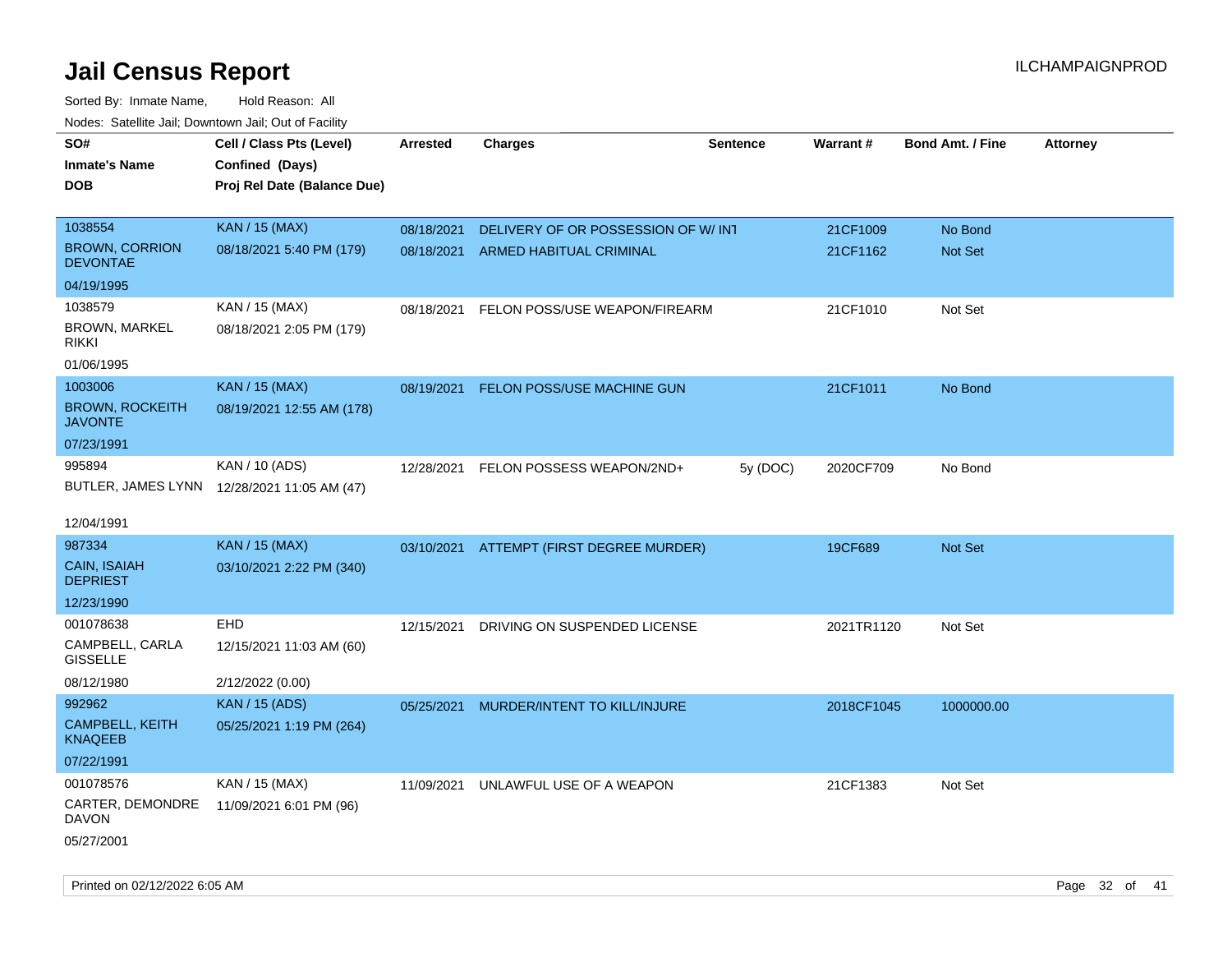| rouco. Calcinic Jan, Downtown Jan, Out of Facility |                                                                            |                          |                                                                 |                 |                          |                         |                 |
|----------------------------------------------------|----------------------------------------------------------------------------|--------------------------|-----------------------------------------------------------------|-----------------|--------------------------|-------------------------|-----------------|
| SO#<br>Inmate's Name<br><b>DOB</b>                 | Cell / Class Pts (Level)<br>Confined (Days)<br>Proj Rel Date (Balance Due) | <b>Arrested</b>          | <b>Charges</b>                                                  | <b>Sentence</b> | Warrant#                 | <b>Bond Amt. / Fine</b> | <b>Attorney</b> |
| 1064992<br><b>CARTER, KEJUAN</b><br>JAVONTE        | <b>KAN / 15 (MAX)</b><br>09/20/2021 11:42 PM (146)                         | 09/20/2021               | ARMED VIOLENCE/CATEGORY I                                       |                 | 21CF1137                 | Not Set                 |                 |
| 06/27/1998                                         |                                                                            |                          |                                                                 |                 |                          |                         |                 |
| 001078729<br>CARTER, TROY<br>DEMON                 | KAN / 15 (ADS)<br>01/02/2022 10:29 AM (42)                                 |                          | 01/02/2022 MURDER/INTENT TO KILL/INJURE                         |                 | 20CF396                  | 1000000.00              |                 |
| 01/02/2004                                         |                                                                            |                          |                                                                 |                 |                          |                         |                 |
| 001078461<br>COLE, ERIC JOSE                       | <b>KAN / 10 (MED)</b><br>10/08/2021 12:25 AM (128)                         | 10/07/2021<br>10/07/2021 | AGG UNLAWFUL USE WEAPON/PERSON<br>AGG DOMESTIC BATTERY/STRANGLE |                 | 2021CF1209<br>2021CF1208 | No Bond<br>Not Set      |                 |
| 01/24/2002                                         |                                                                            | 10/08/2021               | <b>HARASS WITNESS/FAMILY MBR/REP</b>                            |                 | 21CF1218                 | Not Set                 |                 |
| 1048488<br>COLSON, WAYNE<br>ARTHUR, Third          | KAN / 10 (ADS)<br>12/30/2021 8:27 AM (45)                                  | 12/30/2021               | ARMED VIOLENCE/CATEGORY I                                       |                 | 2022CF4                  | Not Set                 |                 |
| 10/14/1995                                         |                                                                            |                          |                                                                 |                 |                          |                         |                 |
| 57733                                              | <b>KAN / 15 (SPH)</b>                                                      | 02/25/2020               | <b>FELON POSS/USE WEAPON/FIREARM</b>                            |                 | 19CF-1827                | 80000.00                |                 |
| <b>CRAIG, ANTOINE</b><br><b>DARRELL</b>            | 02/25/2020 4:08 PM (719)                                                   | 02/25/2020               | <b>HOMICIDE</b>                                                 |                 | 2020-CF250               | 2000000.00              |                 |
| 10/09/1982                                         |                                                                            |                          |                                                                 |                 |                          |                         |                 |
| 001077939                                          | KAN / 10 (MED)                                                             | 05/10/2021               | FIREARM/FOID INVALID/NOT ELIG                                   |                 | 21CF526                  | No Bond                 |                 |
| <b>CROSS, PATRICK</b><br><b>DONTRELLE</b>          | 05/10/2021 7:31 PM (279)                                                   | 06/02/2021               | POSS STOLEN VEHICLE > \$25,000                                  |                 | 21CF612                  | Not Set                 |                 |
| 11/07/2001                                         |                                                                            |                          |                                                                 |                 |                          |                         |                 |
| 49972                                              | <b>KAN / 10 (ADS)</b>                                                      | 01/03/2022               | FELON POSS/USE WEAPON/FIREARM                                   | 2y (DOC)        | 20CF1476                 | No Bond                 |                 |
| DICKERSON,<br>RAYMOND COLLIER                      | 01/03/2022 11:10 AM (41)                                                   |                          |                                                                 |                 |                          |                         |                 |
| 08/16/1978                                         |                                                                            |                          |                                                                 |                 |                          |                         |                 |
| 1061304                                            | KAN / 15 (MAX)                                                             | 10/11/2021               | ARMED HABITUAL CRIMINAL                                         |                 | 21CF1226                 | No Bond                 |                 |
| DORRIS, KEMION<br><b>DAETOCE</b>                   | 10/11/2021 7:30 PM (125)                                                   | 10/11/2021<br>10/11/2021 | ARMED HABITUAL CRIMINAL<br><b>HOME INVASION/FIREARM</b>         |                 | 21CF1227<br>21CF1228     | No Bond<br>No Bond      |                 |
| 11/19/1997                                         |                                                                            |                          |                                                                 |                 |                          |                         |                 |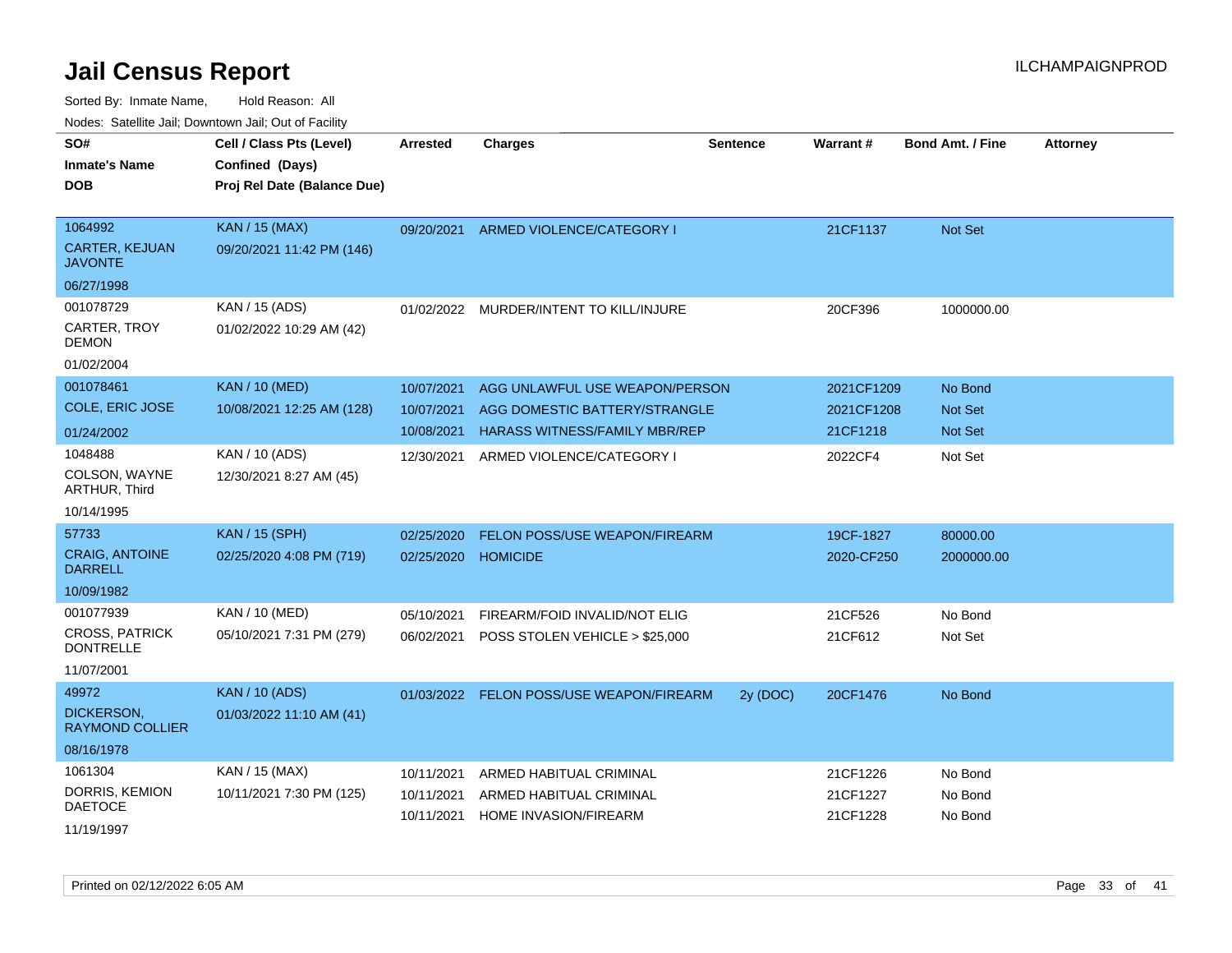Sorted By: Inmate Name, Hold Reason: All Nodes: Satellite Jail; Downtown Jail; Out of Facility

| SO#<br><b>Inmate's Name</b>              | Cell / Class Pts (Level)<br>Confined (Days)   | <b>Arrested</b> | <b>Charges</b>                          | <b>Sentence</b> | <b>Warrant#</b> | Bond Amt. / Fine | <b>Attorney</b> |
|------------------------------------------|-----------------------------------------------|-----------------|-----------------------------------------|-----------------|-----------------|------------------|-----------------|
| <b>DOB</b>                               | Proj Rel Date (Balance Due)                   |                 |                                         |                 |                 |                  |                 |
| 1059194                                  | <b>EHD</b>                                    |                 | 02/08/2022 DRIVING ON SUSPENDED LICENSE |                 | 2019TR10596     | Not Set          |                 |
| <b>ELAM, NICKOLAS</b><br><b>VONTRELL</b> | 02/08/2022 10:13 AM (5)                       |                 |                                         |                 |                 |                  |                 |
| 10/23/1990                               | 3/9/2022 (0.00)                               |                 |                                         |                 |                 |                  |                 |
| 001078826                                | EHD                                           | 02/08/2022      | DRIVING ON REVOKED LICENSE              |                 | 2021TR3294      | Not Set          |                 |
| GALARZA-ROJAS.<br><b>DANIEL GARARDO</b>  | 02/08/2022 9:33 AM (5)                        |                 |                                         |                 |                 |                  |                 |
| 07/09/1977                               | 2/17/2022 (0.00)                              |                 |                                         |                 |                 |                  |                 |
| 001077363                                | <b>KAN / 25 (SPH)</b>                         |                 | 10/30/2020 HOME INVASION/FIREARM        | 10y (DOC)       | 20CF1202        | 500000.00        |                 |
| <b>GARY, DAKOTA</b><br><b>TREVON</b>     | 10/30/2020 10:41 AM (471)                     |                 |                                         |                 |                 |                  |                 |
| 12/31/2001                               |                                               |                 |                                         |                 |                 |                  |                 |
| 1013012                                  | KAN / 15 (MAX)                                | 07/08/2021      | ATTEMPT (FIRST DEGREE MURDER)           |                 | 2021CF790       | 1000000.00       |                 |
| GARY, XAVIER LAMAR                       | 07/08/2021 9:24 AM (220)                      | 07/08/2021      | FELON POSS/USE FIREARM PRIOR            |                 | 2020CF650       | 25000.00         |                 |
|                                          |                                               | 07/08/2021      | FELON POSS/USE FIREARM PRIOR            |                 | 21CF798         | Not Set          |                 |
| 12/14/1991                               |                                               |                 |                                         |                 |                 |                  |                 |
| 952666                                   | <b>EHD</b>                                    | 01/25/2022      | DRIVING ON REVOKED LICENSE              |                 | 2021TR175       | <b>Not Set</b>   |                 |
| Junior                                   | GILL, MICHAEL LAMAR, 01/25/2022 10:05 AM (19) |                 |                                         |                 |                 |                  |                 |
| 12/07/1986                               | 3/10/2022 (0.00)                              |                 |                                         |                 |                 |                  |                 |
| 1065946                                  | KAN / 10 (MED)                                | 09/04/2021      | AGG BATTERY/DISCHARGE FIREARM           |                 | 21CF1057        | 750000.00        |                 |
| GODBOLT, DESMOND<br><b>DEVONTAE</b>      | 09/04/2021 1:17 AM (162)                      | 09/04/2021      | RESIST/OBSTRUCTING A PEACE OFFICEL      |                 | 21CM407         | Not Set          |                 |
| 11/15/1997                               |                                               |                 |                                         |                 |                 |                  |                 |
| 1070118                                  | <b>KAN / 15 (MAX)</b>                         | 08/31/2021      | <b>AGGRAVATED DOMESTIC BATTERY</b>      |                 | 21CF1049        | No Bond          |                 |
| <b>GRAHAM, CORTEZ</b><br><b>LAMON</b>    | 08/31/2021 9:32 PM (166)                      | 09/02/2021      | <b>PROBATION VIOLATION</b>              |                 | 21CF55          | Not Set          |                 |
| 03/31/1976                               |                                               |                 |                                         |                 |                 |                  |                 |
| 1076506                                  | KAN / 15 (MAX)                                | 09/17/2021      | AGG UUW/PERSON/CM THREAT VIOL           |                 | 21CF1131        | Not Set          |                 |
|                                          | GRAY, JAMARH EMERE 09/17/2021 10:41 AM (149)  | 09/20/2021      | <b>DOMESTIC BATTERY</b>                 |                 | 21CM430         | Not Set          |                 |

06/21/2003

Printed on 02/12/2022 6:05 AM Page 34 of 41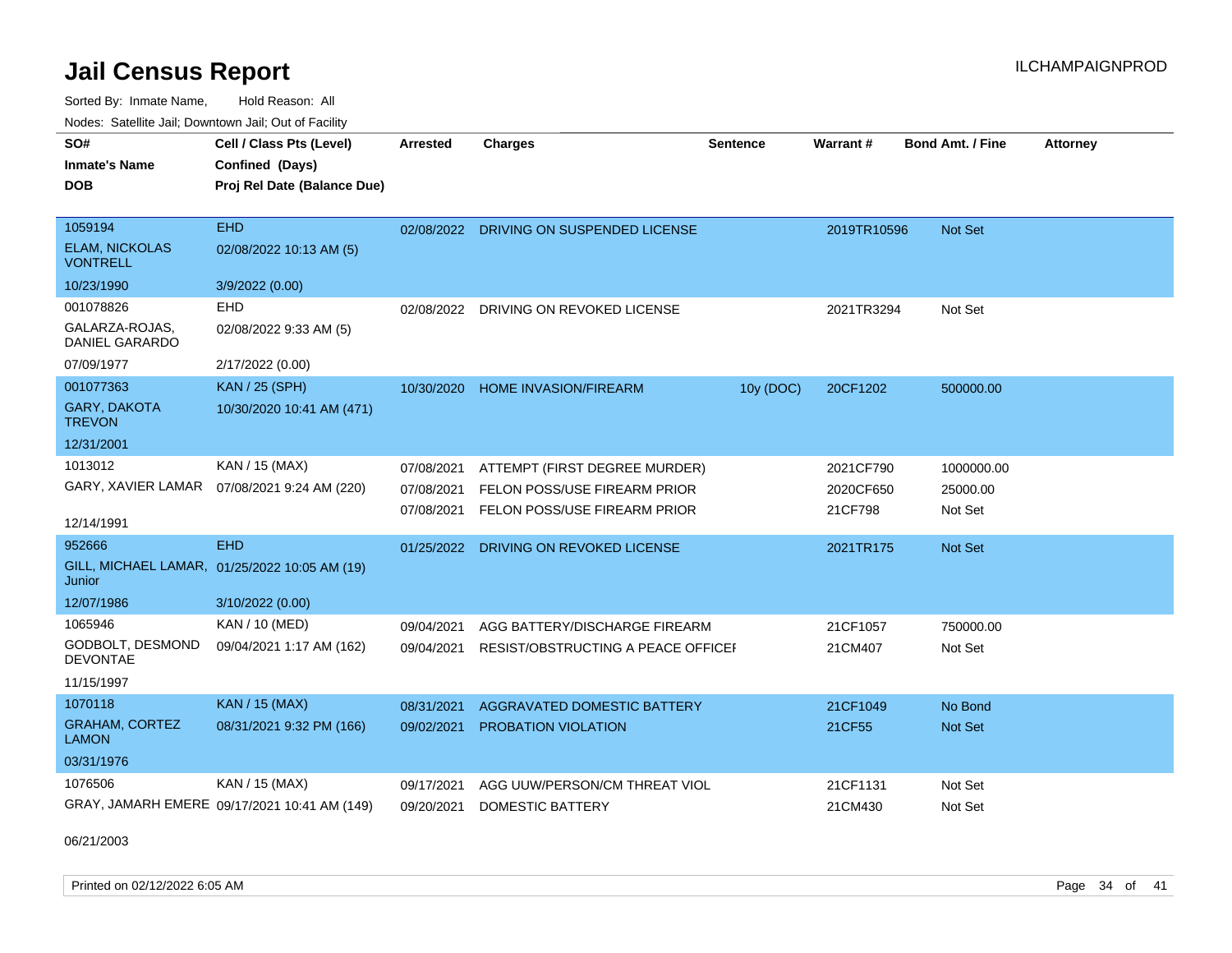| SO#<br><b>Inmate's Name</b><br><b>DOB</b>                                                                   | Cell / Class Pts (Level)<br>Confined (Days)<br>Proj Rel Date (Balance Due)                        | Arrested                                                                         | <b>Charges</b>                                                                                                                                                                                  | <b>Sentence</b>                      | Warrant#                                                       | <b>Bond Amt. / Fine</b>                                                     | <b>Attorney</b> |
|-------------------------------------------------------------------------------------------------------------|---------------------------------------------------------------------------------------------------|----------------------------------------------------------------------------------|-------------------------------------------------------------------------------------------------------------------------------------------------------------------------------------------------|--------------------------------------|----------------------------------------------------------------|-----------------------------------------------------------------------------|-----------------|
| 1045186<br>HOLBROOK, JOHNNIE<br><b>MATHIS</b><br>07/19/1996<br>001078146<br>HUNT, TEIGAN<br><b>JAZAIREO</b> | <b>KAN / 15 (MAX)</b><br>08/16/2021 11:07 AM (181)<br>KAN / 15 (MAX)<br>07/09/2021 12:41 PM (219) | 08/16/2021<br>08/16/2021<br>08/16/2021<br>08/16/2021<br>07/09/2021<br>07/09/2021 | ARMED VIOLENCE/CATEGORY I<br>FELON POSS/USE WEAPON/FIREARM<br>AGG FLEEING POLICE/21 MPH OVER<br>FELON POSS/USE WEAPON/FIREARM<br>AGG BATTERY/DISCHARGE FIREARM<br>ARMED ROBBERY/ARMED W/FIREARM |                                      | 21CF934<br>19CF968<br>21CF988<br>21CF989<br>21CF795<br>21CF806 | 1000000.00<br>Not Set<br><b>Not Set</b><br>Not Set<br>1000000.00<br>Not Set |                 |
| 05/14/2003<br>989743<br><b>JACKSON, STEVE</b><br><b>ALLEN</b><br>06/04/1991                                 | <b>KAN / 15 (ADS)</b><br>04/13/2021 2:45 AM (306)                                                 | 04/13/2021<br>04/13/2021                                                         | AGG DISCHARGE FIREARM/VEH/SCH<br>AGGRAVATED DOMESTIC BATTERY                                                                                                                                    |                                      | 21CF400<br>21CF399                                             | Not Set<br>Not Set                                                          |                 |
| 1076450<br>JONES, CARLOS<br><b>ANTONIO</b><br>11/18/2001                                                    | KAN / 15 (MAX)<br>06/25/2020 2:13 PM (598)                                                        | 06/25/2020<br>11/02/2020                                                         | AGG DISCHARGE OF A FIREARM<br>HOME INVASION/FIREARM                                                                                                                                             | 6y/0m/0d (DOI 2020CF703<br>11y (DOC) | 20CF1204                                                       | Not Set<br>No Bond                                                          |                 |
| 001078401<br><b>KNIGHT, ERIC</b><br>07/11/1991<br>1002591<br><b>KRAUS, MARY</b><br><b>KATHERINE</b>         | <b>KAN / 10 (ADS)</b><br>09/19/2021 7:32 PM (147)<br><b>EHD</b><br>01/11/2022 11:54 AM (33)       | 09/19/2021<br>09/19/2021<br>09/21/2021<br>01/11/2022                             | UNLAWFUL VEHICULAR INVASION<br>HRSMT/THREATEN PERSON/KILL<br><b>BURGLARY</b><br>AGG DUI/LIC SUSP OR REVOKED                                                                                     |                                      | 21CF1134<br>2021CF561<br>21CF1139<br>2020CF1399                | Not Set<br>50000.00<br>Not Set<br>Not Set                                   |                 |
| 04/13/1959<br>1064445<br>LARUE, TERENCE<br><b>TRAMEL</b><br>12/23/1998                                      | 2/22/2022 (0.00)<br><b>KAN / 15 (MAX)</b><br>04/23/2021 11:18 AM (296)                            | 04/23/2021<br>04/23/2021<br>04/23/2021                                           | <b>FELON POSS/USE FIREARM/PAROLE</b><br>AGG DISCHARGE FIREARM/OCC VEH<br>POSSESS 15<100 GRAMS COCAINE                                                                                           |                                      | 21CF899<br>2021CF295<br>19CF1052                               | Not Set<br>500000.00<br>10000.00                                            |                 |
| 001078237<br>LAWS, TERON<br><b>RAMONTE</b><br>04/03/2001                                                    | KAN / 15 (ADS)<br>08/03/2021 6:29 PM (194)                                                        | 08/03/2021                                                                       | AGG DISCHARGE FIREARM/OCC VEH                                                                                                                                                                   |                                      | 21CF928                                                        | No Bond                                                                     |                 |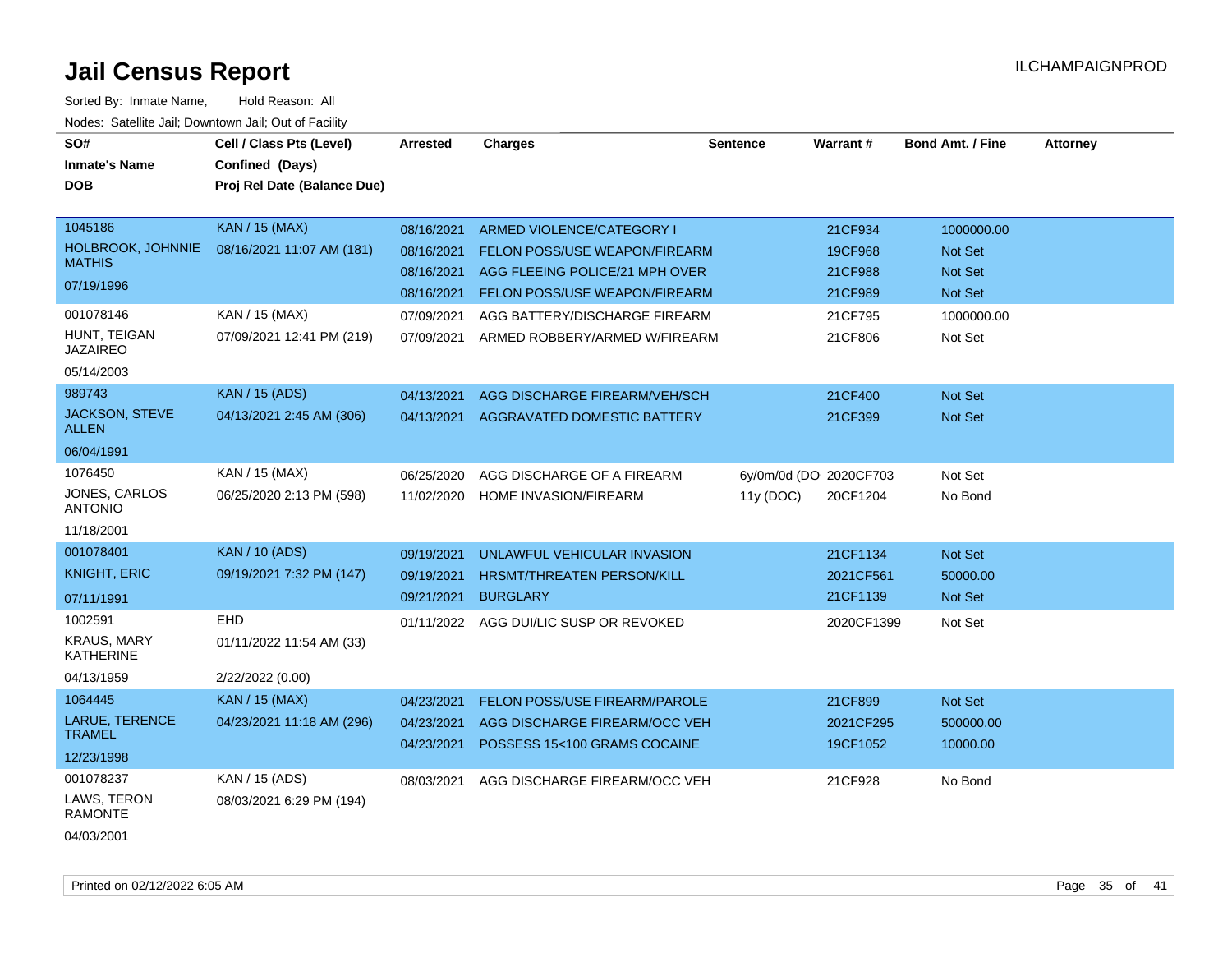Sorted By: Inmate Name, Hold Reason: All Nodes: Satellite Jail; Downtown Jail; Out of Facility

| Noucs. Calcinic Jail, Downtown Jail, Out of Facility |                             |                      |                                          |                 |            |                         |                 |
|------------------------------------------------------|-----------------------------|----------------------|------------------------------------------|-----------------|------------|-------------------------|-----------------|
| SO#                                                  | Cell / Class Pts (Level)    | <b>Arrested</b>      | <b>Charges</b>                           | <b>Sentence</b> | Warrant#   | <b>Bond Amt. / Fine</b> | <b>Attorney</b> |
| <b>Inmate's Name</b>                                 | Confined (Days)             |                      |                                          |                 |            |                         |                 |
| <b>DOB</b>                                           | Proj Rel Date (Balance Due) |                      |                                          |                 |            |                         |                 |
|                                                      |                             |                      |                                          |                 |            |                         |                 |
| 001078470                                            | <b>KAN / 15 (MAX)</b>       | 10/10/2021           | MURDER/INTENT TO KILL/INJURE             |                 | 21CF1221   | <b>Not Set</b>          |                 |
| <b>LEE, AMAHRION</b><br>JA'MERE                      | 10/10/2021 1:23 PM (126)    |                      |                                          |                 |            |                         |                 |
| 11/05/2002                                           |                             |                      |                                          |                 |            |                         |                 |
| 56792                                                | KAN / 10 (MED)              | 02/02/2021           | ARMED HABITUAL CRIMINAL                  |                 | 2021CF141  | 500000.00               |                 |
| LILLARD, LAWRENCE<br>TYRONE                          | 02/02/2021 2:11 PM (376)    | 02/22/2021           | DRIVING ON REVOKED LICENSE               |                 | 21TR426    | 5000.00                 |                 |
| 10/20/1982                                           |                             |                      |                                          |                 |            |                         |                 |
| 40877                                                | <b>EHD</b>                  | 02/01/2022 AGG DUI/3 |                                          |                 | 2020CF986  | <b>Not Set</b>          |                 |
| MABRY-HALL,<br><b>REBECCA SUE</b>                    | 02/01/2022 9:32 AM (12)     |                      |                                          |                 |            |                         |                 |
| 03/21/1971                                           | 5/1/2022 (0.00)             |                      |                                          |                 |            |                         |                 |
| 001078575                                            | KAN / 10 (MED)              | 11/09/2021           | <b>GUNRUNNING</b>                        |                 | 21CF1330   | 750000.00               |                 |
| MCLAURIN, KEYON A                                    | 11/09/2021 12:41 PM (96)    |                      |                                          |                 |            |                         |                 |
| 11/19/2002                                           |                             |                      |                                          |                 |            |                         |                 |
| 1011046                                              | <b>KAN / 15 (ADS)</b>       |                      | 04/10/2021 ATTEMPT (FIRST DEGREE MURDER) |                 | 21CF392    | <b>Not Set</b>          |                 |
| <b>MILES, DARRION</b><br><b>ANTONIO KEVONTA</b>      | 04/11/2021 12:46 AM (308)   |                      |                                          |                 |            |                         |                 |
| 03/18/1990                                           |                             |                      |                                          |                 |            |                         |                 |
| 001077278                                            | KAN / 15 (MAX)              | 10/06/2020           | MURDER/INTENT TO KILL/INJURE             |                 | 2020CF146  | 2000000.00              |                 |
| MILLER, D'ANDRE                                      | 10/06/2020 12:49 PM (495)   | 10/06/2020           | AGG FLEEING POLICE/21 MPH OVER           |                 | 2019CF1171 | 50000.00                |                 |
| 09/08/1986                                           |                             |                      |                                          |                 |            |                         |                 |
| 001078712                                            | <b>KAN / 10 (MED)</b>       | 12/23/2021           | AGG DISCH FIREARM/1ST AID PERS           |                 | 21CF1581   | <b>Not Set</b>          |                 |
| MONTGOMERY,<br>RASHARD MYKI                          | 12/23/2021 4:27 PM (52)     |                      |                                          |                 |            |                         |                 |
| 11/05/2001                                           |                             |                      |                                          |                 |            |                         |                 |
| 1026477                                              | KAN / 15 (ADS)              | 09/21/2021           | AGG DISCHARGE FIREARM/OCC VEH            |                 | 21CF1138   | Not Set                 |                 |
| NEWBILL, DEVONTRE<br>LAMONT                          | 09/21/2021 2:27 AM (145)    | 09/22/2021           | PROBATION VIOLATION                      |                 | 20CF577    | Not Set                 |                 |

11/22/1993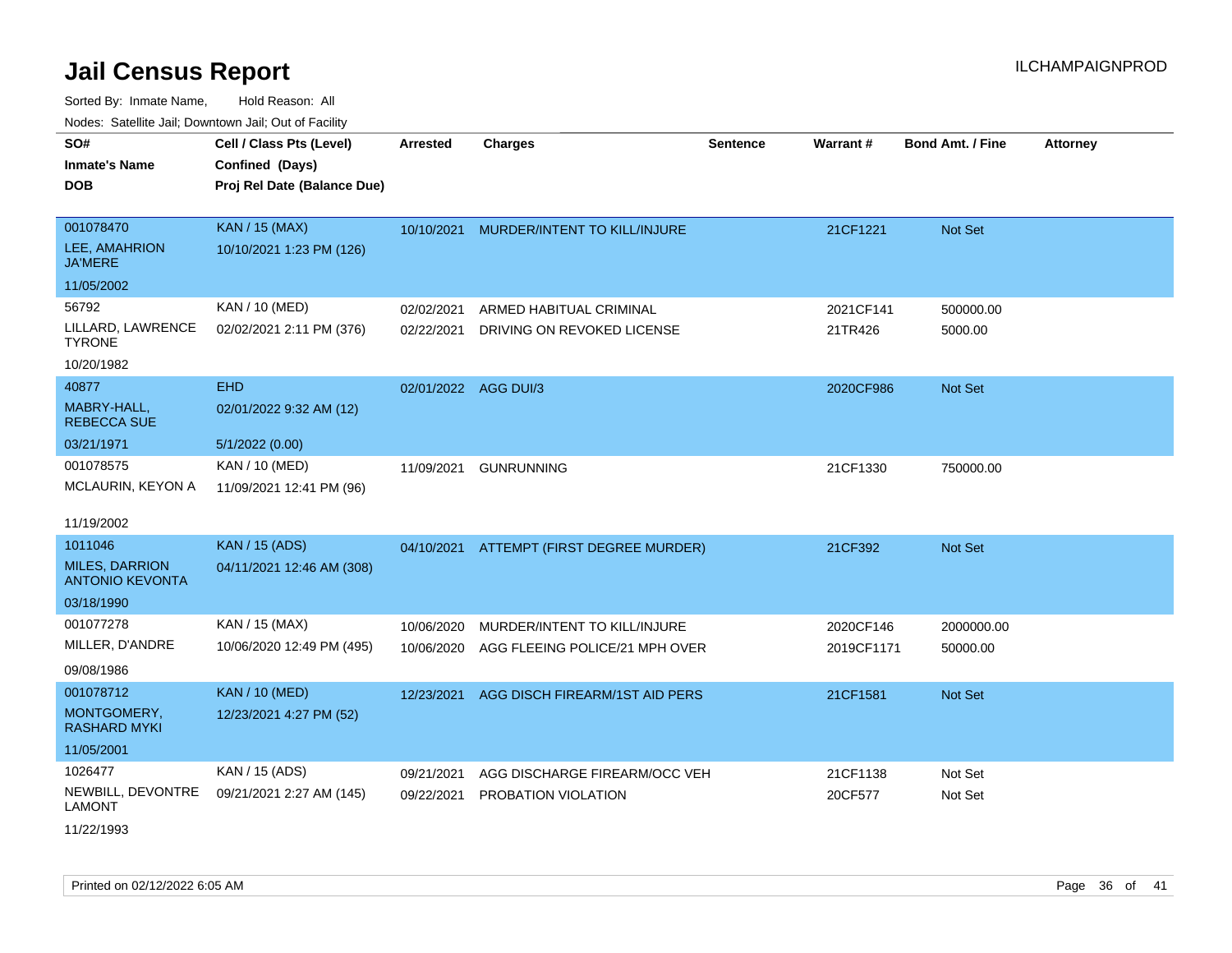| vouco. Odichite Jan, Downtown Jan, Out of Facility |                                               |            |                                          |                 |             |                  |                 |
|----------------------------------------------------|-----------------------------------------------|------------|------------------------------------------|-----------------|-------------|------------------|-----------------|
| SO#                                                | Cell / Class Pts (Level)                      | Arrested   | <b>Charges</b>                           | <b>Sentence</b> | Warrant#    | Bond Amt. / Fine | <b>Attorney</b> |
| <b>Inmate's Name</b>                               | Confined (Days)                               |            |                                          |                 |             |                  |                 |
| <b>DOB</b>                                         | Proj Rel Date (Balance Due)                   |            |                                          |                 |             |                  |                 |
|                                                    |                                               |            |                                          |                 |             |                  |                 |
| 1072907                                            | <b>KAN</b>                                    | 07/14/2021 | CRIMINAL DAMAGE <\$500/SCHOOL            |                 | 2021CF840   | 5000.00          |                 |
|                                                    | NIKOLAEV, YEVGENIY 07/14/2021 10:10 PM (214)  | 07/14/2021 | ATTEMPT (FIRST DEGREE MURDER)            |                 | 2021-CF-832 | 2000000.00       |                 |
| 10/06/1983                                         |                                               |            |                                          |                 |             |                  |                 |
| 001078558                                          | KAN / 10 (MED)                                | 11/03/2021 | UNLAWFUL USE OF A WEAPON                 |                 | 21CF1352    | Not Set          |                 |
| PARRISH, DOMINIC<br><b>WALTER</b>                  | 11/03/2021 1:25 PM (102)                      |            |                                          |                 |             |                  |                 |
| 08/23/2001                                         |                                               |            |                                          |                 |             |                  |                 |
| 001078063                                          | <b>KAN / 15 (MAX)</b>                         | 06/15/2021 | AGG CRIM SEX ASSAULT/WEAPON              |                 | 2021CF678   | 1000000.00       |                 |
|                                                    | PERRY, ROBERT Junior 06/15/2021 4:37 PM (243) | 06/15/2021 | <b>ROBBERY</b>                           |                 | 2021CF159   | 25000.00         |                 |
|                                                    |                                               |            |                                          |                 |             |                  |                 |
| 12/21/1990                                         |                                               |            |                                          |                 |             |                  |                 |
| 37559                                              | <b>EHD</b>                                    |            | 01/12/2022 DRIVING ON REVOKED LICENSE    |                 | 2021TR2685  | Not Set          |                 |
| PICKENS, DAVID<br><b>EUGENE</b>                    | 01/12/2022 10:16 AM (32)                      |            |                                          |                 |             |                  |                 |
| 02/01/1973                                         | 3/12/2022 (0.00)                              |            |                                          |                 |             |                  |                 |
| 001077591                                          | <b>KAN / 5 (ADS)</b>                          |            | 01/06/2022 FIREARM/FOID INVALID/NOT ELIG | 42m (DOC)       | 2021CF782   | No Bond          |                 |
| PYE, TRESHAUN<br><b>CORTEZ</b>                     | 01/06/2022 10:30 AM (38)                      |            |                                          |                 |             |                  |                 |
| 05/01/2001                                         |                                               |            |                                          |                 |             |                  |                 |
| 001077614                                          | KAN / 15 (MAX)                                | 01/17/2021 | ATTEMPT (FIRST DEGREE MURDER)            |                 | 21CF66      | Not Set          |                 |
| <b>DEVON</b>                                       | ROBINSON, DONTRELL 01/17/2021 3:08 PM (392)   |            |                                          |                 |             |                  |                 |
| 09/22/2002                                         |                                               |            |                                          |                 |             |                  |                 |
| 1061216                                            | <b>KAN / 10 (MED)</b>                         | 06/22/2021 | <b>HOME INVASION/FIREARM</b>             |                 | 21CF727     | Not Set          |                 |
| RUNGE, ANDRE<br><b>MARSEAN</b>                     | 06/22/2021 4:42 PM (236)                      |            |                                          |                 |             |                  |                 |
| 12/05/1997                                         |                                               |            |                                          |                 |             |                  |                 |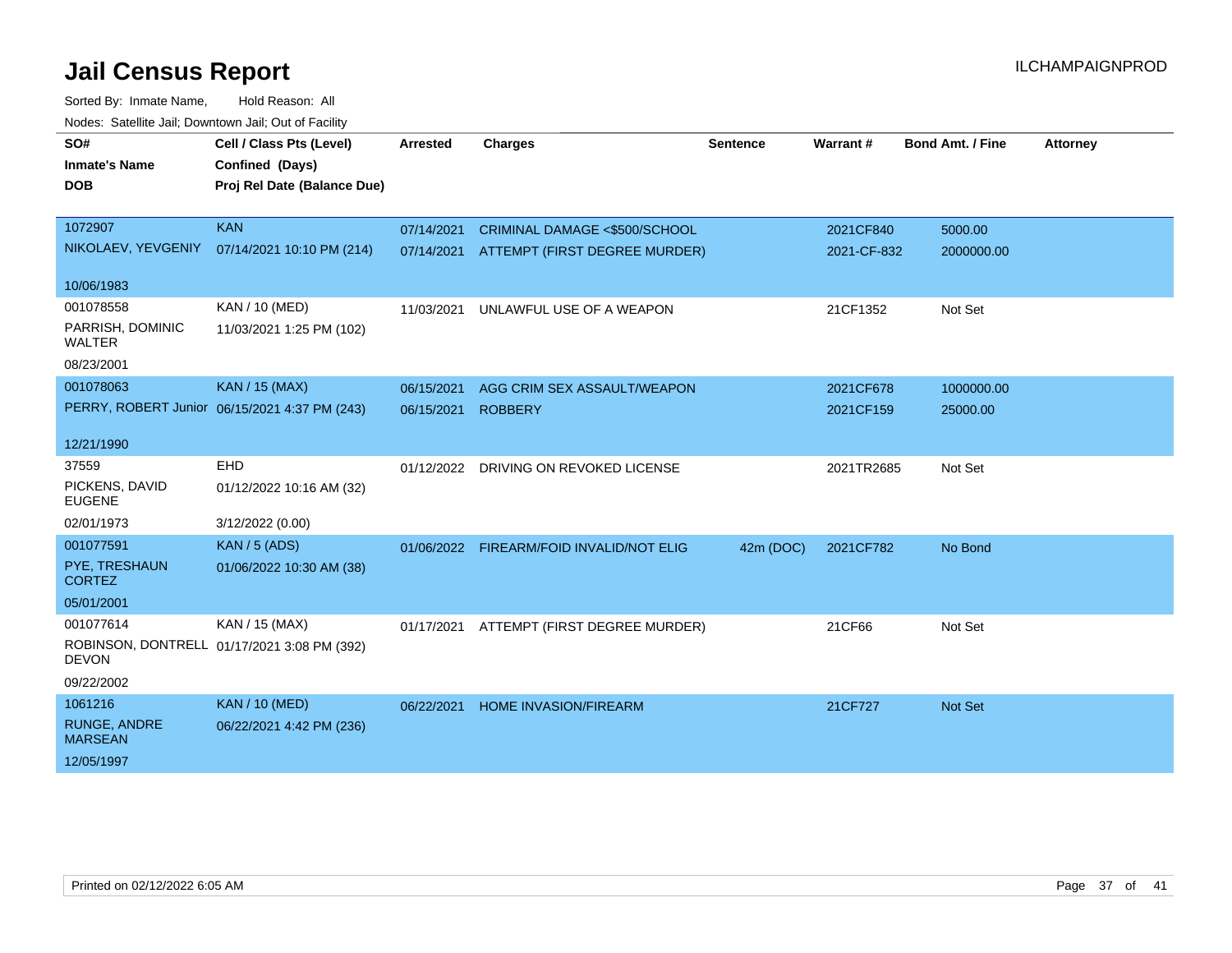| SO#<br><b>Inmate's Name</b>        | Cell / Class Pts (Level)<br>Confined (Days) | <b>Arrested</b> | <b>Charges</b>                 | <b>Sentence</b> | <b>Warrant#</b> | <b>Bond Amt. / Fine</b> | <b>Attorney</b> |
|------------------------------------|---------------------------------------------|-----------------|--------------------------------|-----------------|-----------------|-------------------------|-----------------|
| <b>DOB</b>                         | Proj Rel Date (Balance Due)                 |                 |                                |                 |                 |                         |                 |
|                                    |                                             |                 |                                |                 |                 |                         |                 |
| 650295                             | <b>PIA / 50 (MAX)</b>                       | 04/22/2020      | <b>CRIMINAL SEXUAL ASSAULT</b> |                 | 2020-CF407      | 750000.00               |                 |
| SANDAGE, JERALD<br><b>EUGENE</b>   | 04/22/2020 6:30 AM (662)                    | 04/22/2020      | <b>CRIMINAL SEXUAL ASSAULT</b> |                 | 2020-CF408      | 750000.00               |                 |
|                                    |                                             | 04/22/2020      | <b>CRIMINAL SEXUAL ABUSE</b>   |                 | 2020-CF409      | 750000.00               |                 |
| 06/07/1971                         |                                             | 04/22/2020      | <b>CRIMINAL SEXUAL ASSAULT</b> |                 | 2020-CF410      | 750000.00               |                 |
|                                    |                                             | 04/22/2020      | <b>OFFICIAL MISCONDUCT</b>     |                 | 2019-CF1811     | 25000.00                |                 |
| 1062194                            | KAN / 15 (MAX)                              | 02/27/2020      | MURDER/OTHER FORCIBLE FELONY   |                 | 20CF-247        | 1000000.00              |                 |
| SIMMONS, MICHAEL<br><b>JAMAL</b>   | 02/27/2020 1:11 PM (717)                    | 09/23/2020      | AGG BATTERY/DISCHARGE FIREARM  |                 | 20CF1061        | Not Set                 |                 |
| 11/03/1997                         |                                             |                 |                                |                 |                 |                         |                 |
| 19495                              | <b>EHD</b>                                  | 01/26/2022      | DRIVING RVK/SUSP DUI/SSS 3RD   |                 | 2021CF740       | Not Set                 |                 |
| SIMPSON, BRADLEY<br><b>FARRELL</b> | 01/26/2022 9:07 AM (18)                     |                 |                                |                 |                 |                         |                 |
| 05/16/1960                         | 2/24/2022 (0.00)                            |                 |                                |                 |                 |                         |                 |
| 001078115                          | KAN / 15 (MAX)                              | 07/01/2021      | ARMED VIOLENCE/CATEGORY I      | 5y (DOC)        | 21CF772         | Not Set                 |                 |
| SMITH, JAMES<br>NASHAUN, Junior    | 07/01/2021 2:44 PM (227)                    |                 |                                |                 |                 |                         |                 |
| 09/18/2000                         |                                             |                 |                                |                 |                 |                         |                 |
| 001077868                          | <b>KAN / 15 (MAX)</b>                       | 04/21/2021      | ARMED ROBBERY/ARMED W/FIREARM  |                 | 21CF445         | Not Set                 |                 |
| SPEARMENT.<br><b>KENTRELL</b>      | 04/21/2021 9:48 PM (298)                    | 08/19/2021      | FLEEING/ATTEMPT ELUDE OFFICER  |                 | 2021TR1053      | 1000.00                 |                 |
| 01/21/2002                         |                                             |                 |                                |                 |                 |                         |                 |
| 11979                              | EHD                                         | 01/11/2022      | AGG FLEEING POLICE/21 MPH OVER |                 | 2021CF629       | Not Set                 |                 |
| STARK, JACK LYNN                   | 01/11/2022 10:13 AM (33)                    |                 |                                |                 |                 |                         |                 |
| 12/31/1955                         | 4/9/2022 (0.00)                             |                 |                                |                 |                 |                         |                 |
| 001077854                          | <b>EHD</b>                                  | 09/15/2021      | DRIVING RVK/SUSP DUI/SSS 4-9   |                 | 2021CF306       | Not Set                 |                 |
| <b>STUKINS, DANNY RAY</b>          | 09/15/2021 10:17 AM (151)                   |                 |                                |                 |                 |                         |                 |
| 07/05/1985                         | 3/13/2022 (0.00)                            |                 |                                |                 |                 |                         |                 |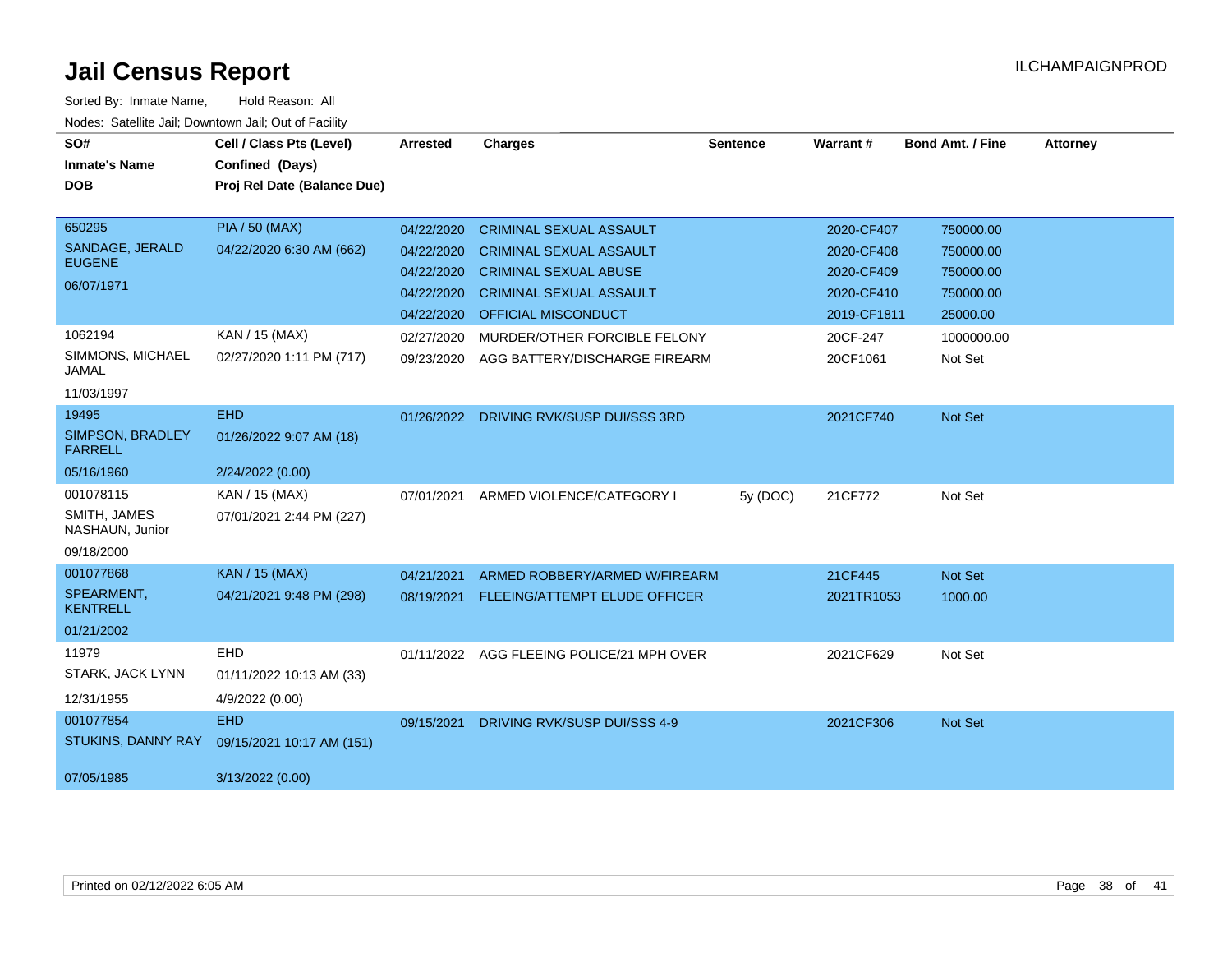| SO#                                      | Cell / Class Pts (Level)                      | <b>Arrested</b> | <b>Charges</b>                        | <b>Sentence</b> | Warrant#               | <b>Bond Amt. / Fine</b> | <b>Attorney</b> |
|------------------------------------------|-----------------------------------------------|-----------------|---------------------------------------|-----------------|------------------------|-------------------------|-----------------|
| <b>Inmate's Name</b>                     | Confined (Days)                               |                 |                                       |                 |                        |                         |                 |
| <b>DOB</b>                               | Proj Rel Date (Balance Due)                   |                 |                                       |                 |                        |                         |                 |
|                                          |                                               |                 |                                       |                 |                        |                         |                 |
| 1046632                                  | <b>KAN / 15 (MAX)</b>                         | 09/14/2021      | ARMED VIOLENCE/CATEGORY II            |                 | 21CF912                | 750000.00               |                 |
|                                          | TATE, JAVON MARQUIS 09/14/2021 12:10 PM (152) |                 |                                       |                 |                        |                         |                 |
| 08/10/1996                               |                                               |                 |                                       |                 |                        |                         |                 |
| 1033031                                  | KAN / 15 (MAX)                                | 08/19/2020      | *AGG BATTERY W/FIREARM/PERSON         |                 | 2020-CF923             | 500000.00               |                 |
| TOMS, ANDREW<br><b>CHUCKY</b>            | 08/19/2020 5:59 PM (543)                      |                 |                                       |                 |                        |                         |                 |
| 09/28/1978                               |                                               |                 |                                       |                 |                        |                         |                 |
| 27007                                    | <b>KAN / 15 (MAX)</b>                         | 09/19/2021      | DOMESTIC BATTERY/OTHER PRIOR          |                 | 2y/0m/0d (DOI 21CF1133 | No Bond                 |                 |
| <b>TUELL, ROBERT</b><br><b>STEPHEN</b>   | 09/19/2021 9:51 AM (147)                      |                 |                                       |                 |                        |                         |                 |
| 09/25/1967                               |                                               |                 |                                       |                 |                        |                         |                 |
| 001078263                                | KAN / 10 (ADS)                                | 08/11/2021      | AGG FLEEING POLICE/21 MPH OVER        | 15m (DOC)       |                        | 200000.00               |                 |
| TURK, BRANDON<br>LARSHAWN                | 08/11/2021 6:23 PM (186)                      |                 |                                       |                 |                        |                         |                 |
| 10/18/1995                               |                                               |                 |                                       |                 |                        |                         |                 |
| 001078386                                | <b>KAN / 10 (MED)</b>                         | 09/14/2021      | POSSESSION OF STOLEN FIREARM          |                 | 2021CF1099             | 250000.00               |                 |
| <b>TURNER, AMARIO</b>                    | 09/14/2021 11:42 PM (152)                     |                 |                                       |                 |                        |                         |                 |
| 09/23/2002                               |                                               |                 |                                       |                 |                        |                         |                 |
| 1011886                                  | EHD                                           |                 | 01/12/2022 AGG FLEEING/2+ CON DEVICES |                 | 2021CF378              | Not Set                 |                 |
| <b>TURNER, SHAWNTAY</b><br><b>EUGENE</b> | 01/12/2022 9:25 AM (32)                       |                 |                                       |                 |                        |                         |                 |
| 01/09/1992                               | 3/11/2022 (0.00)                              |                 |                                       |                 |                        |                         |                 |
| 1062558                                  | <b>KAN / 10 (MED)</b>                         | 10/02/2021      | FELON POSS/USE WEAPON/FIREARM         |                 | 21CF1185               | Not Set                 |                 |
| <b>WELLS, JIAMANTE</b><br><b>AMORE</b>   | 10/02/2021 8:29 PM (134)                      |                 |                                       |                 |                        |                         |                 |
| 09/02/1995                               |                                               |                 |                                       |                 |                        |                         |                 |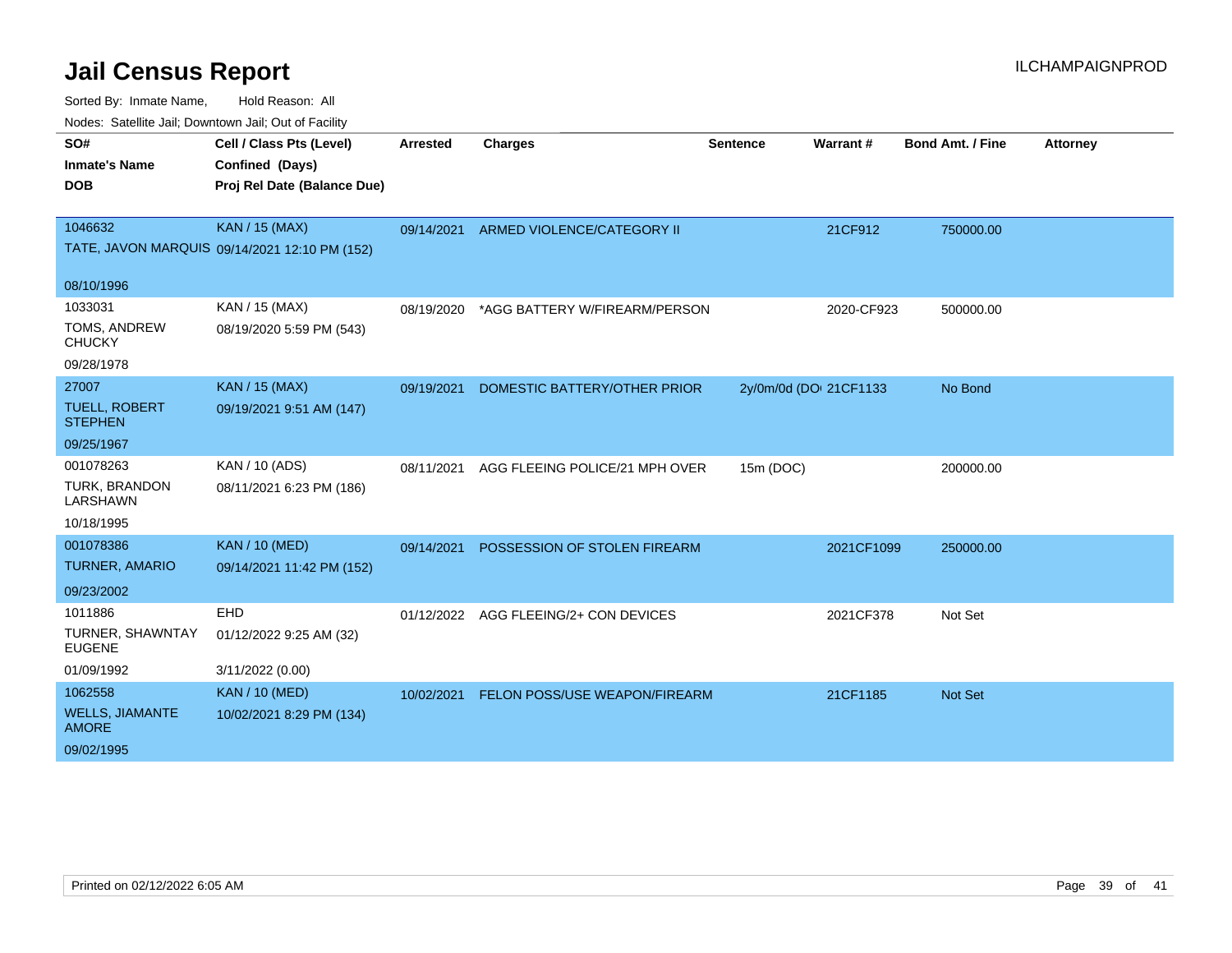| SO#                                        | Cell / Class Pts (Level)    | Arrested   | <b>Charges</b>                       | <b>Sentence</b> | <b>Warrant#</b> | <b>Bond Amt. / Fine</b> | <b>Attorney</b> |
|--------------------------------------------|-----------------------------|------------|--------------------------------------|-----------------|-----------------|-------------------------|-----------------|
| <b>Inmate's Name</b>                       | Confined (Days)             |            |                                      |                 |                 |                         |                 |
| <b>DOB</b>                                 | Proj Rel Date (Balance Due) |            |                                      |                 |                 |                         |                 |
|                                            |                             |            |                                      |                 |                 |                         |                 |
| 1002033                                    | <b>KAN / 15 (MAX)</b>       | 09/08/2021 | DRIVING ON SUSPENDED LICENSE         |                 | 2019-TR-11944   | 5000.00                 |                 |
| <b>WEST, ANTONIO</b><br><b>DEONTA</b>      | 09/08/2021 11:01 PM (158)   | 09/08/2021 | ARMED ROBBERY/ARMED W/FIREARM        |                 | 2020-CF-1406    | 500000.00               |                 |
| 04/15/1992                                 |                             | 09/08/2021 | AGG UNLAWFUL USE OF WEAPON/VEH       |                 | 2021-CF-AWOW    | <b>Not Set</b>          |                 |
|                                            |                             | 09/08/2021 | OBSTRCT JUSTICE/LEAVE STATE          |                 | 2021-CF-AWOW    | <b>Not Set</b>          |                 |
|                                            |                             | 09/08/2021 | ARMED VIOLENCE/CATEGORY I            |                 | 2021-CF-AWOW    | <b>Not Set</b>          |                 |
| 1022068                                    | KAN / 15 (ADS)              | 10/10/2021 | FELON POSS/USE WEAPON/FIREARM        |                 | 21CF1212        | Not Set                 |                 |
| <b>WILKINS, MICHAEL</b><br>CARL            | 10/10/2021 5:07 AM (126)    |            |                                      |                 |                 |                         |                 |
| 07/10/1992                                 |                             |            |                                      |                 |                 |                         |                 |
| 001077508                                  | <b>KAN</b> / 15 (ADS)       | 12/10/2020 | MURDER/STRONG PROB KILL/INJURE       | 55y (DOC)       | 2020CF1293      | No Bond                 |                 |
| <b>WILLIAMS, CALVIN</b><br><b>TIMOTHY</b>  | 12/10/2020 8:55 PM (430)    |            |                                      |                 |                 |                         |                 |
| 10/23/2002                                 |                             |            |                                      |                 |                 |                         |                 |
| 28328                                      | <b>EHD</b>                  |            | 02/02/2022 AGG DUI/NO VALID DL       |                 | 2021CF19        | Not Set                 |                 |
| <b>WILLIAMS, DERRICK</b>                   | 02/02/2022 9:39 AM (11)     |            |                                      |                 |                 |                         |                 |
|                                            |                             |            |                                      |                 |                 |                         |                 |
| 05/10/1965                                 | 3/2/2022 (0.00)             |            |                                      |                 |                 |                         |                 |
| 539662                                     | <b>KAN / 10 (MED)</b>       | 08/14/2021 | <b>AGGRAVATED BATTERY</b>            |                 | 21CF979         | No Bond                 |                 |
| <b>WILLIAMS, JAVONTAE</b>                  | 08/14/2021 1:28 AM (183)    | 08/14/2021 | AGGRAVATED DOMESTIC BATTERY          |                 | 2020CF1098      | 25000.00                |                 |
| <b>DEMAR</b>                               |                             | 08/14/2021 | DOM BTRY/CONTACT/1-2 PRECONV         |                 | 2021CF770       | 250000.00               |                 |
| 07/28/1991                                 |                             | 08/14/2021 | <b>CITY OV ARREST</b>                |                 | 2017OV893       | 1000.00                 |                 |
| 1037579                                    | KAN / 10 (MED)              | 08/17/2021 | FELON POSS/USE WEAPON/FIREARM        |                 | 2019CF73        | No Bond                 |                 |
| <b>WILLIAMS, STEVEN</b><br>PATRICK, Second | 08/17/2021 8:16 PM (180)    |            |                                      |                 |                 |                         |                 |
| 11/25/1994                                 |                             |            |                                      |                 |                 |                         |                 |
| 545746                                     | <b>KAN</b> / 15 (ADS)       | 08/07/2021 | <b>FELON POSS/USE WEAPON/FIREARM</b> |                 | 21CF949         | <b>Not Set</b>          |                 |
| <b>WOODS, MICHAEL</b>                      | 08/07/2021 8:40 AM (190)    | 08/07/2021 | <b>BURGLARY</b>                      |                 | 2020CF597       | 50000.00                |                 |
| <b>LACKENDRICK</b>                         |                             | 08/07/2021 | <b>WARRANT OUT OF COUNTY</b>         |                 | 2020TR9119      | 5000.00                 |                 |
| 10/06/1996                                 |                             |            |                                      |                 |                 |                         |                 |